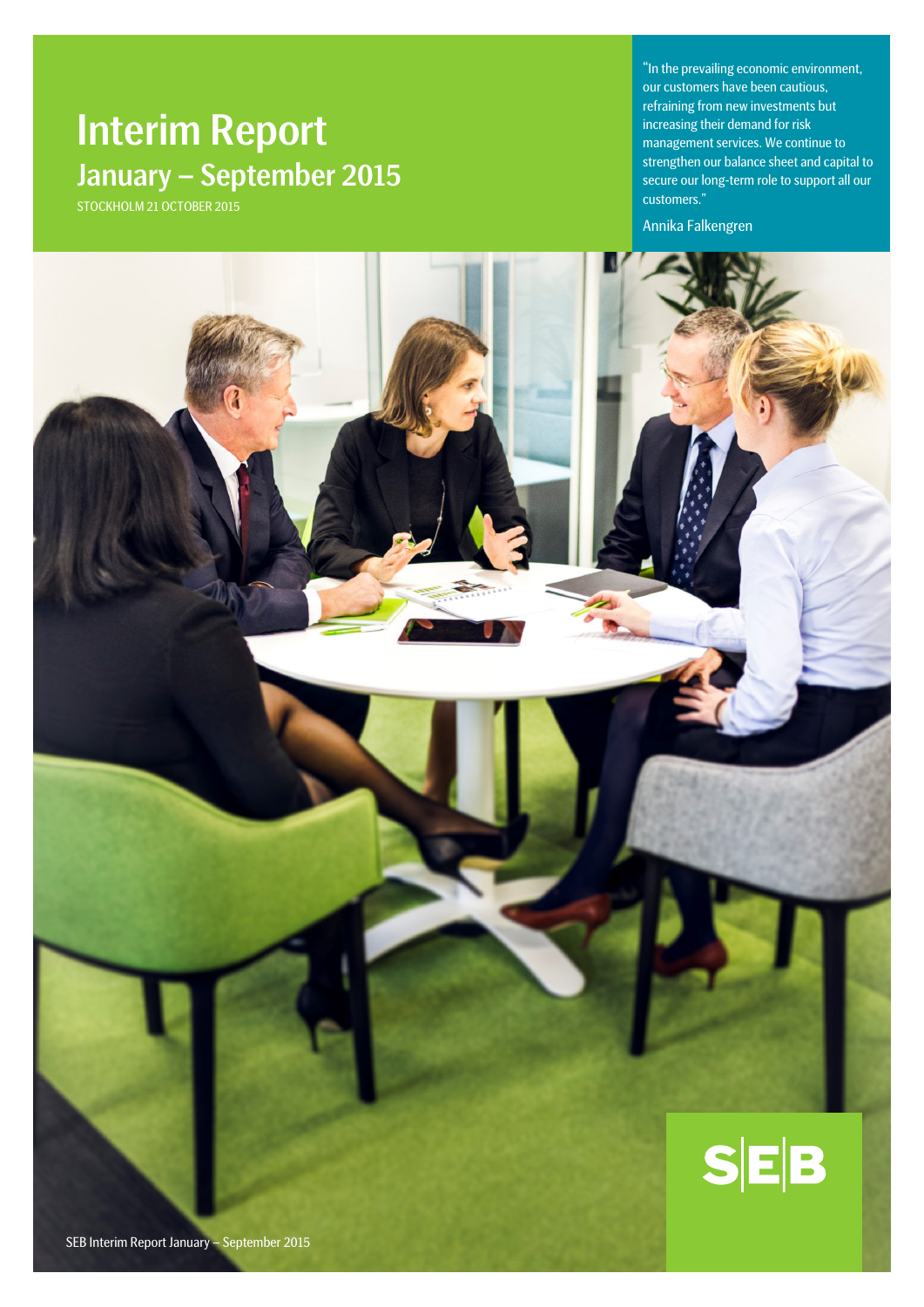## Interim report January–September 2015













#### First nine months 2015

*(Numbers compared with the first nine months 2014)*

- Operating profit SEK 15.4bn (16.8). Net profit SEK 12.0bn (13.5).
- Operating income SEK 32.8bn (34.2) and operating expenses SEK 16.6bn (16.4).
- Net credit losses SEK 0.7bn (1.0). Credit loss level 0.06 per cent (0.10).
- Return on equity 11.9 per cent (14.6) and earnings per share SEK 5.47 (6.19).

#### Third quarter 2015

*(Numbers compared with the third quarter 2014)*

- Operating profit SEK 4.3bn (6.7). Net profit SEK 3.4bn (5.5).
- Operating income SEK 10.1bn (12.7) and operating expenses SEK 5.5bn (5.5).
- Net credit losses SEK 0.3bn (0.5). Credit loss level 0.07 per cent (0.13).
- Return on equity 10.1 per cent (17.3) and earnings per share SEK 1.55 (2.50).

#### Volumes

*(Numbers compared with 31 December 2014)*

- Lending to the public SEK 1,394bn (1,356).
- Deposits from the public SEK 975bn (943).
- Assets under management SEK 1,631bn\* (1,708).

#### Capital and liquidity

*(Numbers compared with 31 December 2014)*

- Common Equity Tier 1 capital ratio 17.8 per cent (16.3).
- Leverage ratio 4.5 per cent (4.8).
- Liquidity Coverage Ratio (LCR) 116 per cent (115).
- Core liquidity reserve SEK 486bn (410).

*\*The divestment of SEB Asset Management AG decreased AuM by SEK 75bn.*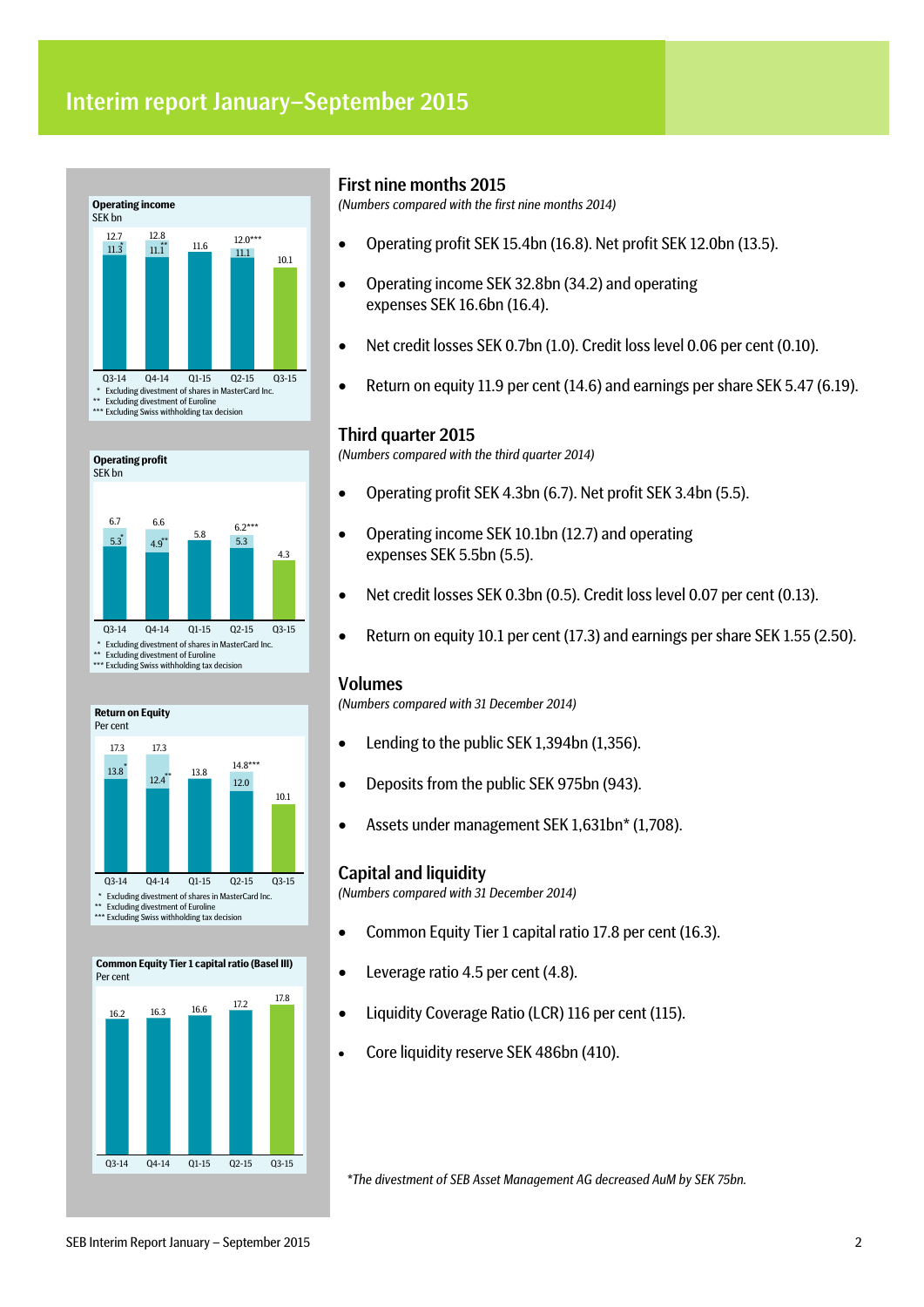## President's comment

All through 2015 we have seen a continued hesistant development of the world economy. Record low interest rates and monetary support from central banks have not proven to be enough stimulus to capital spending, as in a more normal business cycle. In the past quarter, we saw sharply increased volatility in the financial markets following the slowdown in China and increased uncertainty around when the Federal Reserve will start to hike interest rates for the first time since 2006. Equity markets dropped in the range of 8 to 25 per cent and corporate credit spreads widened sharply following increased volatility in the commodities and automotive sectors. In Sweden, the central bank lowered its policy rate further to -0.35 per cent; a sign in itself that economic relationships have turned upside down. An environment like this continues to call for caution and a sound scepticism to the prevailing risk-reward balance.

#### **Increased market uncertainty impacted customer activity levels**

The increased market uncertainty impacted activity levels in all customer segments. The seasonality of the third quarter was accentuated this year and operating income fell by 9 per cent between the third and the strong second quarter. The impact of negative interest rates remains challenging. Excluding one-off items, operating income for the first nine months increased by 3 per cent, operating profit increased by 5 per cent to SEK 16bn and return on equity was 12.8 per cent.

In the prevailing environment, large corporate customers remained cautious refraining from investments in new capacity. This was also evidenced by the lack of major Nordic M&A transactions and low corporate credit demand leading to increased competition. Institutional clients continued to focus on implementing new US and EU regulatory frameworks. On the back of the heightened volatility levels, both corporate and institutional customers' demand for hedging risks across different asset classes increased further.

In Sweden, we continue to increase the number of full-service customers in the SME segment, up by 7,015 SMEs year-to-date. Demand for working capital has remained low although we have seen a slight pick-up in SME lending volumes over the last quarters. Swedish private customers have increased their long-term savings with SEB and net savings inflows including funds, life insurance and deposits increased by SEK 21bn since year-end. The increased volatility in equity markets reinforces the importance of advising customers on long-term savings. Customers have become more risk-avert, scaling down equity-related savings and increasing deposits. SEB has for a long time been in the forefront to create a stronger amortisation culture in Sweden in order to increase households' economic resilience. Today more than 90 per cent of all new mortgages with loan-to-values above 70 per cent amortise.

We continue to enhance our customer offerings. During the third quarter several upgrades in our digital offerings have been made, e. g. offering SMEs FX functionality in the internet bank and private individuals an enhanced mobile app also including savings and pensions. Close to 50 per cent of all life insurance advisory services are now remote and customers are supported through digital signing and screen-sharing. During the quarter, SEB won awards for Best Consumer Digital Bank in all Baltic countries.

#### **Strong asset quality and improved capital position**

We continue to strengthen our balance sheet so that we can secure our vital long-term role to support corporate and private customers. Asset quality remains strong; for the first nine months the credit loss level was 6 basis points. In October, we received the result of the Supervisory Review and Evaluation Process (SREP) designating a Common Equity Tier 1 (CET1) requirement of 15.4 per cent. Our current CET1 ratio is 17.8 per cent. This is above our own target which includes a management buffer of 1.5 per cent above the regulatory requirement.

Banking is all about taking a long-term perspective. The whole SEB team is deeply committed to meeting our customers's needs with convenient services and proactive advice at all times.

suirFae

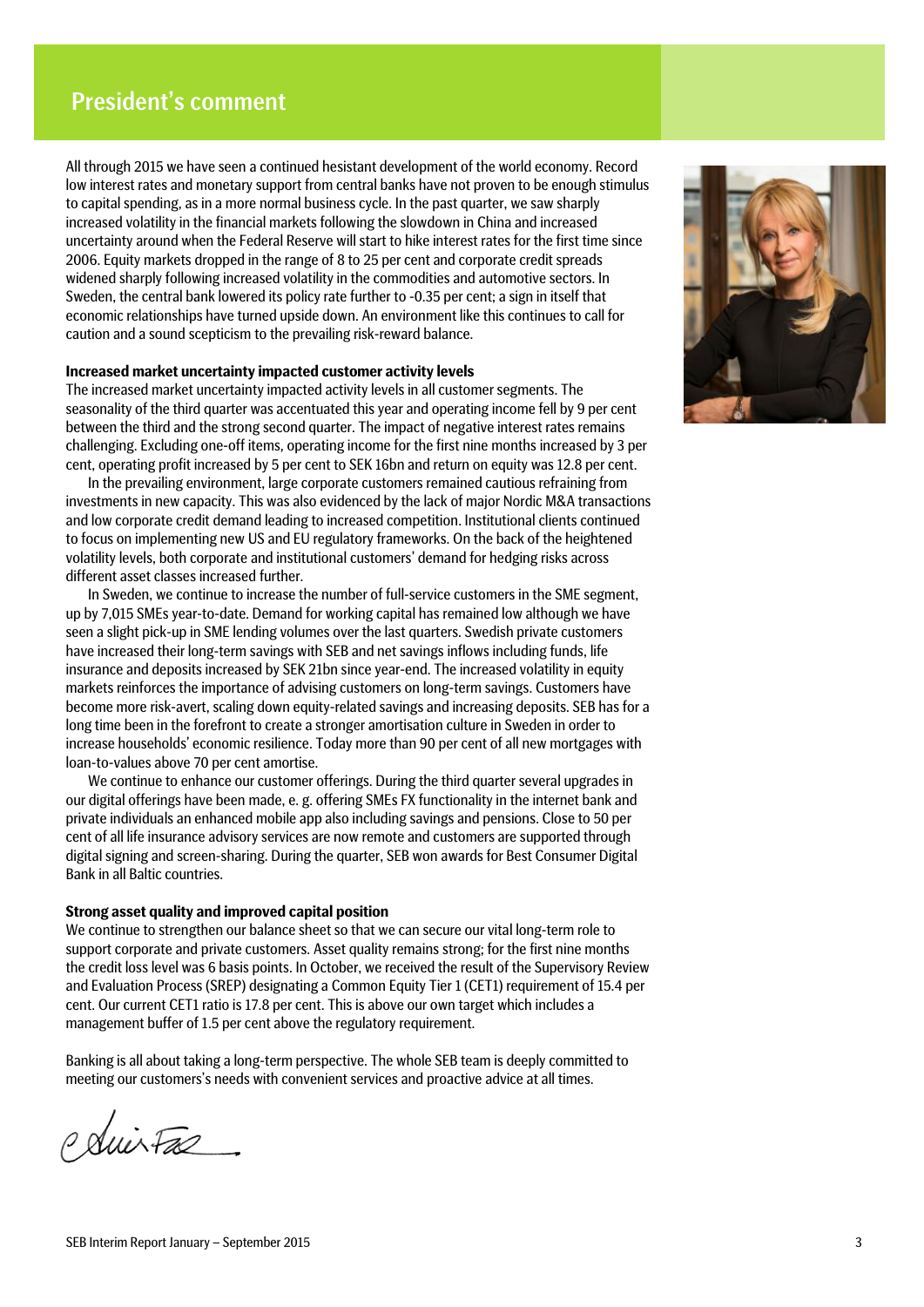## The Group

#### Third quarter isolated

*Operating profit* amounted to SEK 4,318m (6,665) and n*et profit (after tax)* amounted to SEK 3,403m (5,473).

#### Operating income

*Total operating income* amounted to SEK 10,079m (12,653).

*Net interest income* decreased by 9 per cent to SEK 4,683m (5,172). Net interest income in the third quarter reflected the impact of the negative repo rate in Sweden, which was lowered further to -0.35 per cent in the beginning of the third quarter.

|                           | Q <sub>3</sub> | Q2   | Q3   |
|---------------------------|----------------|------|------|
| <b>SEK m</b>              | 2015           | 2015 | 2014 |
| Customer-driven NII       | 4595           | 4510 | 4738 |
| NII from other activities | 88             | 122  | 434  |
| <b>Total</b>              | 4683           | 4632 | 5172 |

Customer-driven net interest income increased by SEK 85m compared to the second quarter and decreased by SEK 143m compared to the third quarter 2014. Net interest income from other activities decreased by SEK 34m from the second quarter and by SEK 346m compared to the third quarter last year. The character of SEB's interest rate sensitivity has changed with increased deposit volumes and in the negative interest rate environment. This continued to put pressure on net interest income both in terms of deposit margins and relating to net interest income from other activities.

*Net fee and commission income* amounted to SEK 3,748m which was roughly in line with the corresponding quarter last year (3,814). Compared to the strong second quarter, fee and commission income decreased by 22 per cent. This was partly due to third quarter seasonal effects, however, the seasonality was accentuated this year. Specifically, both advisory and lending fees were down and the large number of initial public offerings seen in the first half of the year was absent in the third quarter. Performance and transaction fees decreased in the current stock market environment.

*Net financial income* amounted to SEK 928m (654). In the current market environment there was strong demand for hedging and risk management products within foreign exchange and equity trading. The net unrealised valuation adjustment from counterparty risk (CVA) and own credit standing in derivatives (DVA) and own credits (OCA) was SEK 6m in the quarter versus SEK 342m in the second quarter.

*Net life insurance income* decreased year-on-year to SEK 706m (829*).* While underlying net sales increased, volatility in the interest rates and declining stock markets had a negative effect in both the traditional and unit-linked insurance areas.

*Net other income* amounted to SEK 14m (2,184). The third quarter 2014 reflected capital gains from a number of venture capital deals as well as a one-off capital gain of SEK 1,321m, before tax, from the sale of shares in MasterCard Inc. As announced on 1 September, the divestment of SEB Asset Management AG, including its main subsidiary SEB Investment GmbH, to Savills plc was completed. Goodwill related to the transaction decreased net other income by SEK 187m.

#### Operating expenses

*Total operating expenses* were stable at SEK 5,452m (5,495) and decreased by 3 per cent compared to the second quarter and by 1 per cent year-on-year.

#### Credit losses and provisions

*Net credit losses* amounted to SEK 256m (473). The credit loss level was 7 basis points (13).

#### Income tax expense

Total *income tax expense* was SEK 915m (1,192) and the effective tax rate was 21 per cent.

#### Other comprehensive income

The *other comprehensive income* amounted to SEK -24m in total (-220).

The net revaluation of the defined benefit pension plans had a negative effect of SEK 345m in the third quarter. The decrease in the return on plan assets exceeded the effect from the remeasurement of the pension obligation. In the third quarter, the discount rate was increased to 2.6 per cent in Sweden from 2.2 per cent in the second quarter. In Germany it was decreased from 2.4 per cent to 2.3 per cent.

The net effect from the valuation of balance sheet items that may subsequently be reclassified to the income statement, e.g. cash-flow hedges and available-for-sale financial assets, was positive in the amount of SEK 321m (-352). The main reason for the difference year-on-year was the revaluation of the available-for sale financial assets.

*Comparative numbers - in parenthesis - for the income statement refer to the corresponding period 2014. Business volumes are compared to year-end 2014, unless otherwise stated.*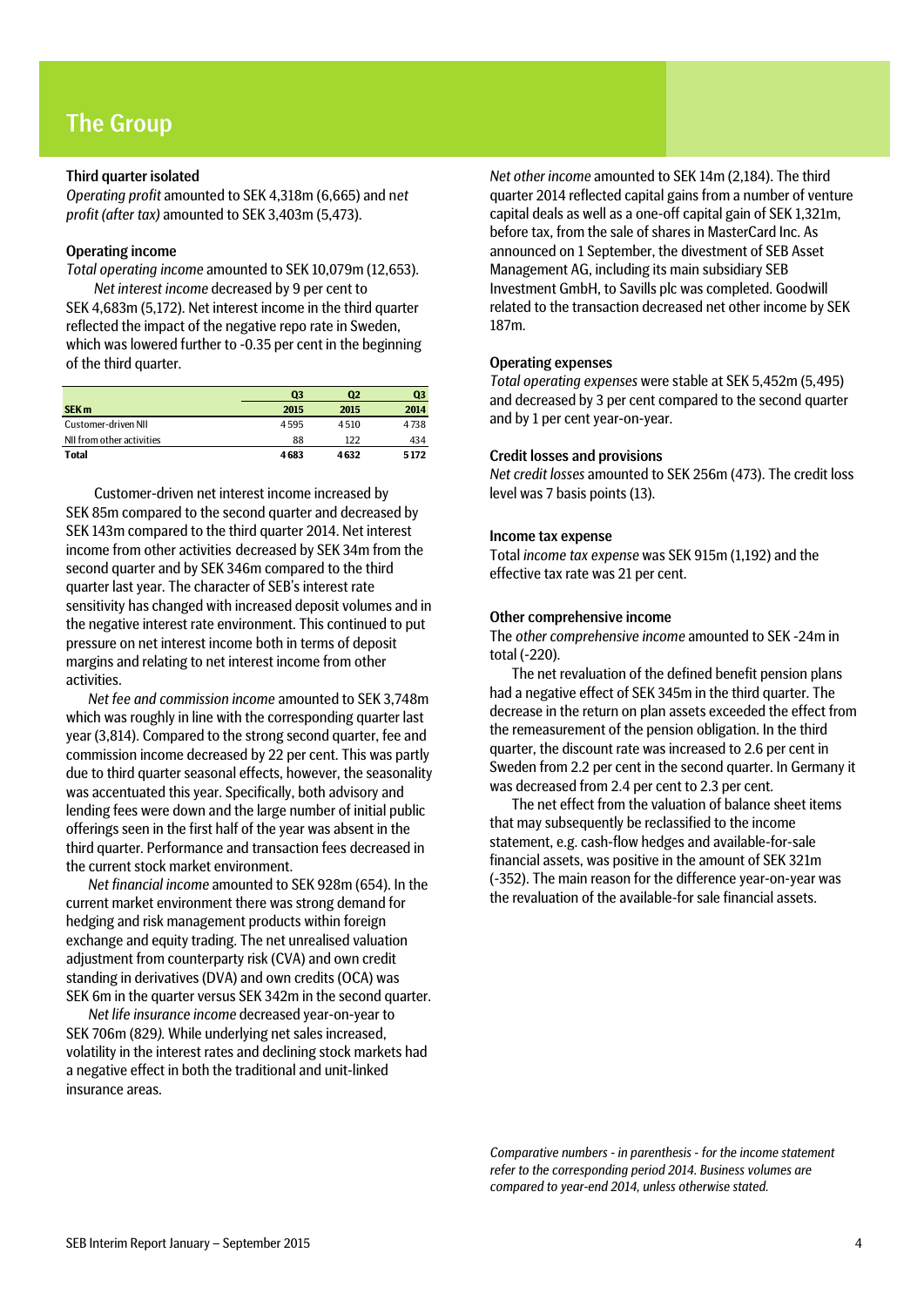#### The first nine months excluding one-off items

*The following table shows the result for the first nine months excluding two one-off items:*

*1. In the second quarter 2015, a Swiss withholding tax refund application in the amount of SEK 902m dating back to 2006- 2008 was denied, resulting in a one-off reduction of operating income. The amount is added back in the table.* 

*2. In the third quarter 2014, SEB sold its shares in MasterCard Inc. at a gain of SEK 1,321m. The gain is deducted from operating income in the table. The related tax expense of SEK 182m is added back to income tax expense.*

|                                    | Jan-Sep  |          |       |  |  |
|------------------------------------|----------|----------|-------|--|--|
| SEK <sub>m</sub>                   | 2015     | 2014     | %     |  |  |
| Total operating income             | 33677    | 32852    | 3     |  |  |
| Total operating expenses           | $-16616$ | $-16352$ | 2     |  |  |
| <b>Profit before credit losses</b> | 17061    | 16500    | 3     |  |  |
| Net credit losses etc.             | $-799$   | $-1050$  | $-24$ |  |  |
| <b>Operating profit</b>            | 16 26 2  | 15450    | 5     |  |  |
| Income tax expense                 | $-3380$  | $-3058$  | 11    |  |  |
| <b>Net profit</b>                  | 12882    | 12392    |       |  |  |

#### **The first nine months**

*Operating profit* amounted to SEK 15,360m (16,771) and *net profit (after tax)* amounted to SEK 11,980m (13,531).

#### Operating income

*Total operating income* amounted to SEK 32,775m (34,173). *Net interest income* decreased by 5 per cent to SEK 14,261 (14,933).

|                           |         | Jan-Sep |      |  |  |
|---------------------------|---------|---------|------|--|--|
| <b>SEK m</b>              | 2015    | 2014    | %    |  |  |
| Customer-driven NII       | 13663   | 14128   | $-3$ |  |  |
| NII from other activities | 598     | 805     | -26  |  |  |
| <b>Total</b>              | 14 2 61 | 14933   | -5   |  |  |

Customer-driven net interest income decreased by SEK 465m. The step-by-step lowering of the Swedish repo rate during the year put pressure on net interest income. The positive effect from lending volumes and margins could not fully compensate for the deposit-related development.

Net interest income from other activities decreased by SEK 207m compared with the first nine months 2014. This included an interest expense in the amount of SEK 82m related to the Swiss withholding tax decision.

*Net fee and commission income* increased by 9 per cent to SEK 12,834m (11,753). The first six months displayed a high level of event-driven corporate activity (initial public offerings-IPOs) resulting in higher fee income. Performance and transaction fees for the first nine months increased by SEK 325m to SEK 504m year-on-year. The effect from the generally lower activity level in the third quarter was more than met by the result of the first six months when the stock market appreciated and the volumes of assets under management increased.

*Net financial income* increased to SEK 2,949m (2,578). Client demand for hedging and risk management products within fixed income and currency trading operations was high in a market with high volatility. The net unrealised valuation

adjustment from counterparty risk (CVA) and own credit standing in derivatives (DVA) and own credits (OCA) was positive, at SEK 482m, because of widening credit spreads (-265). The cost relating to the Swiss withholding tax decision in the amount of SEK 820m is reflected in the second quarter result.

*Net life insurance income* decreased somewhat year-onyear to SEK 2,378m (2,491). The decrease was mainly related to lower income in traditional insurance in Denmark and risk insurance in Sweden. Underlying net sales and income from unit-linked increased.

*Net other income* amounted to SEK 353m (2,418) and consisted of hedge accounting effects, capital gains, dividend income and other items. Specifically, the 2014 income included a positive effect from the sale of shares in MasterCard Inc. at an amount of SEK 1,321m. In 2015, there was a negative effect from the goodwill relating to the divestment of SEB Asset Management AG amounting to SEK 187m.

#### Operating expenses

*Total operating expenses* amounted to SEK 16,616m (16,352), an increase of 2 per cent compared to the corresponding period 2014, mainly because of higher salary and pension costs as well as foreign exchange effects.

The operating expenses are in line with the cost cap of below SEK 22.5bn annually, which is applicable for this year and 2016.

#### Credit losses and provisions

Asset quality remained robust and the overall credit loss level was low. *Net credit losses* amounted to SEK 664m (1,014). The credit loss level was 6 basis points (10).

*Non-performing loans (NPL)* amounted to SEK 8,519m (10,599). Non-performing loans consist of *individually assessed impaired loans* which amounted to SEK 5,088m (6,791), *portfolio assessed loans past due >60 days* which amounted to SEK 3,228m (3,534) and *restructured loans* which amounted to SEK 203m (274).

The *total reserve ratio for individually assessed impaired loans* and the *NPL coverage ratio* was 70 (62) per cent and 63 (59) per cent, respectively.

#### Income tax expense

Total *income tax expense* was SEK 3,380m (3,240), corresponding to an effective tax rate of 22 per cent.

#### Other comprehensive income

The *other comprehensive income* amounted to SEK 902 (545).

The net revaluation of the defined benefit pension plans had a positive effect of SEK 1,442m compared to a negative effect of SEK -1,710m for the first nine months 2014. The revaluation change was a net of the effect from increased discount rates and the revaluation of the plan assets.

The net effect from the valuation of balance sheet items that may subsequently be reclassified to the income statement, e.g. cash-flow hedges and available-for-sale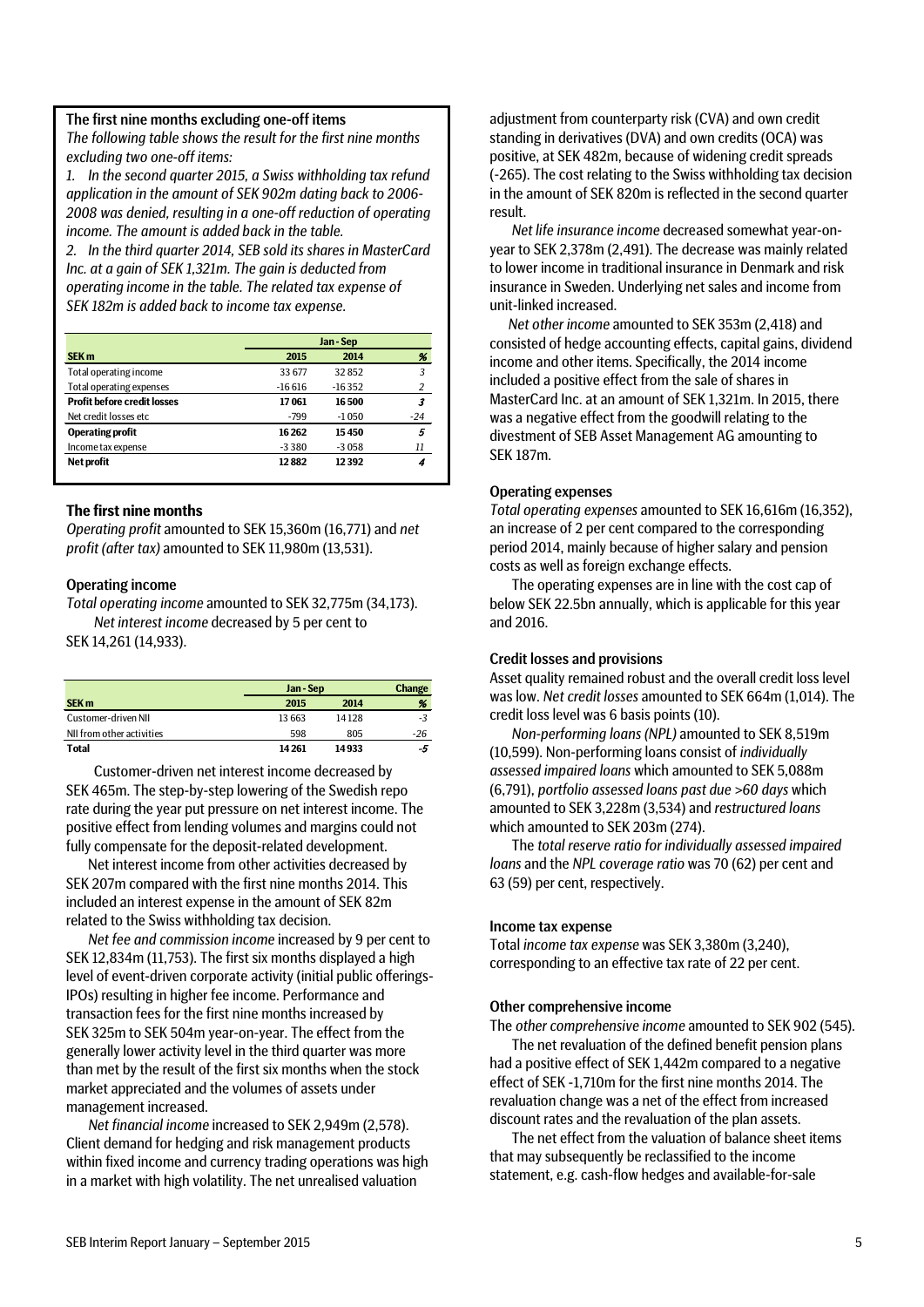financial assets, was negative in the amount of SEK -540m (2,255). The main reason was a revaluation effect from cash flow hedges.

#### Business volumes

Total assets at the end of the period were SEK 2,743bn (2,641). Loans to the public amounted to SEK 1,394bn, an increase of SEK 38bn since year-end.

|                     | <b>Sep</b> | <b>Dec</b> | <b>Sep</b> |
|---------------------|------------|------------|------------|
| <b>SEK bn</b>       | 2015       | 2014       | 2014       |
| General governments | 49         | 50         | 53         |
| Households          | 531        | 519        | 515        |
| Corporates          | 708        | 689        | 687        |
| Repos               | 88         | 76         | 86         |
| Debt securities     | 18         | 22         | 22         |
| Loans to the public | 1394       | 1356       | 1363       |

SEB's total credit portfolio (which includes both on- and off-balance sheet volumes) amounted to SEK 2,123bn (2,094). Since year-end, total household loans and commitments increased by 4 per cent. The combined corporate and property management credit portfolio was virtually unchanged.

Deposits from the public amounted to SEK 975bn, an increase of SEK 32bn compared to year-end.

|                                         | <b>Sep</b> | <b>Dec</b> | <b>Sep</b> |
|-----------------------------------------|------------|------------|------------|
| <b>SEK bn</b>                           | 2015       | 2014       | 2014       |
| General governments                     | 57         | 62         | 84         |
| <b>Households</b>                       | 266        | 246        | 242        |
| Corporates                              | 629        | 629        | 704        |
| Repos                                   | 23         | 6          | 15         |
| Deposits and borrowings from the public | 975        | 943        | 1045       |

Since year-end, deposits from private individuals increased by SEK 20bn while corporate deposits were flat.

At 30 September 2015, assets under management amounted to SEK 1,631bn (1,708). The net inflow of assets during the first nine months was SEK 48bn and the market value decreased by SEK 50bn. The divestment of SEB Asset Management AG led to a decrease of assets under management in the amount of SEK 75bn.

Assets under custody amounted to SEK 7,401bn (6,763).

#### Market risk

The trading business is customer flow-driven. Value-at-Risk (VaR) in the trading operations averaged SEK 120m in 2015 (2014 average 98). On average, the Group is not expected to lose more than this amount during a period of ten trading days, with 99 per cent probability. Very high market volatilities relating to the development of interest rates and stock markets led to the increase in VaR during the first nine months.

#### Liquidity and long-term funding

During the first nine months, SEK 72bn of long-term funding matured (of which SEK 8bn was hybrid tier 1 capital, SEK 49bn covered bonds and SEK 15bn senior debt) and SEK 65bn was

issued (of which SEK 38bn constituted covered bonds and SEK 27bn senior debt).

The core liquidity reserve at the end of the period amounted to SEK 486bn (410).

The Liquidity Coverage Ratio (LCR), according to the rules adapted for Sweden by the Swedish Financial Supervisory Authority, must be at least 100 per cent in total and in EUR and USD, separately. At the end of the period, the LCR was 116 per cent (115). The USD and EUR LCRs were 205 and 129 per cent, respectively.

The Bank is committed to a stable funding base. SEB's internal structural liquidity measure, which measures the proportion of stable funding in relation to illiquid assets, Core Gap, was 108 per cent.

#### Rating

Moody's rates SEB's long-term senior unsecured debt at Aa3 with a stable outlook.

Fitch rates SEB's long-term senior unsecured bonds at A+ with a positive outlook. The positive outlook reflects SEB's strong domestic franchise, particularly in corporate banking, its solid capitalisation, sound asset quality and robust revenue generation.

SEB's long-term senior unsecured rating of A+ by Standard & Poor's is on negative outlook. This outlook reflects their view on the implicit government support of Swedish and European banks. The outlook on SEB's stand-alone credit worthiness remains stable.

### Capital position

The Swedish Financial Supervisory Authority announced the result of the annual Supervisory Review and Evaluation Process in October. The assessed Common Equity Tier 1 capital ratio requirement on SEB by the end of 2015 was 15.4 per cent. Of the total requirement, 10.4 per cent represents a so-called Pillar 1 requirement and 5.0 per cent a so-called Pillar 2 requirement. At 30 September SEB's Common Equity Tier 1 capital ratio was 17.8 per cent.

The following table shows the risk exposure amount and capital ratios according to Basel III.

|                                         | <b>Sep</b> | <b>Dec</b>  | <b>Sep</b> |
|-----------------------------------------|------------|-------------|------------|
| <b>Own funds requirement, Basel III</b> | 2015       | 2014        | 2014       |
| Risk exposure amount, SEK bn            | 604        | 617         | 598        |
| Common Equity Tier 1 capital ratio, %   | 17.8       | 16.3        | 16.2       |
| Tier 1 capital ratio, %                 | 20.1       | 19.5        | 18.1       |
| Total capital ratio, %                  | 22.7       | <b>22 D</b> | 20.8       |
| Leverage ratio, %                       | 4.5        | 4.8         | 4.1        |

The risk exposure amount (REA) was SEK 13bn lower than at year-end. A decrease in REA from a shift in corporate exposures towards lower average risk-weights was counteracted by an increase in market risk caused by the increased volatility in the financial markets.

The Common Equity Tier 1 capital ratio improved by 1.5 percentage points since year-end partly driven by the lower REA but, primarily, by the net profit.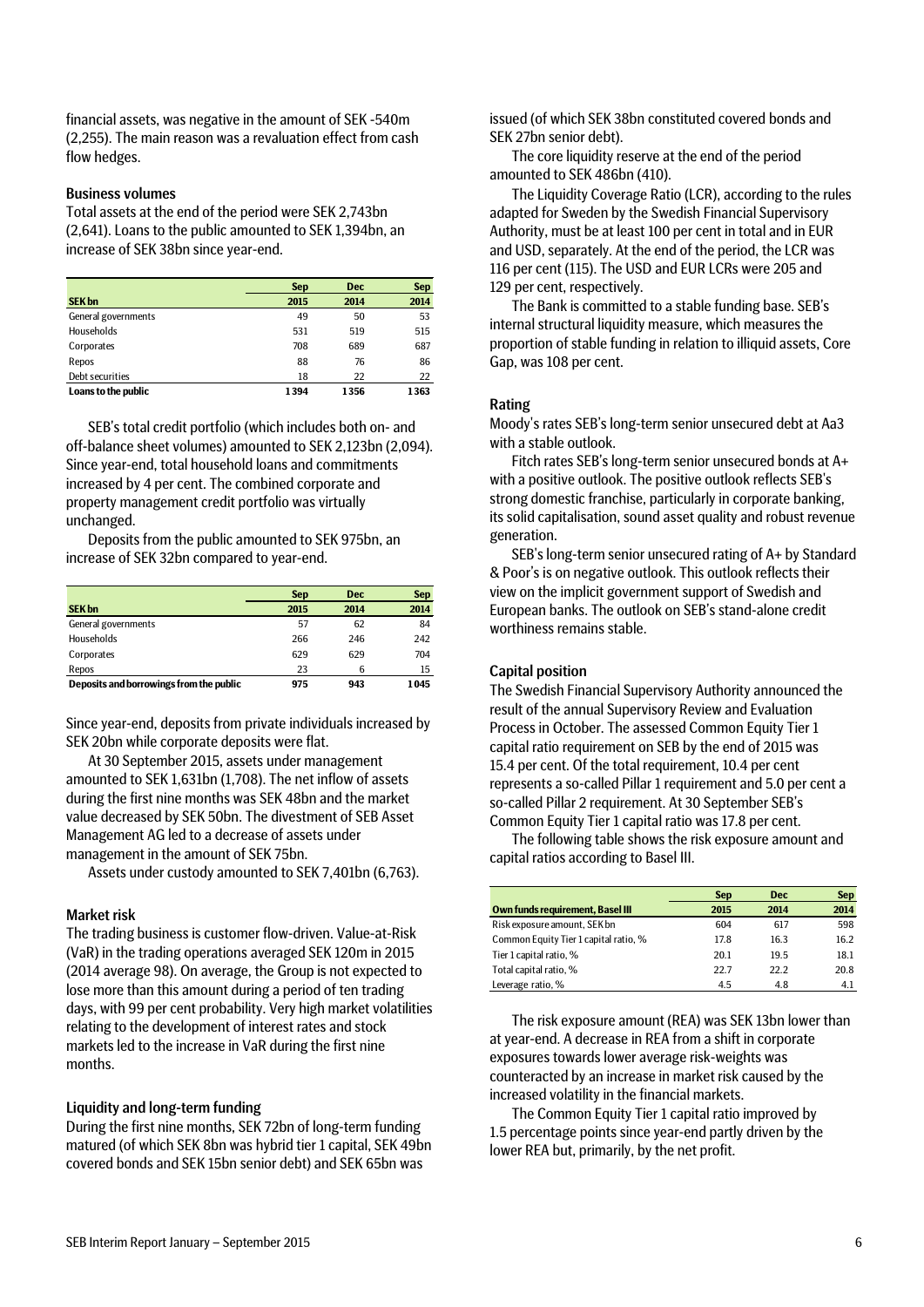#### **Long-term financial targets**

SEB's long-term financial targets are to:

- pay a yearly dividend that is 40 per cent or above of the earnings per share,
- maintain a Common Equity Tier 1 capital ratio of around 150 bps above the requirement from the Swedish Financial Supervisory Authority, and
- generate a return on equity that is competitive with peers.

In the long term, SEB aspires to reach a sustainable return on equity of 15 per cent.

#### Risks and uncertainties

SEB assumes credit, market, liquidity, IT and operational as well as life insurance risks. The risk composition of the Group, as well as the related risk, liquidity and capital management, are described in SEB's Annual Report for 2014 (see pp 28-33) and in the Capital Adequacy and Risk Management report for 2014. Further information is presented in the Fact Book on a quarterly basis.

The macroeconomic development remains uncertain, the large global economic imbalances remain and the potential reduction of liquidity support to financial markets from central banks may create direct and indirect effects that are difficult to assess. The market uncertainty has been impacted by the unfolding geopolitical development, the uncertainty around the development of oil prices and the potential ramifications of the stock market development in China. In addition, there is uncertainty around the effects in the case that the current low or negative interest rates are prolonged, in particular around the financial ramifications.

#### Realignment of management accounting

In order to ensure that the Basel III requirements are fully integrated throughout the organisation, SEB has since 2012 gradually adjusted the management accounting. In 2012, 2013 and 2014, SEK 16bn, 23bn and 10bn of additional capital, respectively, was allocated to the divisions from the central function – in total SEK 49bn. In 2015, another SEK 17bn was allocated.

#### Executive management changes

As announced on 17 September, David Teare, the current Head of the Baltic Division, has been named Chief Risk Officer and ordinary member of the Group Executive Committee. Johan Andersson, the current Chief Risk Officer, has been named Head of SEB Germany and additional member of the Group Executive Committee. Fredrik Boheman will leave the Group Executive Committee. These changes will take effect as of 1 January 2016.

#### Subsequent events

The following additional members of the Group Executive Committee were named as ordinary members of the committee as of 20 October 2015: Joachim Alpen and Johan Torgeby, co-heads of the Merchant Banking division; Peter Dahlgren, head of division Life, and Christoffer Malmer, head of division Wealth Management. In addition, Rasmus Järborg, chief strategy officer, was named additional member of the Group Executive Committee.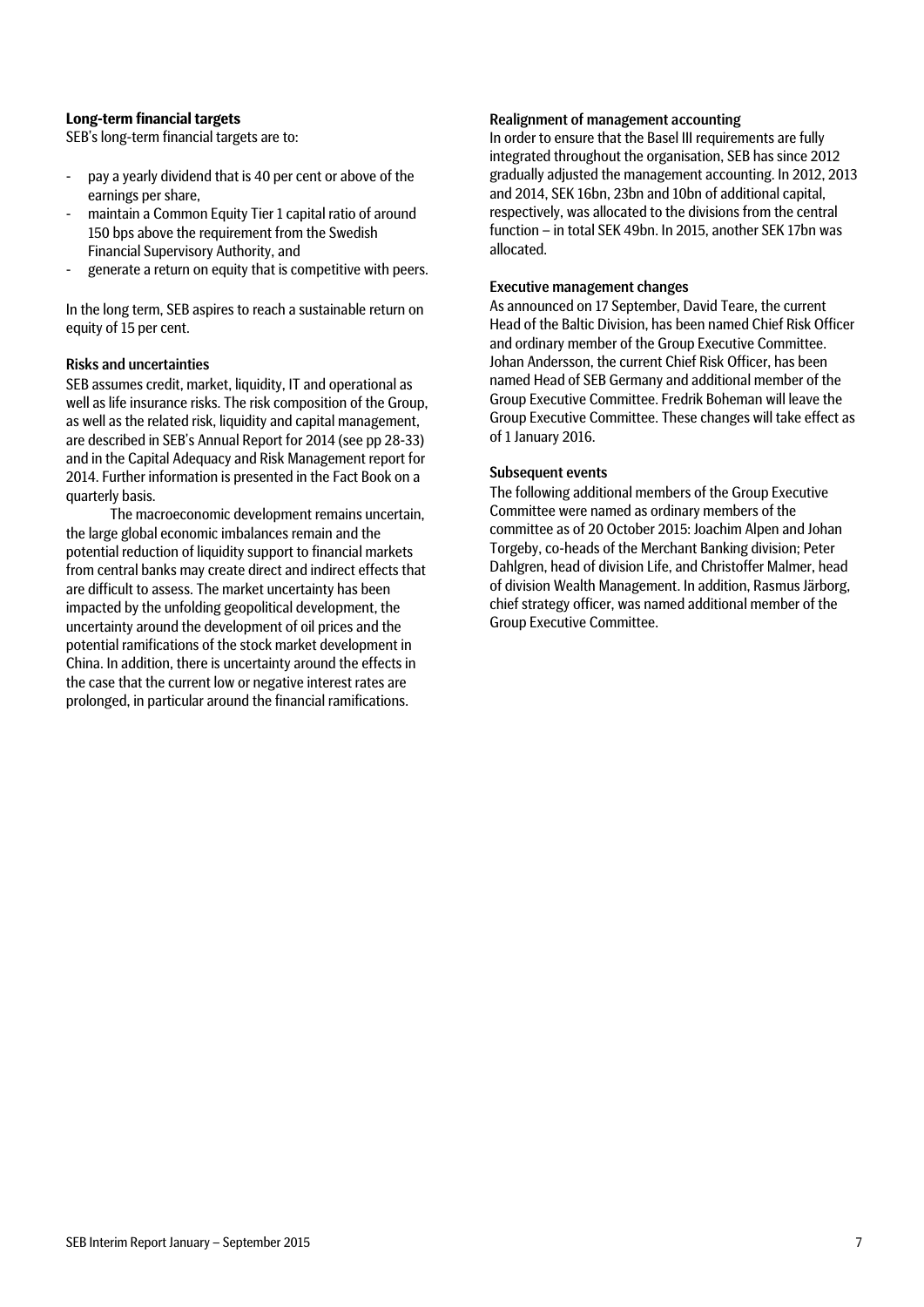#### **Stockholm 21 October 2015**

*The President declares that the Interim Accounts for January – September 2015 provide a fair overview of the Parent Company's and the Group's operations, their financial position and results and describe material risks and uncertainties facing the Parent Company and the Group.*

> Annika Falkengren *President and Chief Executive Officer*

#### Press conference and webcasts

The press conference at 12 noon (CEST) on 21 October 2015, at Kungsträdgårdsgatan 8 with the President and CEO Annika Falkengren can be followed live in Swedish on www.sebgroup.com/sv/ir. A simultaneous translation into English will be available on www.sebgroup.com/ir. A replay will be available afterwards.

#### Access to telephone conference

The telephone conference at 1.30 pm (CEST) on 21 October 2015 with the President and CEO Annika Falkengren, the CFO Jan Erik Back and the Head of Investor Relations Jonas Söderberg, can be accessed by telephone, +44(0)20 7162 0077 or +46(0)8 5052 0110. Please quote conference id: 954849, and call at least 10 minutes in advance. A replay of the conference call will be available on www.sebgroup.com/ir.

#### Further information is available from:

Jan Erik Back, Chief Financial Officer Tel: +46 8 22 19 00 Jonas Söderberg, Head of Investor Relations Tel: +46 8 763 83 19, +46 73 521 02 66 Viveka Hirdman-Ryrberg, Head of Corporate Communications Tel: +46 8 763 85 77, +46 70 550 35 00

Skandinaviska Enskilda Banken AB (publ.) SE-106 40 Stockholm, Sweden Telephone: +46 771 62 10 00 www.sebgroup.com Corporate organisation number: 502032-9081

Additional financial information is available in SEB's Fact Book which is published quarterly on www.sebgroup.com/ir.

#### Financial information calendar

| 4 February 2016 | <b>Annual Accounts 2015</b>           |
|-----------------|---------------------------------------|
| 1 March 2016    | Annual report 2015                    |
| 22 March 2016   | Annual general meeting                |
| 27 April 2016   | Interim report January-March 2016     |
| 14 July 2016    | Interim report January-June 2016      |
| 21 October 2016 | Interim report January-September 2016 |

The silent period starts 11 January.

The silent period starts 7 April. The silent period starts 7 July. 6 The silent period starts 7 October.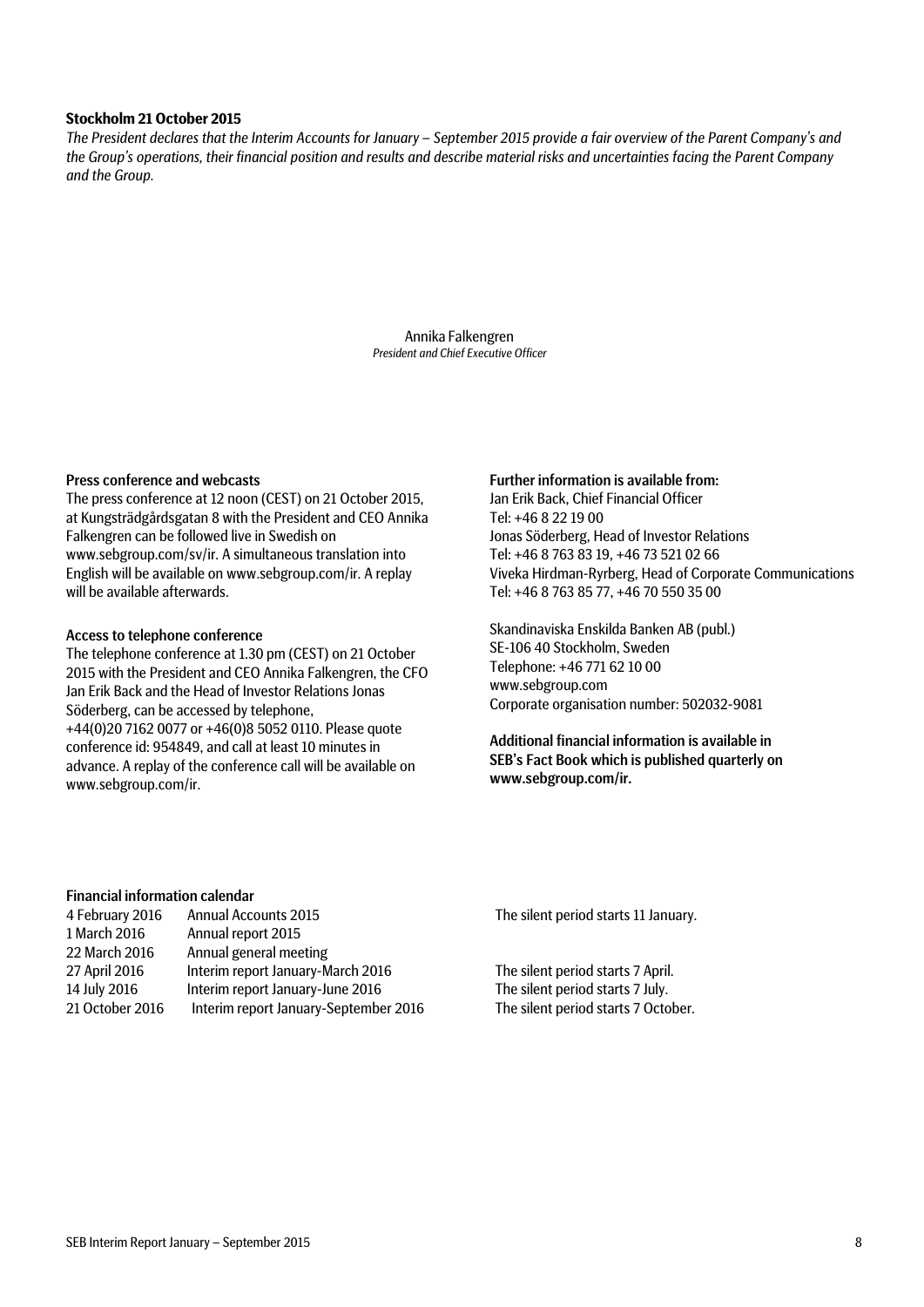#### Accounting policies

This Interim Report is presented in accordance with IAS 34 *Interim Financial Reporting*. The Group's consolidated accounts have been prepared in accordance with the International Financial Reporting Standards (IFRS) and interpretations of these standards as adopted by the European Commission. The accounting follows the Annual Accounts Act for Credit Institutions and Securities Companies (1995:1559) and the regulation and general guidelines issued by the Swedish Financial Supervisory Authority: Annual Reports in Credit institutions and Securities Companies (FFFS 2008:25). In addition, the *Supplementary Accounting Rules for Groups (RFR 1)* from the Swedish Financial Reporting Board have been applied. The Parent company has prepared its accounts in accordance with Swedish Annual Act for Credit Institutions and Securities Companies, the Swedish Financial Supervisory Authority's regulations and general guidelines (FFFS 2008:25) on annual reports in credit institutions and securities companies and the *Supplementary accounting rules* 

*for legal entities (RFR 2)* issued by the Swedish Financial Reporting Board.

From the financial year 2015 clarifications of several standards come into force. IAS 19 *Employee Benefits* has been amended regarding employee contributions in defined benefit plans, and an interpretation from IFRIC clarifies when to recognise a liability to pay a levy accounted for according to IAS 37 *Provisions, contingent liabilities and contingent assets*. Several standards have also been clarified within the Annual Improvements 2010-2012 and 2011-2013 Cycles. These changes have not had a material impact on the financial statements of the Group or on capital adequacy and large exposures.

In all other material aspects, the Group's and the Parent company's accounting policies, basis for calculations and presentations are unchanged in comparison with the 2014 Annual Report.

#### Review report

We have reviewed this report for the period 1 January 2015 to 30 September 2015 for Skandinaviska Enskilda Banken AB (publ.). The board of directors and the CEO are responsible for the preparation and presentation of this interim report in accordance with IAS 34 and the Swedish Annual Accounts Act for Credit institutions and Securities Companies. Our responsibility is to express a conclusion on this interim report based on our review.

We conducted our review in accordance with the International Standard on Review Engagements, ISRE 2410, Review of Interim Report Performed by the Independent Auditor of the Entity. A review consists of making inquiries, primarily of persons responsible for financial and accounting matters, and applying analytical and other review procedures. A review is substantially less in scope than an audit conducted in accordance with International Standards on Auditing, ISA, and other generally accepted auditing standards in Sweden. The procedures performed in a review do not enable us to obtain assurance that we would become aware of all significant matters that might be identified in an audit. Accordingly, we do not express an audit opinion.

Based on our review, nothing has come to our attention that causes us to believe that the interim report is not prepared, in all material respects, in accordance with IAS 34 and the Swedish Annual Accounts Act for Credit institutions and Securities Companies regarding the Group, and with the Swedish Annual Accounts Act for Credit institutions and Securities Companies, regarding the Parent Company.

#### **Stockholm 21 October 2015**

PricewaterhouseCoopers AB

*Partner in charge*

Peter Nyllinge **Magnus Svensson Henryson**<br>
Authorised Public Accountant **Magnus Svensson Henryson**<br>
Authorised Public Accountant *Authorised Public Accountant Authorised Public Accountant*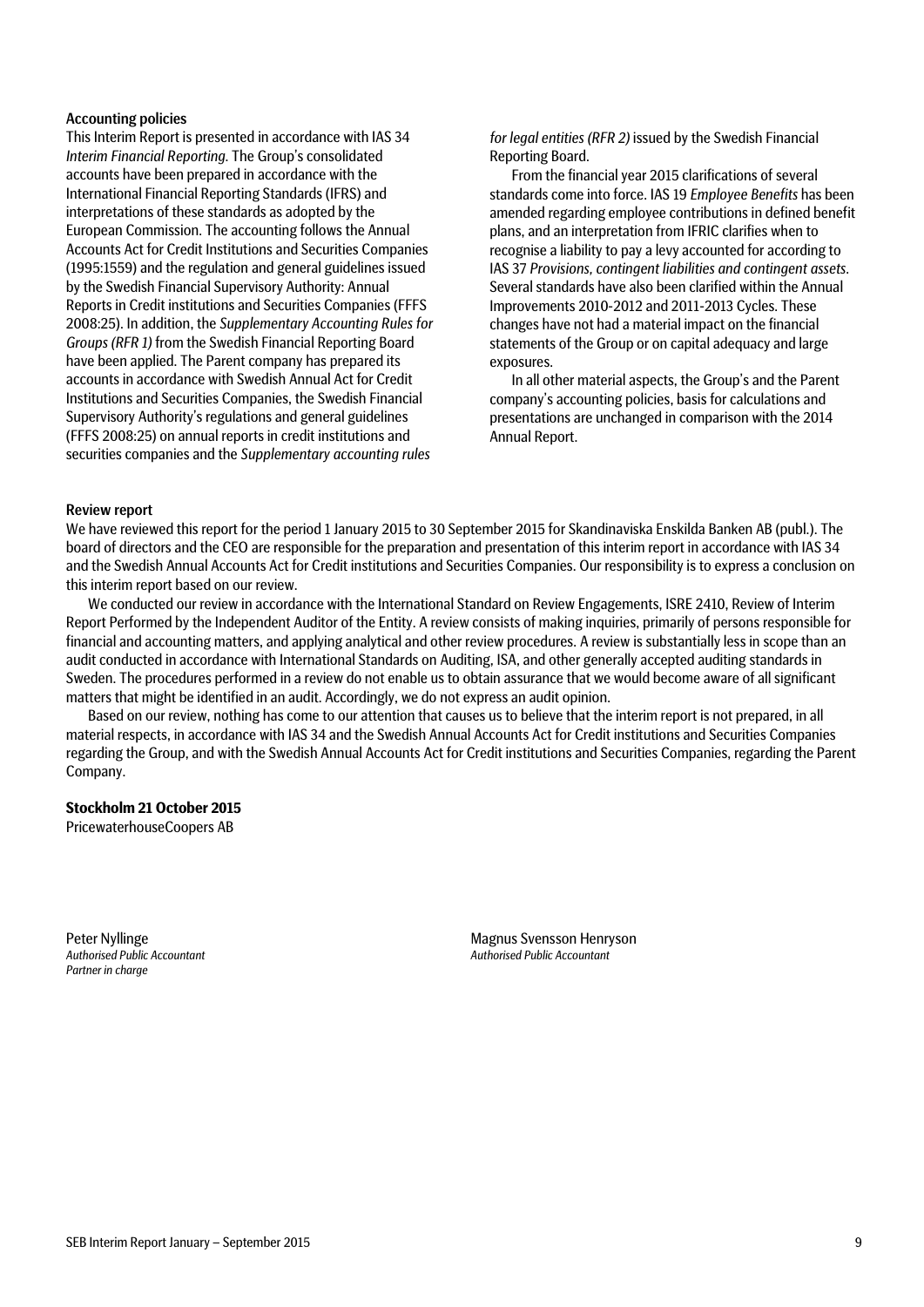## The SEB Group

## Income statement – SEB Group

|                                           | Q3      | Q2      |                | Q <sub>3</sub> |                         |          | Jan-Sep      |                         | <b>Full year</b> |
|-------------------------------------------|---------|---------|----------------|----------------|-------------------------|----------|--------------|-------------------------|------------------|
| <b>SEK m</b>                              | 2015    | 2015    | %              | 2014           | %                       | 2015     | 2014         | %                       | 2014             |
| Net interest income                       | 4683    | 4632    | $\mathbf{1}$   | 5172           | $-9$                    | 14261    | 14933        | $-5$                    | 19943            |
| Net fee and commission income             | 3748    | 4812    | $-22$          | 3814           | $-2$                    | 12834    | 11753        | 9                       | 16306            |
| Net financial income                      | 928     | 766     | 21             | 654            | 42                      | 2949     | 2578         | 14                      | 2921             |
| Net life insurance income                 | 706     | 732     | $-4$           | 829            | $-15$                   | 2378     | 2491         | $-5$                    | 3345             |
| Net other income                          | 14      | 142     | $-90$          | 2184           | $-99$                   | 353      | 2418         | $-85$                   | 4421             |
| <b>Total operating income</b>             | 10079   | 11084   | -9             | 12653          | $-20$                   | 32775    | 34173        | $-4$                    | 46936            |
| Staff costs                               | $-3602$ | $-3754$ | $-4$           | $-3392$        | 6                       | $-10912$ | $-10346$     | 5                       | $-13760$         |
| Other expenses                            | $-1323$ | $-1347$ | $-2$           | $-1549$        | $-15$                   | $-4193$  | $-4529$      | $-7$                    | $-6310$          |
| Depreciation, amortisation and impairment |         |         |                |                |                         |          |              |                         |                  |
| of tangible and intangible assets         | $-527$  | $-505$  | $\overline{4}$ | $-554$         | -5                      | $-1511$  | $-1477$      | 2                       | $-2073$          |
| <b>Total operating expenses</b>           | $-5452$ | $-5606$ | $-3$           | $-5495$        | $\overline{\mathbf{I}}$ | $-16616$ | $-16352$     | $\overline{\mathbf{z}}$ | $-22143$         |
| <b>Profit before credit losses</b>        | 4627    | 5478    | $-16$          | 7158           | $-35$                   | 16159    | 17821        | -9                      | 24793            |
| Gains less losses from tangible and       |         |         |                |                |                         |          |              |                         |                  |
| intangible assets                         | $-53$   | $-6$    |                | $-20$          | 165                     | $-135$   | $-36$        |                         | $-121$           |
| Net credit losses                         | $-256$  | $-220$  | 16             | $-473$         | $-46$                   | $-664$   | $-1014$      | $-35$                   | $-1324$          |
| <b>Operating profit</b>                   | 4318    | 5252    | $-18$          | 6665           | $-35$                   | 15360    | 16771        | -8                      | 23 3 48          |
| Income tax expense                        | $-915$  | $-1326$ | $-31$          | $-1192$        | $-23$                   | $-3380$  | $-3240$      | 4                       | $-4129$          |
| Net profit                                | 3403    | 3926    | $-13$          | 5473           | $-38$                   | 11980    | 13531        | $-11$                   | 19219            |
| Attributable to minority interests        |         |         |                | 1              | $-100$                  |          | $\mathbf{1}$ | $-100$                  | 1                |
| Attributable to shareholders              | 3 4 0 3 | 3926    | $-13$          | 5472           | $-38$                   | 11980    | 13530        | $-11$                   | 19218            |
| Basic earnings per share, SEK             | 1.55    | 1.79    |                | 2.50           |                         | 5.47     | 6.19         |                         | 8.79             |
| Diluted earnings per share, SEK           | 1.54    | 1.78    |                | 2.48           |                         | 5.44     | 6.15         |                         | 8.73             |

## Statement of comprehensive income – SEB Group

|                                                                      | Q <sub>3</sub> | Q <sub>2</sub> |       | Q <sub>3</sub> |        | Jan - Sep |               | <b>Full year</b> |         |
|----------------------------------------------------------------------|----------------|----------------|-------|----------------|--------|-----------|---------------|------------------|---------|
| <b>SEK m</b>                                                         | 2015           | 2015           | %     | 2014           | %      | 2015      | 2014          | %                | 2014    |
| <b>Net profit</b>                                                    | 3403           | 3926           | $-13$ | 5473           | -38    | 11980     | 13531         | -11              | 19219   |
| Items that may subsequently be reclassified to the income statement: |                |                |       |                |        |           |               |                  |         |
| Available-for-sale financial assets                                  | $-39$          | $-388$         | -90   | - 844          | -95    | $-332$    | $-143$        | 132              | - 11    |
| Cash flow hedges                                                     | 140            | $-743$         |       | 616            | -77    | $-105$    | 2149          |                  | 3094    |
| Translation of foreign operations                                    | 220            | $-96$          |       | $-124$         |        | $-103$    | 249           |                  | 647     |
| Items that will not be reclassified to the income statement:         |                |                |       |                |        |           |               |                  |         |
| Defined benefit plans                                                | $-345$         | 2554           |       | 132            |        | 1442      | $-1710$       |                  | $-2700$ |
| Other comprehensive income (net of tax)                              | $-24$          | 1327           |       | $-220$         | -89    | 902       | 545           | 66               | 1030    |
| <b>Total comprehensive income</b>                                    | 3379           | 5253           | $-36$ | 5253           | $-36$  | 12882     | 14076         | -8               | 20249   |
| Attributable to minority interests                                   |                |                |       | $\mathbf{1}$   | $-100$ |           | $\mathcal{P}$ | -100             |         |
| Attributable to shareholders                                         | 3379           | 5253           | -36   | 5252           | -36    | 12882     | 14074         | -8               | 20249   |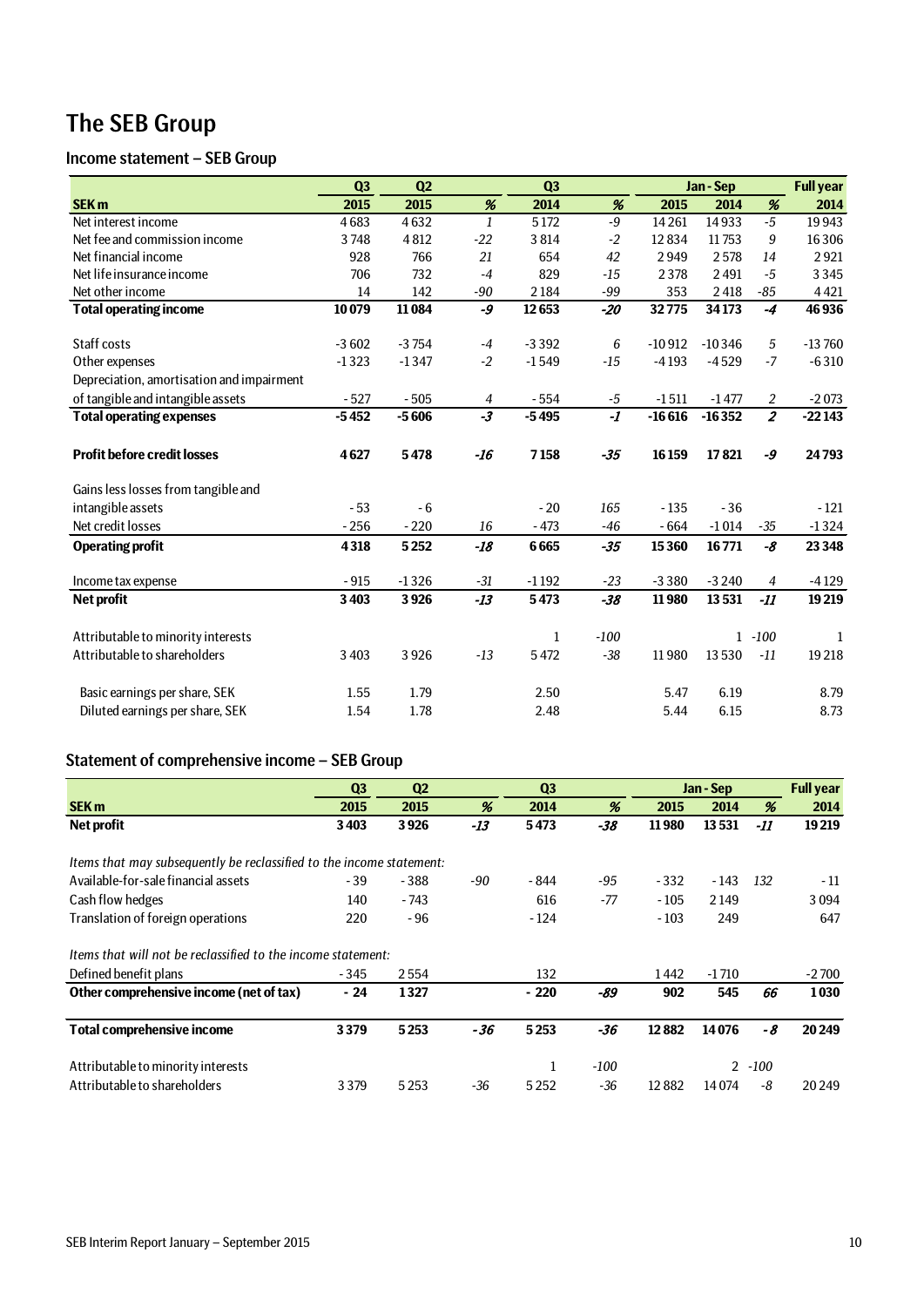## Balance sheet – SEB Group

|                                                                                                                             | 30 Sep  | 31 Dec  | 30 Sep  |
|-----------------------------------------------------------------------------------------------------------------------------|---------|---------|---------|
| <b>SEK m</b>                                                                                                                | 2015    | 2014    | 2014    |
| Cash and cash balances with central banks                                                                                   | 211462  | 103 098 | 277806  |
| Other lending to central banks                                                                                              | 24094   | 16817   | 5752    |
| Loans to other credit institutions <sup>1)</sup>                                                                            | 77152   | 90945   | 141565  |
| Loans to the public                                                                                                         | 1394041 | 1355680 | 1362932 |
| Financial assets at fair value <sup>2)</sup>                                                                                | 903 740 | 936844  | 922133  |
| Available-for-sale financial assets <sup>2)</sup>                                                                           | 40143   | 46014   | 47970   |
| Held-to-maturity investments <sup>2)</sup>                                                                                  |         | 91      | 88      |
| Assets held for sale                                                                                                        | 936     | 841     | 719     |
| Investments in associates                                                                                                   | 1120    | 1251    | 1284    |
| Tangible and intangible assets                                                                                              | 26369   | 27524   | 28083   |
| Other assets                                                                                                                | 63 512  | 62141   | 52164   |
| <b>Total assets</b>                                                                                                         | 2742569 | 2641246 | 2840496 |
|                                                                                                                             |         |         |         |
| Deposits from central banks and credit institutions                                                                         | 158979  | 115186  | 205 455 |
| Deposits and borrowing from the public                                                                                      | 974 543 | 943 114 | 1045268 |
| Liabilities to policyholders                                                                                                | 366777  | 364354  | 347248  |
| Debt securities                                                                                                             | 709 595 | 689863  | 730124  |
| Other financial liabilities at fair value                                                                                   | 269718  | 280763  | 260568  |
| Liabilities held for sale                                                                                                   |         |         | 1064    |
| Other liabilities                                                                                                           | 91735   | 70257   | 89420   |
| Provisions                                                                                                                  | 2042    | 2868    | 2747    |
| Subordinated liabilities                                                                                                    | 32718   | 40265   | 29995   |
| <b>Total equity</b>                                                                                                         | 136462  | 134576  | 128 607 |
| <b>Total liabilities and equity</b>                                                                                         | 2742569 | 2641246 | 2840496 |
| 1) Loans to credit institutions and liquidity placements with other direct participants in interbank fund transfer systems. |         |         |         |
| 2) Whereof bonds and other interest bearing securities.                                                                     | 329457  | 343 964 | 382020  |

A more detailed balance sheet is included in the Fact Book.

## Pledged assets, contingent liabilities and commitments – SEB Group

|                                                                | 30 Sep  | <b>31 Dec</b> | 30 Sep |
|----------------------------------------------------------------|---------|---------------|--------|
| <b>SEK m</b>                                                   | 2015    | 2014          | 2014   |
| Collateral pledged for own liabilities <sup>1)</sup>           | 523 114 | 437991        | 477531 |
| Assets pledged for liabilities to insurance policyholders      | 366777  | 364354        | 347247 |
| Collateral and comparable security pledged for own liabilities | 889891  | 802345        | 824778 |
|                                                                |         |               |        |
| Other pledged assets and comparable collateral <sup>2)</sup>   | 144 050 | 127792        | 137817 |
| <b>Contingent liabilities</b>                                  | 109674  | 116566        | 112537 |
| Commitments                                                    | 617358  | 559575        | 616722 |

1) Of which collateralised for covered bonds SEK 342,371m (359,276/357,107).

2) Securities lending SEK 65,516m (51,722/65,221) and pledged but unencumbered bonds SEK 69,084m (73,496/70,296).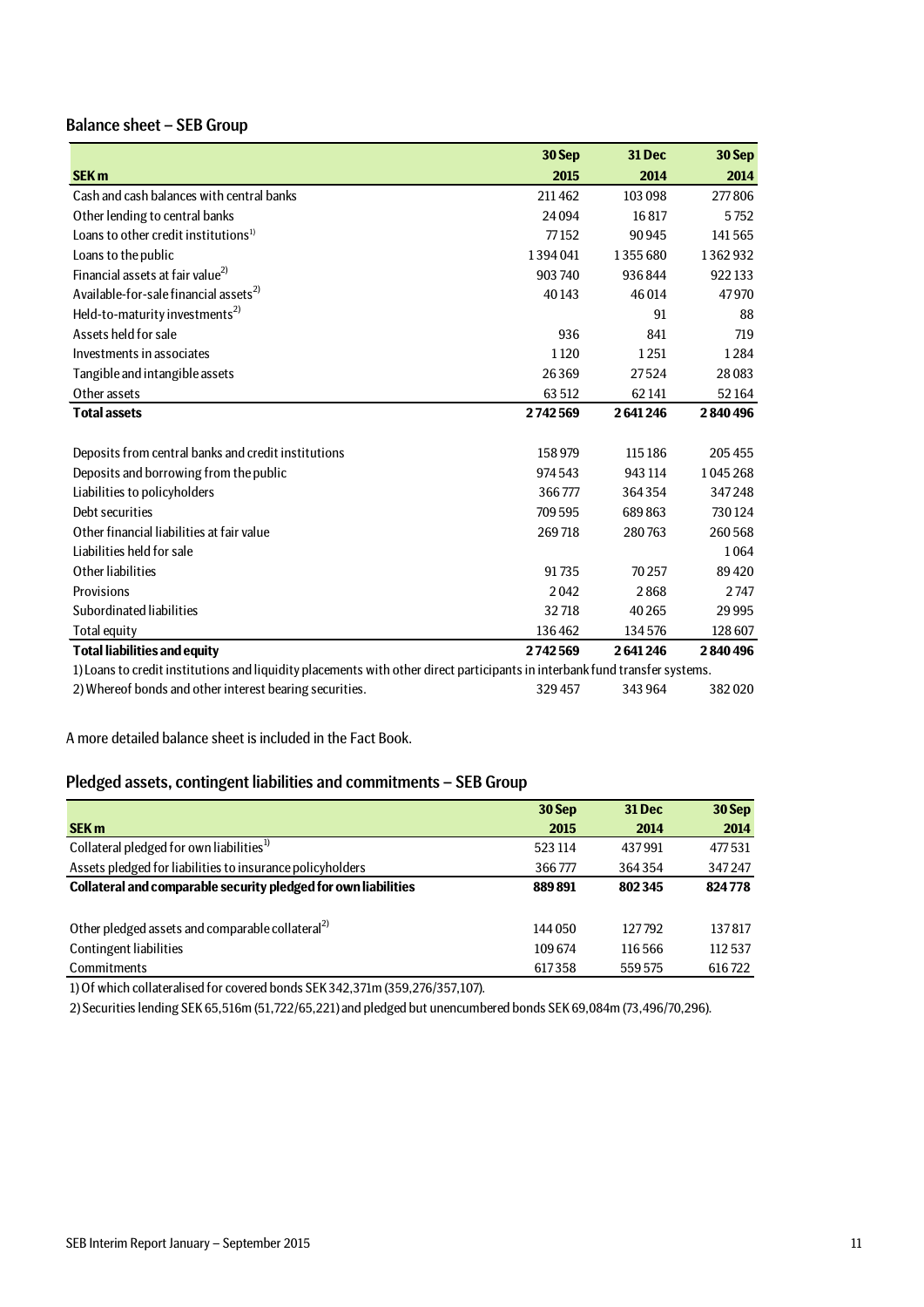### Key figures – SEB Group

|                                                                   | Q <sub>3</sub> | Q <sub>2</sub> | Q3      |         | Jan - Sep       |         |
|-------------------------------------------------------------------|----------------|----------------|---------|---------|-----------------|---------|
|                                                                   | 2015           | 2015           | 2014    | 2015    | 2014            | 2014    |
|                                                                   |                |                |         |         |                 |         |
| Return on equity, %                                               | 10.08          | 12.04          | 17.34   | 11.93   | 14.55           | 15.25   |
| Return on equity excluding one-off items <sup>1</sup> , %         | 10.01          | 14.75          | 13.76   | 12.78   | 13.34           | 13.07   |
| Return on total assets, %                                         | 0.47           | 0.53           | 0.80    | 0.54    | 0.67            | 0.71    |
| Return on risk exposure amount, %                                 | 2.21           | 2.54           | 3.65    | 2.58    | 3.04            | 3.23    |
| Cost/income ratio                                                 | 0.54           | 0.51           | 0.43    | 0.51    | 0.48            | 0.47    |
| Basic earnings per share, SEK                                     | 1.55           | 1.79           | 2.50    | 5.47    | 6.19            | 8.79    |
| Weighted average number of shares <sup>2</sup> , millions         | 2192           | 2 1 9 1        | 2190    | 2 1 9 1 | 2185            | 2187    |
| Diluted earnings per share, SEK                                   | 1.54           | 1.78           | 2.48    | 5.44    | 6.15            | 8.73    |
| Weighted average number of diluted shares <sup>3</sup> , millions | 2203           | 2 2 0 2        | 2 2 0 3 | 2 2 0 3 | 2 2 0 1         | 2 2 0 2 |
| Net worth per share, SEK                                          | 68.90          | 67.91          | 65.03   | 68.90   | 65.03           | 68.13   |
| Equity per share, SEK                                             | 62.24          | 60.84          | 58.70   | 62.24   | 58.70           | 61.47   |
| Average shareholders' equity, SEK, billion                        | 135.1          | 130.5          | 126.2   | 133.9   | 124.0           | 126.1   |
| Credit loss level, %                                              | 0.07           | 0.06           | 0.13    | 0.06    | 0.10            | 0.09    |
| Liquidity Coverage Ratio (LCR) <sup>4)</sup> , %                  | 116            | 123            | 122     | 116     | 122             | 115     |
| Own funds requirement, Basel III                                  |                |                |         |         |                 |         |
| Risk exposure amount, SEK m                                       | 604 206        | 614063         | 598063  |         | 604 206 598 063 | 616531  |
| Expressed as own funds requirement, SEK m                         | 48337          | 49125          | 47845   | 48337   | 47845           | 49322   |
| Common Equity Tier 1 capital ratio, %                             | 17.8           | 17.2           | 16.2    | 17.8    | 16.2            | 16.3    |
| Tier 1 capital ratio, %                                           | 20.1           | 19.4           | 18.1    | 20.1    | 18.1            | 19.5    |
| Total capital ratio, %                                            | 22.7           | 21.7           | 20.8    | 22.7    | 20.8            | 22.2    |
| Number of full time equivalents <sup>5)</sup>                     | 15497          | 15773          | 15777   | 15 6 61 | 15671           | 15714   |
| Assets under custody, SEK bn                                      | 7401           | 7621           | 6732    | 7401    | 6732            | 6763    |
| Assets under management <sup>6</sup> , SEK bn                     | 1631           | 1780           | 1632    | 1631    | 1632            | 1708    |

2) The number of issued shares was 2,194,171,802. SEB owned 5,495,862 Class A shares for the equity based programmes at year end 2014. During 2015 SEB has purchased 3,370,000 shares and 7,185,038 shares have been sold. Thus, as at September 30 2015 SEB owned 1,680,824 Class A-shares with a market value of SEK 150m. 1) Divestments of shares in Master Card in Q3 2014, divestments of Euroline in Q4 2014 and Swiss withholding tax decision in Q2 2015.

3) Calculated dilution based on the estimated economic value of the long-term incentive programmes.

4) According to Swedish FSA regulations for respective period.

5) Quarterly numbers are for last month of quarter. Accumulated numbers are average for the period. The number of FTEs decreased by approximately 140 in Q3 2015 due to the divestment of SEB Asset Management AG.

6) Assets under management decreased by approximately SEK 75bn in Q3 2015 due to the divestment of SEB Asset Management AG.

In SEB's Fact Book, this table is available with nine quarters of history.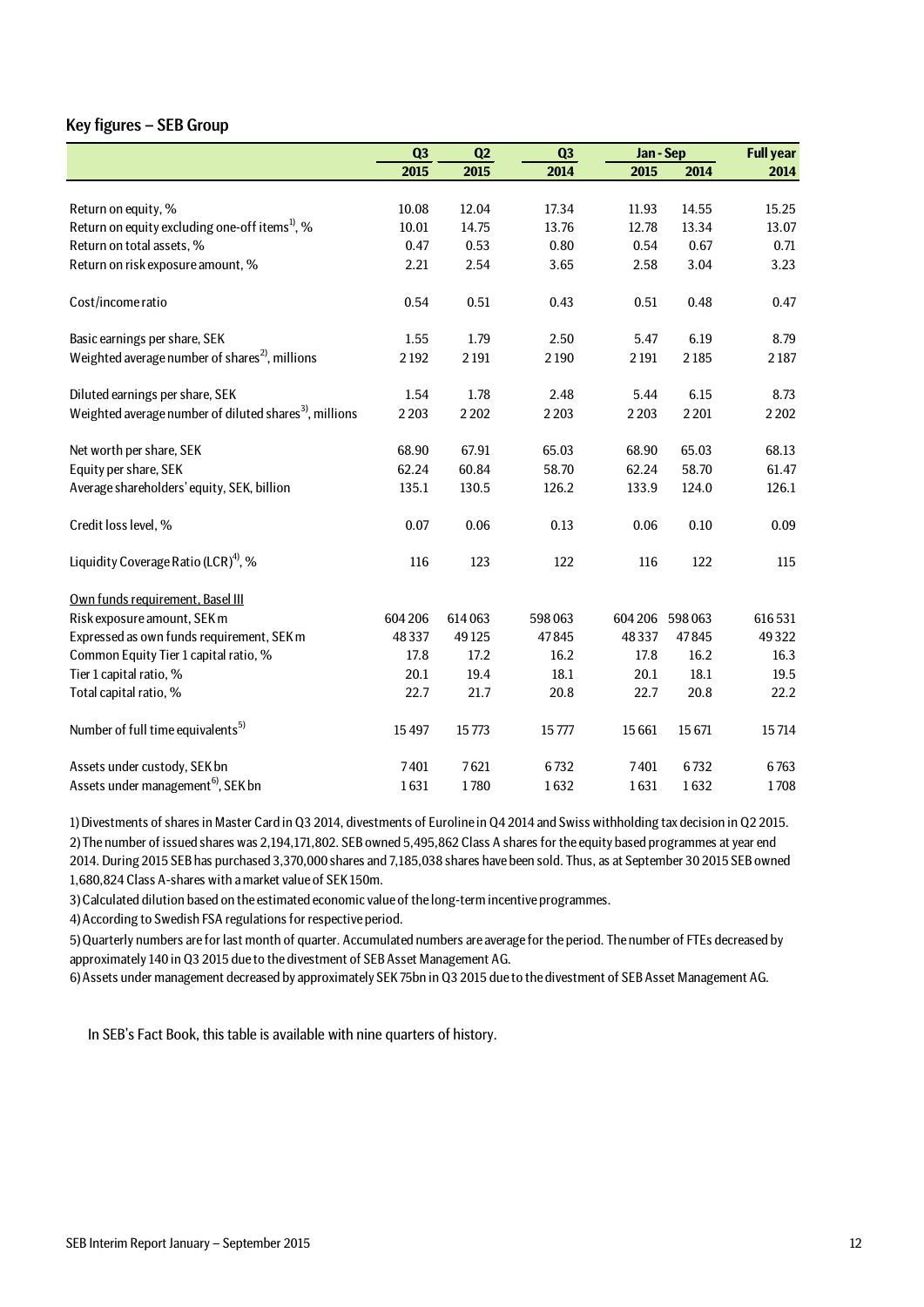## Income statement on quarterly basis - SEB Group

|                                                       | Q <sub>3</sub> | Q2      | Q1      | Q <sub>4</sub> | Q <sub>3</sub> |
|-------------------------------------------------------|----------------|---------|---------|----------------|----------------|
| <b>SEK m</b>                                          | 2015           | 2015    | 2015    | 2014           | 2014           |
| Net interest income                                   | 4683           | 4632    | 4946    | 5010           | 5172           |
| Net fee and commission income                         | 3748           | 4812    | 4274    | 4553           | 3814           |
| Net financial income                                  | 928            | 766     | 1255    | 343            | 654            |
| Net life insurance income                             | 706            | 732     | 940     | 854            | 829            |
| Net other income                                      | 14             | 142     | 197     | 2003           | 2184           |
| <b>Total operating income</b>                         | 10079          | 11084   | 11612   | 12763          | 12653          |
|                                                       |                |         |         |                |                |
| Staff costs                                           | $-3602$        | $-3754$ | $-3556$ | $-3414$        | $-3392$        |
| Other expenses                                        | $-1323$        | $-1347$ | $-1523$ | $-1781$        | $-1549$        |
| Depreciation, amortisation and impairment of tangible |                |         |         |                |                |
| and intangible assets                                 | $-527$         | $-505$  | $-479$  | $-596$         | $-554$         |
| <b>Total operating expenses</b>                       | $-5452$        | $-5606$ | $-5558$ | $-5791$        | $-5495$        |
| <b>Profit before credit losses</b>                    | 4627           | 5478    | 6054    | 6972           | 7158           |
| Gains less losses from tangible and intangible assets | $-53$          | $-6$    | $-76$   | $-85$          | $-20$          |
| Net credit losses                                     | $-256$         | $-220$  | $-188$  | $-310$         | $-473$         |
| <b>Operating profit</b>                               | 4318           | 5252    | 5790    | 6577           | 6665           |
| Income tax expense                                    | $-915$         | $-1326$ | $-1139$ | $-889$         | $-1192$        |
| Net profit                                            | 3 4 0 3        | 3926    | 4651    | 5688           | 5473           |
| Attributable to minority interests                    |                |         |         |                | 1              |
| Attributable to shareholders                          | 3 4 0 3        | 3926    | 4651    | 5688           | 5472           |
| Basic earnings per share, SEK                         | 1.55           | 1.79    | 2.12    | 2.60           | 2.50           |
| Diluted earnings per share, SEK                       | 1.54           | 1.78    | 2.11    | 2.58           | 2.48           |

## Income statement by Division – SEB Group

|                                           | <b>Merchant</b> | <b>Retail</b> | <b>Wealth</b>             |             |               |         |                           |                  |
|-------------------------------------------|-----------------|---------------|---------------------------|-------------|---------------|---------|---------------------------|------------------|
| Jan-Sep 2015, SEK m                       | <b>Banking</b>  |               | <b>Banking Management</b> | <b>Life</b> | <b>Baltic</b> |         | <b>Other Eliminations</b> | <b>SEB Group</b> |
| Net interest income                       | 5959            | 5767          | 425                       | $-30$       | 1533          | 638     | $-31$                     | 14 2 61          |
| Net fee and commission income             | 4491            | 3362          | 3 2 3 9                   |             | 823           | 35      | 884                       | 12834            |
| Net financial income                      | 2849            | 261           | 157                       |             | 186           | $-504$  |                           | 2949             |
| Net life insurance income                 |                 |               |                           | 3666        |               |         | $-1288$                   | 2378             |
| Net other income                          | 280             | 22            | 44                        |             | 31            | $-13$   | $-11$                     | 353              |
| <b>Total operating income</b>             | 13579           | 9412          | 3865                      | 3636        | 2573          | 156     | - 446                     | 32775            |
|                                           |                 |               |                           |             |               |         |                           |                  |
| Staff costs                               | $-2800$         | $-2074$       | $-961$                    | $-914$      | $-542$        | $-3656$ | 35                        | $-10912$         |
| Other expenses                            | $-3627$         | $-2182$       | $-963$                    | $-368$      | - 732         | 3 2 6 8 | 411                       | $-4193$          |
| Depreciation, amortisation and impairment |                 |               |                           |             |               |         |                           |                  |
| of tangible and intangible assets         | $-83$           | $-50$         | - 79                      | $-754$      | $-53$         | $-492$  |                           | $-1511$          |
| <b>Total operating expenses</b>           | $-6510$         | $-4306$       | $-2003$                   | $-2036$     | $-1327$       | $-880$  | 446                       | $-16616$         |
| <b>Profit before credit losses</b>        | 7069            | 5106          | 1862                      | 1600        | 1246          | $-724$  |                           | 16159            |
| Gains less losses from tangible and       |                 |               |                           |             |               |         |                           |                  |
| intangible assets                         | T               |               |                           |             | $-139$        | 3       |                           | - 135            |
| Net credit losses                         | $-209$          | $-368$        |                           |             | - 89          | 2       |                           | $-664$           |
| <b>Operating profit</b>                   | 6861            | 4738          | 1862                      | 1600        | 1018          | - 719   |                           | 15360            |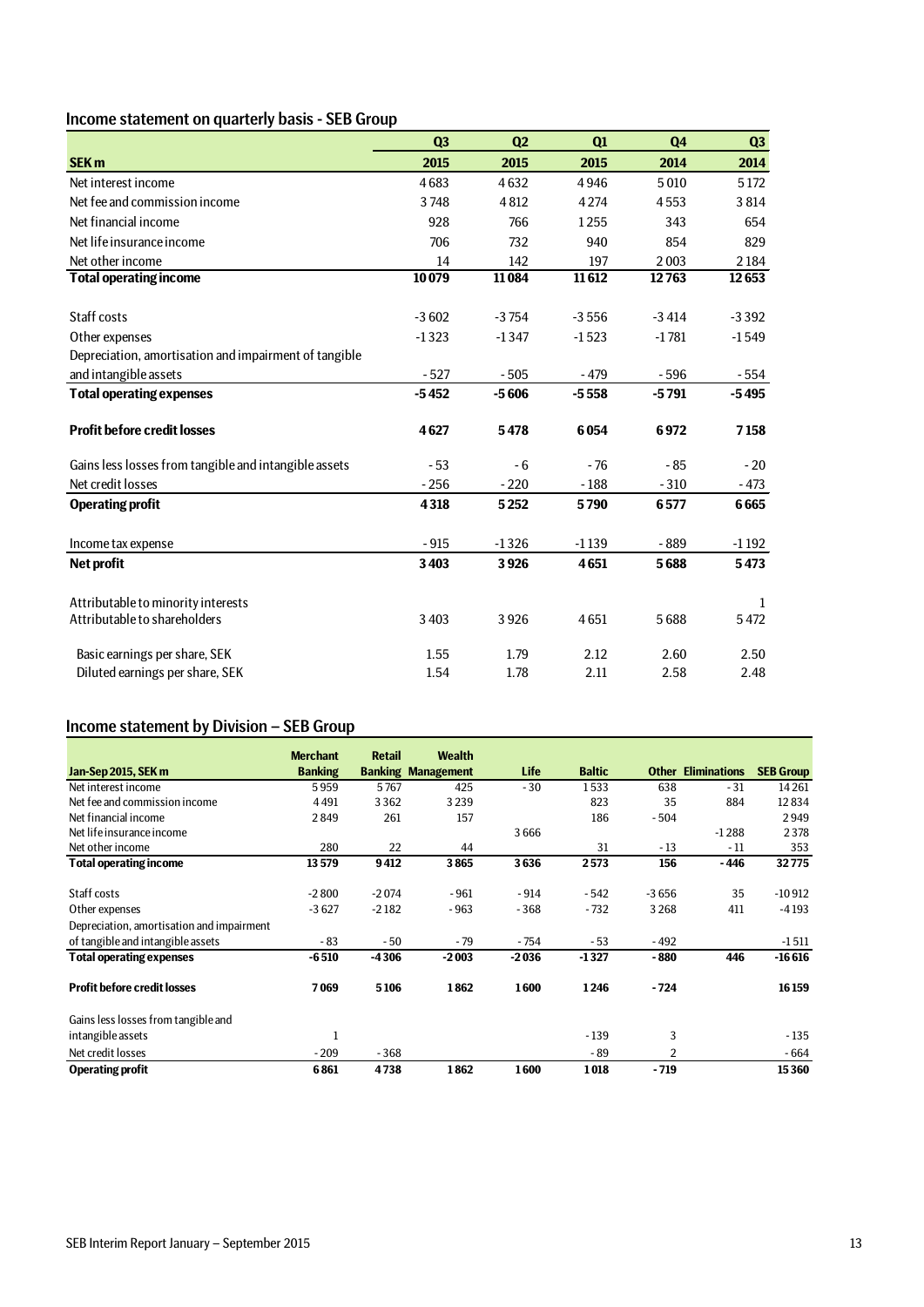## SEB's markets

In Sweden and the Baltic countries, SEB offers universal financial advice and a wide range of financial services. In Denmark, Finland, Norway and Germany, the operations focus on a full-service offering to corporate and institutional clients. SEB also serves its corporate and institutional customers through its international network.

## Profit per country

| <b>Distribution by country Jan - Sep</b> |       |                               |       |                  |                                 |      |       |                         |       |                   | <b>Operating profit</b> |       |
|------------------------------------------|-------|-------------------------------|-------|------------------|---------------------------------|------|-------|-------------------------|-------|-------------------|-------------------------|-------|
|                                          |       | <b>Total operating income</b> |       |                  | <b>Total operating expenses</b> |      |       | <b>Operating profit</b> |       | in local currency |                         |       |
| <b>SEK m</b>                             | 2015  | 2014                          | %     | 2015             | 2014                            | %    | 2015  | 2014                    | %     | 2015              | 2014                    | %     |
| Sweden                                   | 19521 | 19882                         | $-2$  | $-10474 - 10407$ |                                 |      | 8477  | 8684                    | $-2$  | 8477              | 8684                    | $-2$  |
| Norway                                   | 2446  | 3068                          | $-20$ | - 876            | $-859$                          | 2    | 1524  | 2 1 4 3                 | $-29$ | 1432              | 1963                    | $-27$ |
| Denmark <sup>1)</sup>                    | 1730  | 2349                          | - 26  | $-962$           | $-936$                          | 3    | 812   | 1271                    | - 36  | 646               | 1049                    | - 38  |
| Finland                                  | 1379  | 1397                          | - 1   | $-553$           | $-520$                          | 6    | 820   | 871                     | - 6   | 88                | 96                      | - 8   |
| Germany <sup>2)</sup>                    | 2405  | 2481                          | - 3   | $-1219$          | $-1272$                         | $-4$ | 1230  | 1293                    | - 5   | 131               | 143                     | - 8   |
| Estonia                                  | 960   | 910                           | 5     | $-424$           | $-403$                          | 5    | 550   | 497                     | 11    | 59                | 55                      | 7     |
| Latvia                                   | 694   | 720                           | $-4$  | $-370$           | $-382$                          | - 3  | 208   | 248                     | - 16  | 22                | 27                      | - 19  |
| Lithuania                                | 1107  | 1206                          | - 8   | $-570$           | $-535$                          | 7    | 412   | 633                     | - 35  | 44                | 70                      | $-37$ |
| International network and elimination    | 2533  | 2160                          | 17    | $-1168$          | $-1038$                         | 13   | 1327  | 1131                    | 17    |                   |                         |       |
| <b>Total</b>                             | 32775 | 34173                         | -4    | $-16616 - 16352$ |                                 | 2    | 15360 | 16771                   | -8    |                   |                         |       |

 $1)$  Including the negative one-off effect from Swiss withholding tax decision.

2) Excluding Treasury operations.

- Targeted expansion in the Nordic countries and Germany continued
- Most geographies were affected by the accentuated seasonal downturn in business activity
- Operating profit in the international network increased by 17 per cent

### **Comments on the first nine months**

The global economic uncertainty continued and the general fear of a slowdown was renewed by the Chinese stock market turbulence. The eurozone continued its moderate recovery, while the US economy showed signs of strength. The US interest rate development was a concern. The Nordic economies stayed relatively stable but with country specific challenges. The Swedish central bank lowered its key rate three times during the first nine months from zero to -0.35 per cent.

In *Sweden*, operating profit decreased by SEK 207m yearon-year. A one-time effect from the divestment of shares in MasterCard Inc. was included in 2014. Excluding this effect, operating profit increased by SEK 438m or 5 per cent as a combination of higher income and lower credit loss provisions. Both private and corporate customers increased their lending volumes compared to year-end and there was an increase of private deposits. Fees and financial income were higher while there are less capital gains in 2015.

In *Norway*, operating profit year-to-date increased by 3 per cent, excluding the one-off effect from the divestment of shares in MasterCard Inc. Strong income levels in the two first quarters were partially offset by a third quarter more challenging than would be seasonally expected. The economy was impacted by lower contribution from the oil and off-shore industry.

In *Denmark*, the operating profit amounted to SEK 812m<sup>1</sup> (1,271). The underlying business performed well and operating profit increased by 11 per cent year-on-year, mainly due to higher income in Merchant Banking. SEB Pension however displayed a lower result in a period with volatile interest rates and stock markets.

In *Finland*, the steady underlying income with some eventdriven deals during the first nine months upheld the operating income level. Operating profit was 6 per cent lower than previous year.

In *Germany,* the operating profit was down by 5 per cent. The Merchant Banking business continued to deliver in an increasingly competitive market with an operating profit that was 4 per cent higher than 2014. The divestment of SEB Asset Management AG was completed.

*Estonia* benefited from the relatively steady economic development in the past few years with loan portfolio growth, good margins and low credit provisions while *Latvia*'s growth has been challenged and *Lithuania* had lower income in the wake of the Euro conversion and low interest rates. See also the information on the Baltic division.

In *the international network*, SEB's offer to international customers led to an increase in operating profit.

<sup>&</sup>lt;sup>1</sup> See page 5 for information on a withholding tax decision made by the *Swiss Supreme court. It related to a former entity of SEB Denmark and has no effect on SEB's current business.*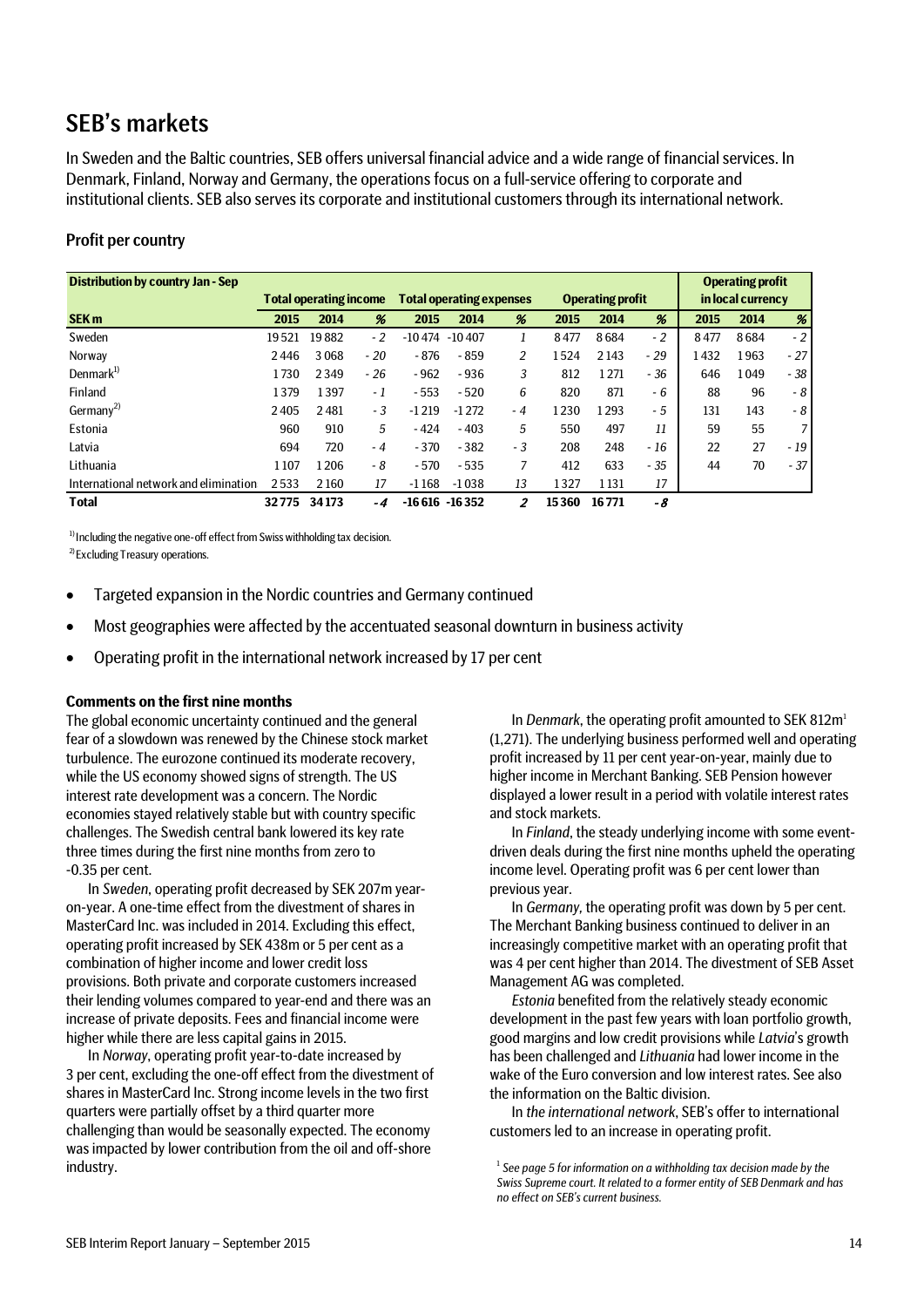## Merchant Banking

Income statement

The Merchant Banking division offers commercial and investment banking services to large corporate and institutional clients, mainly in the Nordic region and Germany. Customers are also served through an extensive international presence.

|                                                       | Q3      | Q2      |       | Q3      |                |              | Jan-Sep |       | <b>Full year</b> |
|-------------------------------------------------------|---------|---------|-------|---------|----------------|--------------|---------|-------|------------------|
| SEK <sub>m</sub>                                      | 2015    | 2015    | %     | 2014    | %              | 2015         | 2014    | %     | 2014             |
| Net interest income                                   | 2019    | 1870    | 8     | 2073    | $-3$           | 5959         | 6 3 10  | $-6$  | 8 3 1 5          |
| Net fee and commission income                         | 1194    | 2011    | $-41$ | 1201    | - 1            | 4491         | 4 3 5 8 | 3     | 6169             |
| Net financial income                                  | 983     | 639     | 54    | 623     | 58             | 2849         | 2376    | 20    | 2817             |
| Net other income                                      | 132     | 85      | 55    | 642     | $-79$          | 280          | 706     | $-60$ | 808              |
| <b>Total operating income</b>                         | 4 3 2 8 | 4605    | - 6   | 4539    | - 5            | 13579        | 13750   | $-1$  | 18 109           |
| Staff costs                                           | $-921$  | $-947$  | $-3$  | $-911$  | 1              | $-2800$      | $-2732$ | 2     | $-3654$          |
| Other expenses                                        | $-1199$ | $-1233$ | $-3$  | $-1165$ | 3              | $-3627$      | $-3475$ | 4     | $-4624$          |
| Depreciation, amortisation and impairment of          |         |         |       |         |                |              |         |       |                  |
| tangible and intangible assets                        | $-37$   | $-23$   | 61    | $-30$   | 23             | $-83$        | $-93$   | - 11  | - 126            |
| <b>Total operating expenses</b>                       | $-2157$ | $-2203$ | $-2$  | $-2106$ | $\overline{2}$ | $-6510$      | $-6300$ | 3     | $-8404$          |
| <b>Profit before credit losses</b>                    | 2171    | 2402    | - 10  | 2433    | $-11$          | 7069         | 7450    | $-5$  | 9705             |
| Gains less losses from tangible and intangible assets |         |         |       |         |                | $\mathbf{1}$ | $-12$   |       | $-13$            |
| Net credit losses                                     | $-90$   | $-26$   |       | $-322$  | $-72$          | $-209$       | $-518$  | - 60  | $-604$           |
| <b>Operating profit</b>                               | 2081    | 2 3 7 7 | $-12$ | 2 1 1 1 | $-1$           | 6861         | 6920    | $-I$  | 9088             |
| Cost/Income ratio                                     | 0.50    | 0.48    |       | 0.46    |                | 0.48         | 0.46    |       | 0.46             |
| Business equity, SEK bn                               | 60.8    | 62.2    |       | 53.5    |                | 61.5         | 52.3    |       | 52.3             |
| Return on business equity, %                          | 10.5    | 11.8    |       | 12.2    |                | 11.4         | 13.6    |       | 13.4             |
| Number of full time equivalents <sup>1)</sup>         | 2224    | 2 2 2 1 |       | 2 2 1 1 |                | 2 2 2 1      | 2 2 10  |       | 2 2 1 2          |

 $1)$  Ouarterly numbers are for last month of quarter. Accumulated numbers are average for the period.

- Operating profit improved by 12 per cent year-on-year, excluding the effect from the Swiss withholding tax decision<sup>2</sup>
- Accentuated seasonal downturn in overall business activity
- Market turbulence driven by developments in China and volatile commodity prices

#### **Comments on the first nine months**

In the current uncertain and volatile markets, there was high client demand for risk management services. The seasonal pattern of lower levels of corporate activity in the third quarter was somewhat accentuated this year. With the continued high levels of uncertainty, low capacity utilisation and high return requirements, corporate capital spending was subdued. Pricing increasingly reflected the negative interest rate environment.

Operating income amounted to SEK  $14.481\text{m}^2$  (13.750). Operating expenses increased by 3 per cent to SEK 6,510m, mainly related to currency effects. Net credit losses amounted to SEK 209m reflecting a continued high asset quality equivalent to credit losses of 4 basis points. Operating profit increased by 12 percent<sup>2</sup> year-on-year.

*Markets'* operating income<sup>2</sup> outperformed the corresponding period last year with high client activity in the foreign exchange business. Fixed income was challenged by a somewhat lower activity level caused by decreased liquidity. Volatility in the equity market was high and performance in the equities business increased year-on-year.

*Transaction Banking's* result was stable compared to the first nine months last year. Volume growth compensated for low and negative interest rates which continued to impact the business. Assets under custody amounted to SEK 7,401bn (6,763).

*Corporate & Investment Banking* reported a lower income level compared to the first nine months last year. Growth within some financing areas did not compensate for a decline in larger event-based transactions in light of the deferred corporate activity and low interest rates.

SEB continued to be in the forefront of enabling environmentally friendly investments by providing a green loan to Skanska which financed the construction of sustainable housing.

*2 See page 5 for information on a withholding tax decision made by the Swiss Supreme Court. Operating income and operating profit are commented upon excluding the effects of the decision.*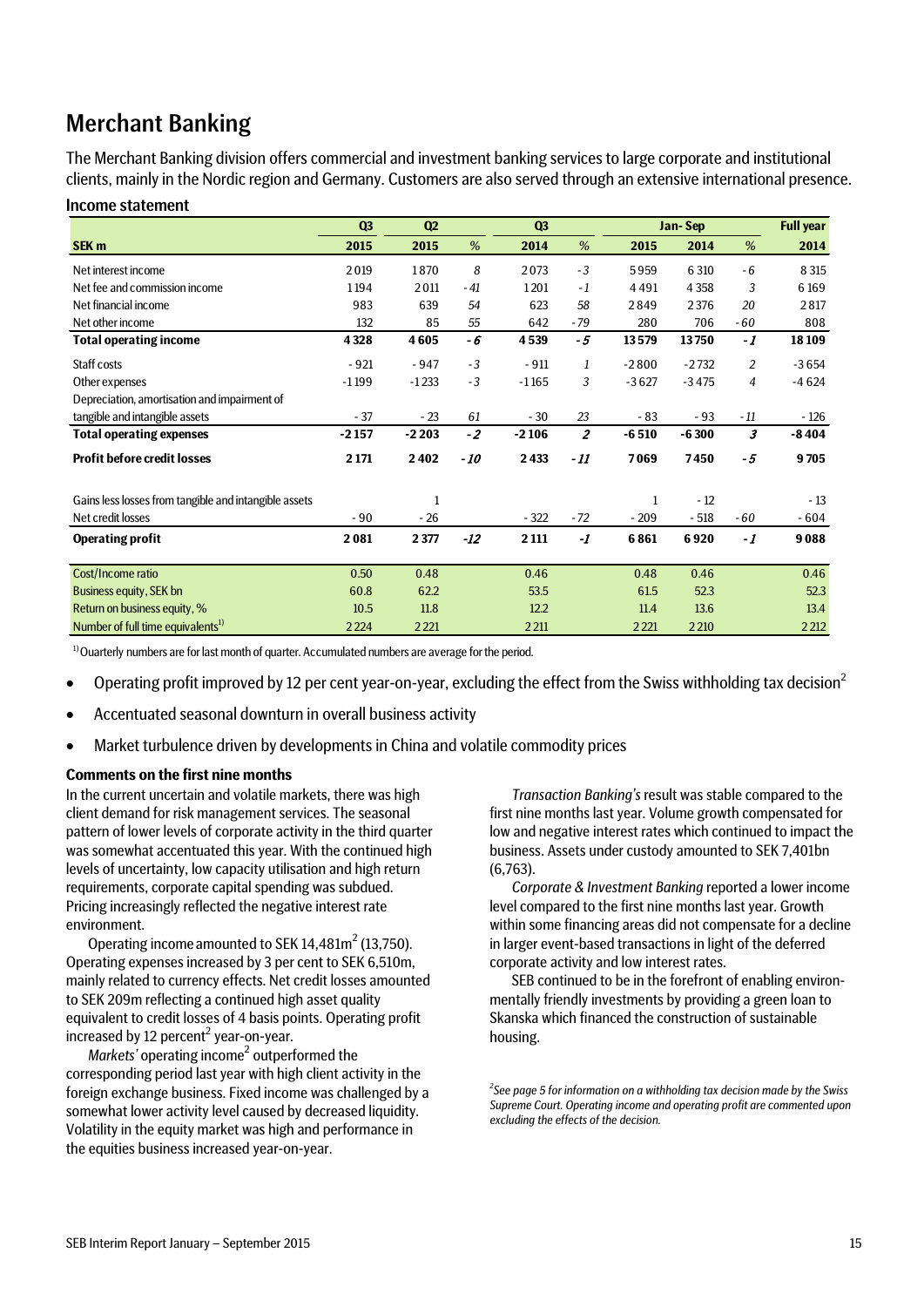## Retail Banking

The Retail Banking division offers full banking and advisory services to private individuals and small and medium-sized corporate customers in Sweden, as well as card services in four Nordic countries.

#### Income statement

|                                                       | Q <sub>3</sub> | Q2      |                | Q3      |       |         | Jan-Sep |                | <b>Full year</b> |
|-------------------------------------------------------|----------------|---------|----------------|---------|-------|---------|---------|----------------|------------------|
| SEK <sub>m</sub>                                      | 2015           | 2015    | %              | 2014    | %     | 2015    | 2014    | %              | 2014             |
| Net interest income                                   | 1973           | 1896    | $\overline{4}$ | 1984    | $-1$  | 5767    | 6165    | - 6            | 8 1 4 1          |
| Net fee and commission income                         | 1078           | 1141    | - 6            | 1072    | 1     | 3362    | 3107    | 8              | 4 2 3 2          |
| Net financial income                                  | 81             | 91      | $-11$          | 75      | 8     | 261     | 237     | 10             | 318              |
| Net other income                                      | 7              | 11      | $-36$          | 22      | $-68$ | 22      | 90      | - 76           | 121              |
| <b>Total operating income</b>                         | 3139           | 3139    | 0              | 3153    | 0     | 9412    | 9599    | $-2$           | 12812            |
| Staff costs                                           | $-672$         | $-697$  | $-4$           | $-674$  | 0     | $-2074$ | $-2021$ | 3              | $-2701$          |
| Other expenses                                        | $-690$         | $-769$  | $-10$          | $-693$  | 0     | $-2182$ | $-2169$ | 1              | $-2943$          |
| Depreciation, amortisation and impairment of          |                |         |                |         |       |         |         |                |                  |
| tangible and intangible assets                        | $-16$          | $-16$   | 0              | $-17$   | - 6   | - 50    | $-46$   | 9              | $-63$            |
| <b>Total operating expenses</b>                       | $-1378$        | $-1482$ | $-7$           | $-1384$ | 0     | $-4306$ | $-4236$ | $\overline{z}$ | -5707            |
| <b>Profit before credit losses</b>                    | 1761           | 1657    | 6              | 1769    | 0     | 5106    | 5 3 6 3 | - 5            | 7105             |
| Gains less losses from tangible and intangible assets |                |         |                |         |       |         |         |                |                  |
| Net credit losses                                     | $-141$         | $-122$  | 16             | $-95$   | 48    | $-368$  | $-365$  | 1              | $-483$           |
| <b>Operating profit</b>                               | 1620           | 1535    | 6              | 1674    | $-3$  | 4738    | 4998    | $-5$           | 6622             |
| Cost/Income ratio                                     | 0.44           | 0.47    |                | 0.44    |       | 0.46    | 0.44    |                | 0.45             |
| Business equity, SEK bn                               | 34.4           | 34.6    |                | 24.5    |       | 34.3    | 24.4    |                | 24.6             |
| Return on business equity, %                          | 14.5           | 13.7    |                | 21.1    |       | 14.2    | 21.0    |                | 20.7             |
|                                                       |                |         |                |         |       |         |         |                |                  |
| Number of full time equivalents <sup>1)</sup>         | 3303           | 3412    |                | 3398    |       | 3310    | 3363    |                | 3370             |

 $1)$  Ouarterly numbers are for last month of quarter. Accumulated numbers are average for the period.

- Operating profit decreased by 5 per cent primarily due to lower deposit margins
- Total savings volumes increased by SEK 21bn
- Development of the internet corporate bank and private mobile banking app

#### **Comments on the first nine months**

The stock exchange volatility and declining equity markets were reflected in both private and corporate activity levels. Customers' willingness to invest as well as demand for financing were relatively low due to market uncertainties.

Since year-end, corporate lending increased by SEK 7.4bn to 176bn and SEB strengthened its market position. During the same period 7,015 new full-service corporate customers chose SEB. The growth should be seen in light of the cautious market environment. Compared to the same period last year, the trend was positive. Margins continued to decrease as a result of the low interest rates and intense competition in the market.

On the private customer side, the mortgage loan portfolio grew by SEK 14bn to 409bn since year-end and portfolio margins rose. SEB has for several years been in the forefront to increase households' economic resilience by fostering an amortisation culture. Today, more than 90 per cent of all new mortgages with LTVs above 70 percent are amortising. Since year-end, the number of full-service customers increased by 5,100 to some 482,000. Customers increased their long-term

savings with SEB and net savings inflows, including funds, life insurance, and accounts increased by SEK 21bn.

The internet bank for corporate customers was further developed with improved functionality for currency transactions. The digital offering to private customers was enhanced and the private mobile banking app now allows customers to also manage their savings and pensions.

Operating profit decreased by 5 per cent compared with the same period last year. Net interest income fell by 6 per cent mainly due to lower margins on deposits. Operating expenses amounted to SEK 4.3bn, a slight increase compared with the same period last year, primarily due to increased pension costs. Loan losses amounted to SEK 368m, corresponding to a credit loss level of 8 basis points.

The Card operating profit was up driven by increased turnover, especially in the corporate market. The business also benefited from low interest rates and cost efficiency.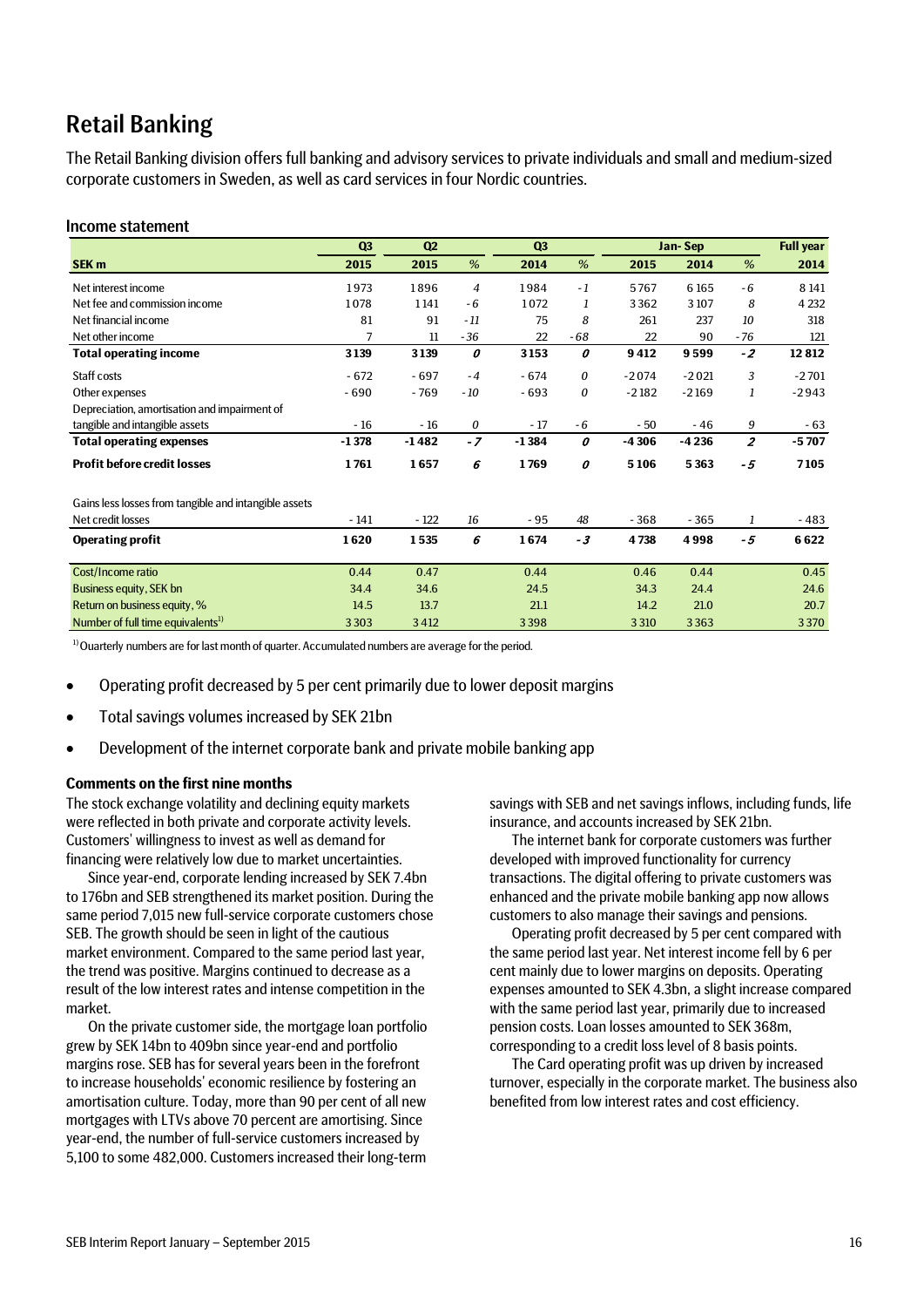## Wealth Management

The Wealth Management division offers a full spectrum of asset management and advisory services to institutions and high net-worth individuals, including the leading Nordic private banking offering.

#### Income statement

|                                                       | Q <sub>3</sub> | Q2     |                | Q3     |       |         | Jan-Sep |       | <b>Full year</b> |
|-------------------------------------------------------|----------------|--------|----------------|--------|-------|---------|---------|-------|------------------|
| SEK <sub>m</sub>                                      | 2015           | 2015   | %              | 2014   | %     | 2015    | 2014    | %     | 2014             |
| Net interest income                                   | 140            | 137    | $\overline{2}$ | 162    | $-14$ | 425     | 539     | $-21$ | 685              |
| Net fee and commission income                         | 890            | 1060   | $-16$          | 943    | $-6$  | 3 2 3 9 | 2687    | 21    | 3884             |
| Net financial income                                  | 37             | 68     | $-46$          | 27     | 37    | 157     | 123     | 28    | 152              |
| Net other income                                      | $-2$           | 37     |                | 126    |       | 44      | 190     | $-77$ | 193              |
| <b>Total operating income</b>                         | 1065           | 1302   | $-18$          | 1258   | $-15$ | 3865    | 3539    | 9     | 4914             |
| Staff costs                                           | $-298$         | $-323$ | $-8$           | $-274$ | 9     | $-961$  | $-886$  | 8     | $-1216$          |
| Other expenses                                        | $-306$         | $-324$ | $-6$           | $-344$ | $-11$ | $-963$  | $-994$  | $-3$  | $-1382$          |
| Depreciation, amortisation and impairment of          |                |        |                |        |       |         |         |       |                  |
| tangible and intangible assets                        | $-66$          | $-4$   |                | $-12$  |       | $-79$   | - 31    | 155   | $-39$            |
| <b>Total operating expenses</b>                       | $-670$         | - 651  | 3              | $-630$ | 6     | $-2003$ | $-1911$ | 5     | $-2637$          |
| <b>Profit before credit losses</b>                    | 395            | 651    | - 39           | 628    | $-37$ | 1862    | 1628    | 14    | 2 2 7 7          |
| Gains less losses from tangible and intangible assets |                |        |                |        |       |         |         |       |                  |
| Net credit losses                                     |                | $-1$   |                | $-17$  |       |         | $-17$   |       | $-19$            |
| <b>Operating profit</b>                               | 395            | 650    | - 39           | 611    | $-35$ | 1862    | 1611    | 16    | 2 2 5 8          |
| Cost/Income ratio                                     | 0.63           | 0.50   |                | 0.50   |       | 0.52    | 0.54    |       | 0.54             |
| Business equity, SEK bn                               | 9.4            | 9.7    |                | 8.4    |       | 9.6     | 8.6     |       | 8.6              |
| Return on business equity, %                          | 12.9           | 20.7   |                | 22.4   |       | 19.8    | 19.2    |       | 20.3             |
| Number of full time equivalents <sup>1)</sup>         | 737            | 904    |                | 887    |       | 879     | 883     |       | 882              |

<sup>1)</sup> Ouarterly numbers are for last month of quarter. Accumulated numbers are average for the period.

- Operating profit increased by 16 per cent
- The divestment of SEB Asset Management AG was finalised
- High client activity in volatile equity markets and sustained low interest rates

#### **Comments on the first nine months**

Customers were challenged by the volatile equity markets as well as sustained low interest rates, especially in the third quarter. Nonetheless, customers' interest in savings products and fund products, in particular, remained strong. Many customers reduced their exposure to equity funds for the benefit of balanced funds as well as fixed income funds in order to reduce overall portfolio risk.

Total assets under management amounted to SEK 1,559bn (1,635). Increased net inflows were offset by a decrease in market value. The reduction in assets is mainly attributable to the divestment of SEB Asset Management AG (SEK 75bn).

The operating profit of SEK 1,862m increased by 16 per cent compared to the previous year (1,611). Base commissions increased to SEK 2,522m (2,240), driven by higher asset volumes. Compared to the same period last year, Group performance and transaction fees increased by SEK 325m to

SEK 504m, of which SEK 453m (172) was included in Wealth Management's result. Performance fees in the third quarter stand-alone were immaterial. Net interest income decreased due to the sustained low interest rate environment, while brokerage fees remained more or less unchanged compared to the same period last year.

Private Banking continued to attract new customers in all markets, and generated SEK 12bn in net inflows of assets under management since the beginning of the year.

Within the institutional segment, focus remained on new product launches such as SEB Industrial Opportunities Fund, while Microfinance Fund III closed for new investments with more than SEK 1bn in invested capital. Activity within this segment has remained high throughout the year with continued interest in alternative investments and customized solutions, where SEB has a strong offering.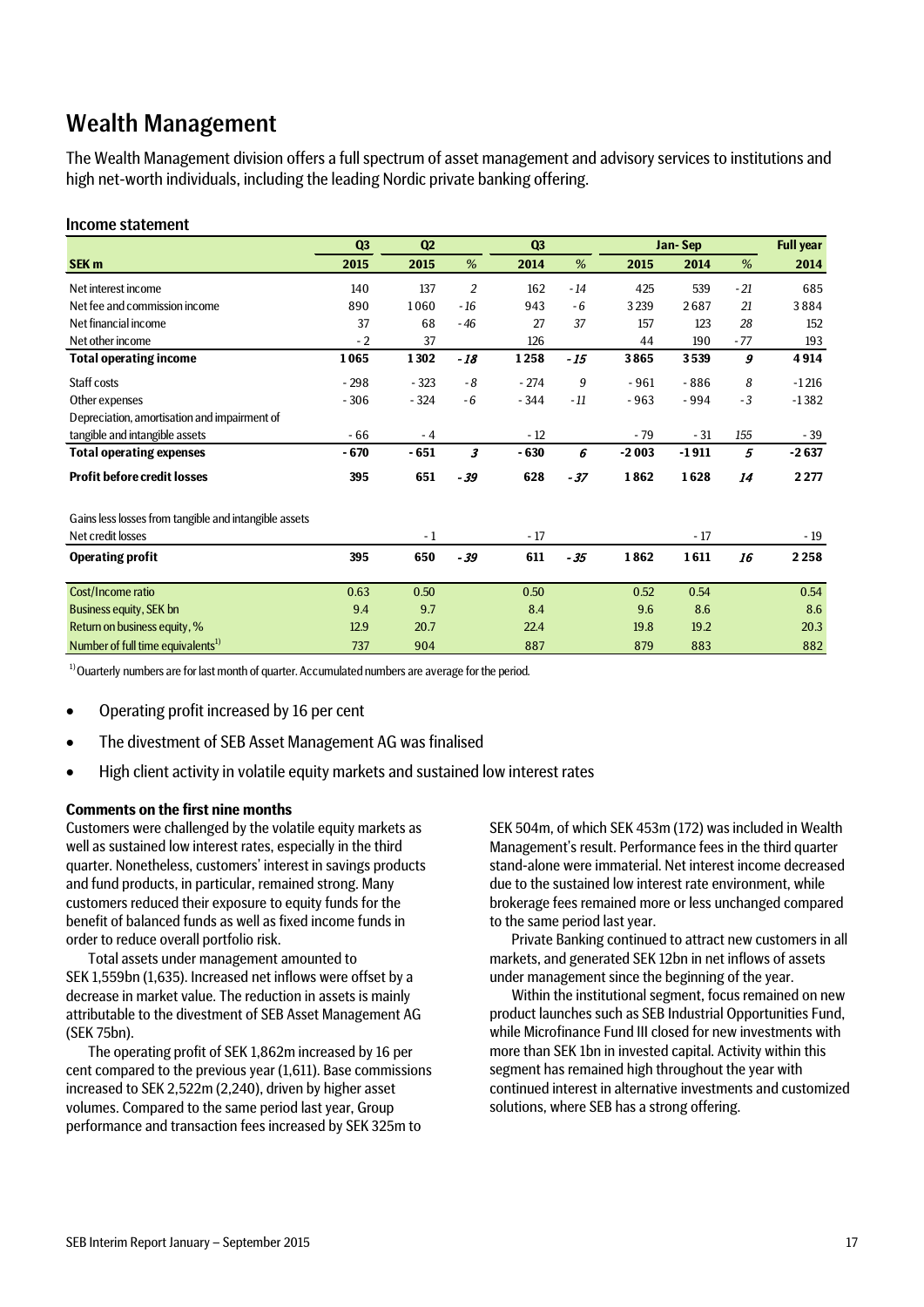## Life

The Life division offers life insurance products with a focus on unit-linked and also traditional insurance for private individuals and corporate customers, mainly in Sweden, Denmark and the Baltic countries.

#### Income statement

|                                               | Q <sub>3</sub> | Q2     |       | Q3     | Jan-Sep |         |         | <b>Full year</b> |         |
|-----------------------------------------------|----------------|--------|-------|--------|---------|---------|---------|------------------|---------|
| SEK <sub>m</sub>                              | 2015           | 2015   | %     | 2014   | %       | 2015    | 2014    | %                | 2014    |
| Net interest income                           | $-10$          | $-10$  | 0     | $-12$  | $-17$   | $-30$   | $-35$   | $-14$            | - 46    |
| Net life insurance income                     | 1115           | 1174   | - 5   | 1220   | $-9$    | 3666    | 3615    | 1                | 4833    |
| <b>Total operating income</b>                 | 1105           | 1164   | $-5$  | 1208   | - 9     | 3636    | 3580    | $\overline{z}$   | 4787    |
| Staff costs                                   | $-294$         | $-303$ | $-3$  | $-302$ | $-3$    | $-914$  | $-913$  | $\theta$         | $-1225$ |
| Other expenses                                | $-124$         | $-141$ | $-12$ | $-130$ | - 5     | $-368$  | $-367$  | 0                | $-508$  |
| Depreciation, amortisation and impairment of  |                |        |       |        |         |         |         |                  |         |
| tangible and intangible assets                | $-253$         | $-256$ | $-1$  | $-245$ | 3       | - 754   | $-723$  | 4                | $-988$  |
| <b>Total operating expenses</b>               | $-671$         | $-700$ | $-4$  | $-677$ | -1      | $-2036$ | $-2003$ | $\overline{z}$   | $-2721$ |
| <b>Profit before credit losses</b>            | 434            | 464    | - 6   | 531    | - 18    | 1600    | 1577    | 1                | 2066    |
| <b>Operating profit</b>                       | 434            | 464    | - 6   | 531    | $-18$   | 1600    | 1577    | 1                | 2066    |
| Cost/Income ratio                             | 0.61           | 0.60   |       | 0.56   |         | 0.56    | 0.56    |                  | 0.57    |
| Business equity, SEK bn                       | 8.4            | 8.4    |       | 8.2    |         | 8.4     | 8.2     |                  | 8.2     |
| Return on business equity, %                  | 17.9           | 19.1   |       | 22.5   |         | 22.0    | 22.2    |                  | 21.9    |
| Number of full time equivalents <sup>1)</sup> | 1287           | 1283   |       | 1305   |         | 1287    | 1311    |                  | 1309    |

 $1)$  Ouarterly numbers are for last month of quarter. Accumulated numbers are average for the period.

- Operating profit increased by 1 per cent in difficult market conditions
- Customer offerings well received
- SEB Life International awarded by International Adviser

#### **Comments on the first nine months**

The new traditional life insurance product in Sweden has been well received and weighted sales this year amounted to SEK 402m. In the coming months, a traditional life insurance product in the occupational pension area will be introduced. Around 2,500 customers have chosen a new product package covering sickness insurance and other insurance solutions for newly started and small companies.

Volatile interest rates as well as stock markets during the year have affected both the traditional life portfolios and customers' savings in unit-linked insurance.

Operating profit decreased during the third quarter, but increased by 1 per cent year-on-year to SEK 1,600m (1,577). Income in unit-linked related business grew by 13 per cent and continued to represent a major part of total income. Income from traditional insurance products decreased as a consequence of unfavourable financial markets and lower result in risk insurance in Sweden. In total, operating income and expenses increased by 2 per cent each.

The weighted sales volume of new policies increased by 26 per cent to SEK 41bn. The increase was primarily in the

Swedish market. The unit-linked related segment represented 82 per cent of sales (85) and the share of corporate paid policies declined to 70 per cent (75).

Total premium income relating to both new and existing policies increased by 7 per cent and amounted to SEK 29bn.

The total fund value in the unit-linked related segment amounted to SEK 287bn, which was SEK 13bn higher than at the beginning of the year. The net inflow was SEK 3bn and the appreciation in value was SEK 2bn. Customers in Denmark utilised an option to transfer from traditional guaranteed insurance to a unit-linked option, Tidspension. This led to an increase of SEK 8bn. Total assets under management amounted to SEK 570bn.

SEB Life International received four awards at the International Adviser's 2015 annual International Life Awards in London. The awards won in the European category were best overall product range, best single premium investment product, best online proposition and reader's choice award.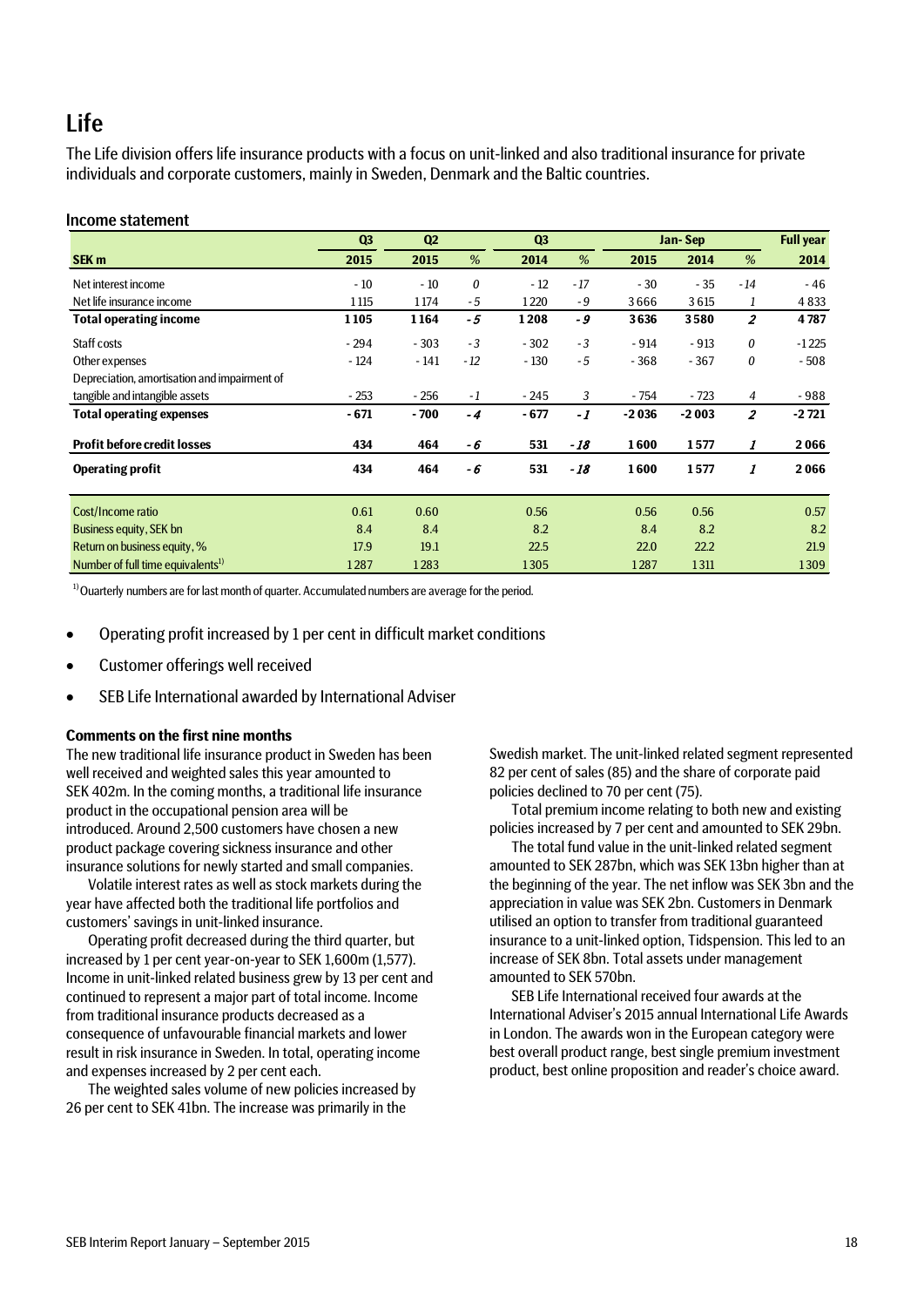## **Baltic**

The Baltic division provides full banking and advisory services to private individuals and small and medium-sized corporate customers in Estonia, Latvia and Lithuania. The Baltic real estate holding companies (RHC) are part of the division. The full Baltic geographical segmentation, including other activities in the region, is reported in SEB's Fact Book.

### Income statement

|                                                       | Q <sub>3</sub> | Q <sub>2</sub> |                | Q3     |                      |         | Jan-Sep |       | <b>Full year</b> |
|-------------------------------------------------------|----------------|----------------|----------------|--------|----------------------|---------|---------|-------|------------------|
| <b>SEK m</b>                                          | 2015           | 2015           | %              | 2014   | %                    | 2015    | 2014    | %     | 2014             |
| Net interest income                                   | 513            | 505            | $\overline{2}$ | 569    | - 10                 | 1533    | 1659    | - 8   | 2203             |
| Net fee and commission income                         | 283            | 276            | 3              | 276    | 3                    | 823     | 783     | 5     | 1065             |
| Net financial income                                  | 47             | 53             | - 11           | 74     | $-36$                | 186     | 222     | $-16$ | 295              |
| Net other income                                      | 21             | 17             | 24             | - 8    |                      | 31      | $-25$   |       | $-32$            |
| <b>Total operating income</b>                         | 864            | 851            | $\overline{z}$ | 911    | $-5$                 | 2573    | 2639    | $-3$  | 3531             |
| Staff costs                                           | $-181$         | $-182$         | $-1$           | $-173$ | 5                    | $-542$  | $-512$  | 6     | $-704$           |
| Other expenses                                        | $-244$         | $-246$         | $-1$           | $-234$ | $\overline{4}$       | $-732$  | $-697$  | 5     | $-965$           |
| Depreciation, amortisation and impairment of          |                |                |                |        |                      |         |         |       |                  |
| tangible and intangible assets                        | $-18$          | $-16$          | 13             | $-23$  | $-22$                | $-53$   | $-69$   | $-23$ | $-93$            |
| <b>Total operating expenses</b>                       | $-443$         | $-444$         | 0              | $-430$ | $\boldsymbol{\beta}$ | $-1327$ | $-1278$ | 4     | $-1762$          |
| <b>Profit before credit losses</b>                    | 421            | 407            | 3              | 481    | $-12$                | 1246    | 1361    | - 8   | 1769             |
| Gains less losses from tangible and intangible assets | $-55$          | $-8$           |                | $-21$  | 162                  | $-139$  | $-25$   |       | $-107$           |
| Net credit losses                                     | - 56           | $-42$          | 33             | $-39$  | 44                   | $-89$   | $-114$  | $-22$ | $-217$           |
| <b>Operating profit</b>                               | 310            | 357            | $-13$          | 421    | $-26$                | 1018    | 1222    | $-17$ | 1445             |
| Cost/Income ratio                                     | 0.51           | 0.52           |                | 0.47   |                      | 0.52    | 0.48    |       | 0.50             |
| Business equity, SEK bn                               | 7.7            | 7.9            |                | 8.9    |                      | 8.1     | 9.1     |       | 8.9              |
| Return on business equity, %                          | 14.2           | 16.1           |                | 16.9   |                      | 15.0    | 16.0    |       | 14.5             |
| Number of full time equivalents <sup>1)</sup>         | 2641           | 2685           |                | 2759   |                      | 2695    | 2779    |       | 2783             |

<sup>1)</sup> Ouarterly numbers are for last month of quarter. Accumulated numbers are average for the period.

**Baltic Banking (excl RHC)**

| <b>Operating profit</b>        | 384  | 384  | 469  | 1 2 1 5 | 1328 | -9 | 1 664 |
|--------------------------------|------|------|------|---------|------|----|-------|
| Cost/Income ratio              | 0.50 | 0.51 | 0.45 | 0.50    | 0.46 |    | 0.48  |
| <b>Business equity, SEK bn</b> | 7.4  | 7.5  | 8.4  |         | 8.7  |    | 8.5   |
| Return on business equity, %   | 18.5 | 18.2 | 19.8 | 18.8    | 18.2 |    | 17.5  |
|                                |      |      |      |         |      |    |       |

- Rising private consumption drove Baltic GDP-growth
- SEB was named Best Consumer Digital Bank in Estonia, Latvia and Lithuania
- Continued stable profitability with return on business equity at 18.8 per cent in Baltic Banking

#### **Comments on the first nine months**

Rising private consumption continued to support GDP-growth in the Baltic countries even though the Russia-Ukraine conflict continued to hinder the economic development. Real household incomes increased due to falling unemployment, high nominal pay increases and low inflation. However, capital spending activity was relatively limited in spite of the low interest rate environment.

Baltic loan volumes amounted to SEK 107bn (105). Estonian and Lithuanian lending volumes increased in both household and corporate loans. Lending volumes in Latvia were generally lower, with Latvians being cautious in taking on longer-term liabilities. Lending margins remained relatively stable across the portfolio, with slightly higher margins on new loans.

Baltic home banking customers increased by 35,000 yearon-year and deposit volumes were SEK 91bn (92). With the

very low deposit margins prevailing in the Baltics and sluggish loan growth, net interest income decreased by 8 per cent.

Operating profit was 17 per cent lower, due in part to property impairments made in the real estate holding companies. Non-performing loans declined by 5 per cent.

In Lithuania, an additional three branches were transformed into customer advisory centres. In Estonia, efficiency through paperless transactions increased markedly during the third quarter.

SEB won awards from Global Finance magazine for the Best Consumer Digital Bank in each of Estonia, Latvia and Lithuania. In Lithuania, SEB was a national finalist at the 2015 European Business Awards for Corporate Sustainability.

The real estate holding companies held assets at a total book value of SEK 2,081m (2,711).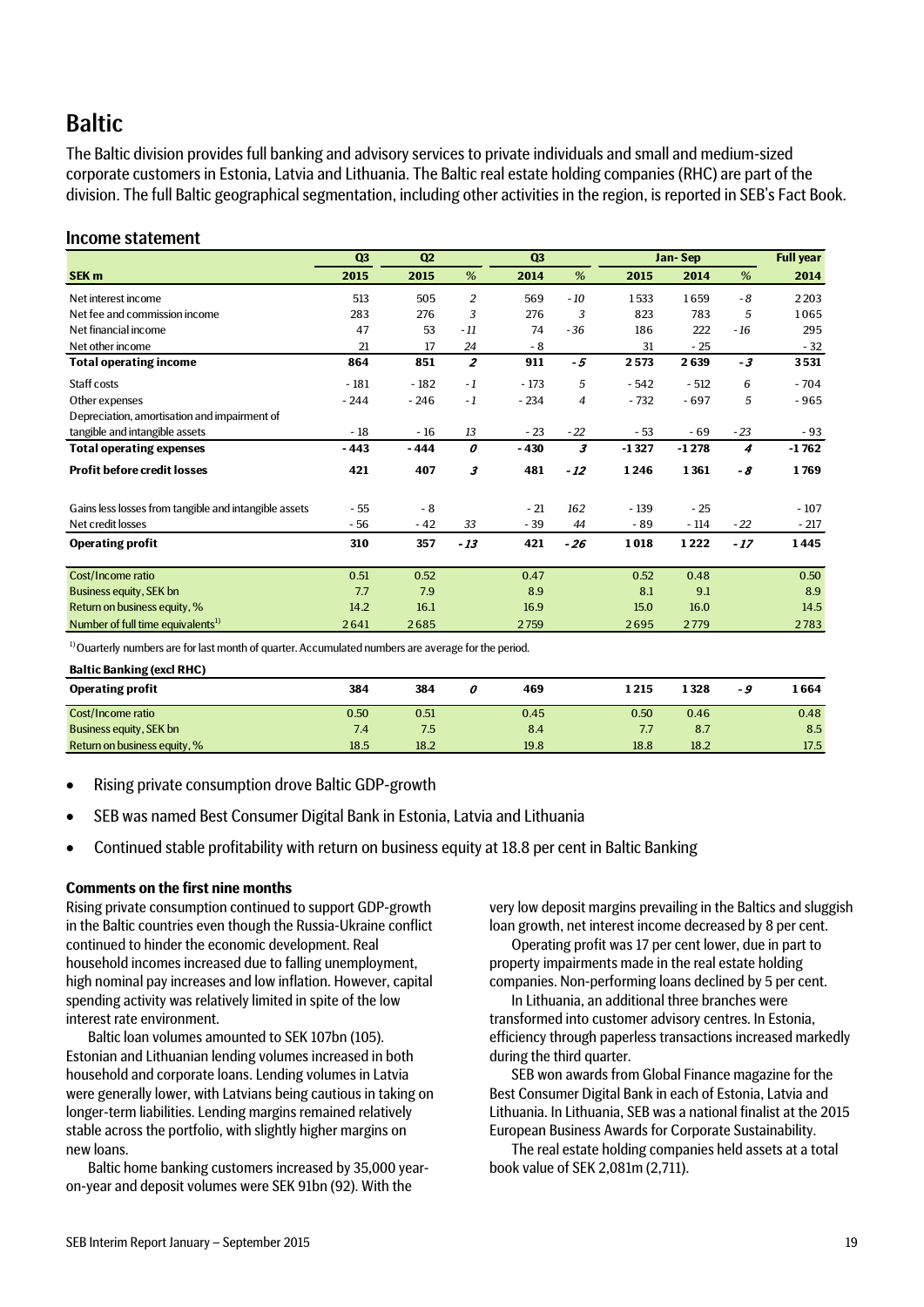## The SEB Group

### Net interest income – SEB Group

|                     | Q3      | Q2      |     | Q3     |      | Jan - Sep |          |       | <b>Full year</b> |
|---------------------|---------|---------|-----|--------|------|-----------|----------|-------|------------------|
| <b>SEK m</b>        | 2015    | 2015    | %   | 2014   | %    | 2015      | 2014     | %     | 2014             |
| Interest income     | 9083    | 9398    | - 3 | 10972  | - 17 | 28684     | 33078    | - 13  | 43 5 5 7         |
| Interest expense    | $-4400$ | $-4766$ | - 8 | -5 800 | - 24 | $-14423$  | $-18145$ | $-21$ | $-23614$         |
| Net interest income | 4683    | 4632    |     | 5172   | -9   | 14 2 61   | 14933    | -5    | 19943            |

In Q1 2015 an adjustment was made in the presentation of finance lease agreements within net interest income. The comparative information has been restated.

### Net fee and commission income – SEB Group

|                                     | Q <sub>3</sub> | Q <sub>2</sub> |       | Q <sub>3</sub> |                | Jan - Sep |         |       | <b>Full year</b> |
|-------------------------------------|----------------|----------------|-------|----------------|----------------|-----------|---------|-------|------------------|
| <b>SEK m</b>                        | 2015           | 2015           | %     | 2014           | %              | 2015      | 2014    | %     | 2014             |
| Issue of securities and advisory    | 188            | 270            | $-30$ | 190            | $-1$           | 576       | 719     | $-20$ | 1000             |
| Secondary market and derivatives    | 401            | 1746           | - 77  | 413            | $-3$           | 2782      | 1910    | 46    | 2439             |
| Custody and mutual funds            | 1957           | 2 2 0 0        | - 11  | 1875           | 4              | 6472      | 5459    | 19    | 7573             |
| Payments, cards, lending, deposits, |                |                |       |                |                |           |         |       |                  |
| guarantees and other                | 2308           | 2498           | - 8   | 2555           | $-10$          | 7245      | 7545    | $-4$  | 10406            |
| Whereof payments and card fees      | 1396           | 1387           | 1     | 1527           | - 9            | 4135      | 4496    | - 8   | 6047             |
| <b>Whereof lending</b>              | 500            | 649            | $-23$ | 587            | $-15$          | 1797      | 1893    | $-5$  | 2785             |
| Fee and commission income           | 4854           | 6714           | $-28$ | 5033           | $-4$           | 17075     | 15633   | 9     | 21418            |
| Fee and commission expense          | $-1106$        | $-1902$        | $-42$ | $-1219$        | -9             | $-4241$   | $-3880$ | 9     | $-5112$          |
| Net fee and commission income       | 3748           | 4812           | $-22$ | 3814           | $-2$           | 12834     | 11753   | 9     | 16306            |
| Whereof Net securities commissions  | 2014           | 2859           | $-30$ | 1969           | $\overline{2}$ | 7259      | 6 278   | 16    | 8545             |
| Whereof Net payments and card fees  | 861            | 879            | $-2$  | 875            | $-2$           | 2585      | 2520    | 3     | 3 4 16           |

### Net financial income – SEB Group

|                                                                                           | Q <sub>3</sub> | Q <sub>2</sub> |       | Q <sub>3</sub> |      | Jan - Sep |         |    | <b>Full year</b> |
|-------------------------------------------------------------------------------------------|----------------|----------------|-------|----------------|------|-----------|---------|----|------------------|
| <b>SEK m</b>                                                                              | 2015           | 2015           | %     | 2014           | %    | 2015      | 2014    | %  | 2014             |
| Equity instruments and related derivatives <sup>1)</sup>                                  | $-1069$        | $-1300$        | -18   | 172            |      | $-818$    | 1698    |    | 1899             |
| Debt securities and related derivatives                                                   | 1075           | 1159           | $-7$  | $-105$         |      | 944       | $-1083$ |    | $-1913$          |
| Currency and related derivatives                                                          | 902            | 853            | 6     | 714            | 26   | 2717      | 2013    | 35 | 3 0 9 1          |
| Other                                                                                     | 20             | 54             | $-63$ | $-127$         |      | 106       | - 50    |    | $-156$           |
| Net financial income                                                                      | 928            | 766            | 21    | 654            | 42   | 2949      | 2578    | 14 | 2921             |
| Whereof unrealized valuation changes from<br>counterparty risk and own credit standing in |                |                |       |                |      |           |         |    |                  |
| derivatives and own issued securities.                                                    | 6              | 342            | -98   | -40            | -115 | 482       | $-265$  |    | $-301$           |

The result within Net financial income is presented on different rows based on type of underlying financial instrument.

For third quarter the effect from structured products offered to the public was approximately SEK -1,290m (Q2 2015: -730, Q3 2014: 110) in Equity related derivatives and Credit related derivatives SEK -110m (Q2 2015: -300, Q3 2014: -60) and a corresponding effect in Debt securities and related derivatives SEK 1,380m (Q2 2015: 1,090, Q3 2014: -110).

1) During the second quarter 2015 a negative one-off item of SEK 820m is included within Equity instruments and related derivatives in accordance with the Swiss Supreme Court's decision as disclosed in SEB's press release dated May 5th 2015.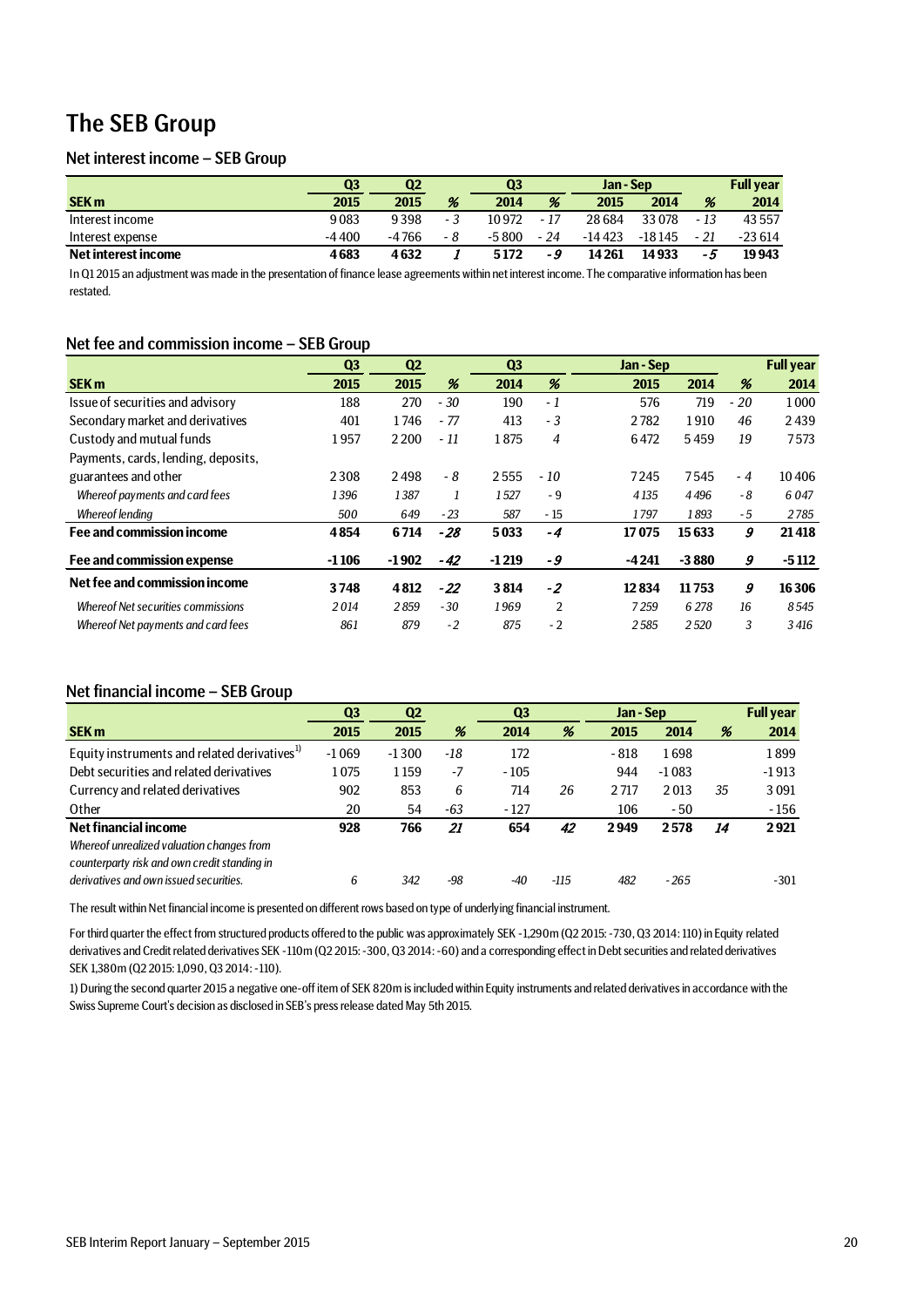## Net credit losses – SEB Group

|                                                    | Q <sub>3</sub> | Q <sub>2</sub> |        | Q <sub>3</sub> |       | Jan - Sep |         |       | <b>Full year</b> |
|----------------------------------------------------|----------------|----------------|--------|----------------|-------|-----------|---------|-------|------------------|
| <b>SEK m</b>                                       | 2015           | 2015           | %      | 2014           | %     | 2015      | 2014    | %     | 2014             |
| Provisions:                                        |                |                |        |                |       |           |         |       |                  |
| Net collective provisions for individually         |                |                |        |                |       |           |         |       |                  |
| assessed loans                                     | 62             | - 138          | $-145$ | 201            | $-69$ | 16        | 121     | -87   | 459              |
| Net collective provisions for portfolio            |                |                |        |                |       |           |         |       |                  |
| assessed loans                                     | 54             | 63             | $-14$  | 84             | -36   | 199       | 285     | $-30$ | 414              |
| Specific provisions                                | $-229$         | $-223$         | 3      | $-634$         | -64   | $-836$    | $-924$  | -10   | $-1448$          |
| Reversal of specific provisions no longer required | 58             | 242            | $-76$  | 66             | $-12$ | 448       | 227     | 97    | 279              |
| Net provisions for off-balance sheet items         | 32             | - 5            |        |                |       | 27        | $-10$   |       | $-42$            |
| <b>Net provisions</b>                              | $-23$          | $-61$          | -62    | $-282$         | $-92$ | $-146$    | $-301$  |       | $-338$           |
|                                                    |                |                |        |                |       |           |         |       |                  |
| Write-offs:                                        |                |                |        |                |       |           |         |       |                  |
| Total write-offs                                   | - 699          | $-614$         | 14     | $-783$         | $-11$ | $-1692$   | $-1730$ | $-2$  | $-2401$          |
| Reversal of specific provisions utilized           |                |                |        |                |       |           |         |       |                  |
| for write-offs                                     | 430            | 410            | 5      | 538            | $-20$ | 1054      | 900     | 17    | 1229             |
| Write-offs not previously provided for             | $-269$         | $-204$         | 32     | $-245$         | 10    | $-638$    | $-830$  | $-23$ | $-1172$          |
| Recovered from previous write-offs                 | 36             | 45             | $-20$  | 54             | $-33$ | 120       | 117     | 3     | 186              |
| <b>Net write-offs</b>                              | $-233$         | $-159$         | 47     | $-191$         | 22    | $-518$    | $-713$  | $-27$ | $-986$           |
| <b>Net credit losses</b>                           | $-256$         | $-220$         | 16     | $-473$         | -46   | - 664     | $-1014$ | $-35$ | $-1324$          |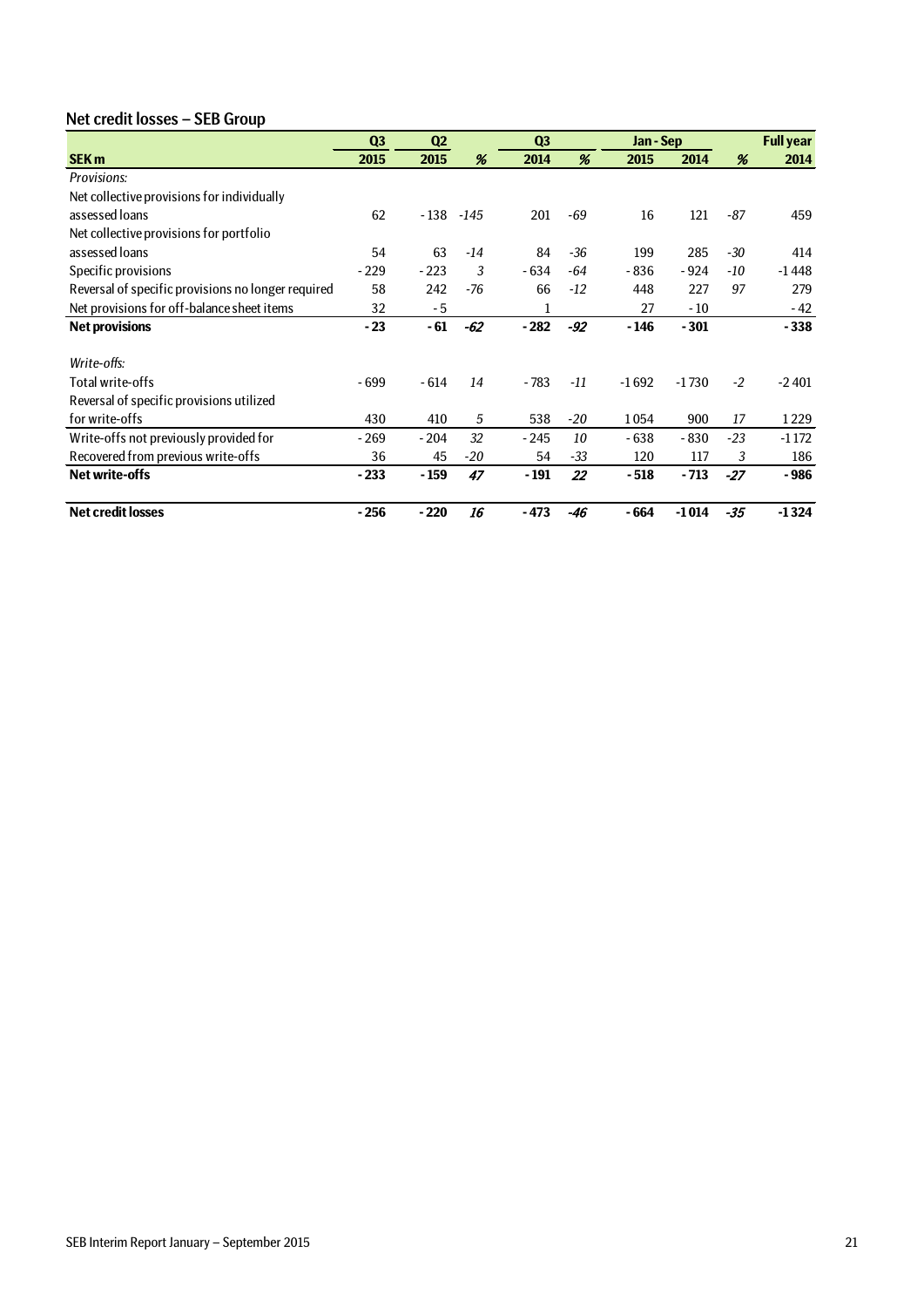### Statement of changes in equity – SEB Group

|                                         |                         |                 |                     |                            | <b>Other reserves</b>    |                  |                             |                                     |                               |
|-----------------------------------------|-------------------------|-----------------|---------------------|----------------------------|--------------------------|------------------|-----------------------------|-------------------------------------|-------------------------------|
|                                         |                         |                 | <b>Available-</b>   |                            |                          |                  |                             |                                     |                               |
|                                         |                         |                 | for-sale            |                            | <b>Translation</b>       |                  | <b>Defined Total Share-</b> |                                     |                               |
| SEK <sub>m</sub>                        | <b>Share</b><br>capital | <b>Retained</b> | financial<br>assets | <b>Cash flow</b><br>hedges | of foreign<br>operations | benefit<br>plans | holders'                    | <b>Minority</b><br><b>interests</b> | <b>Total</b><br><b>Equity</b> |
|                                         |                         | earnings        |                     |                            |                          |                  | equity                      |                                     |                               |
| Jan-Sep 2015                            |                         |                 |                     |                            |                          |                  |                             |                                     |                               |
| Opening balance                         | 21942                   | 108435          | 1367                | 3877                       | $-1370$                  | 292              | 134543                      | 33                                  | 134576                        |
| Net profit                              |                         | 11980           |                     |                            |                          |                  | 11980                       |                                     | 11980                         |
| Other comprehensive income (net of tax) |                         |                 | $-332$              | $-105$                     | $-103$                   | 1442             | 902                         |                                     | 902                           |
| <b>Total comprehensive income</b>       |                         | 11980           | $-332$              | $-105$                     | $-103$                   | 1442             | 12882                       |                                     | 12882                         |
| Dissolvement of minority interest       |                         |                 |                     |                            |                          |                  |                             | $-33$                               | $-33$                         |
| Dividend to shareholders                |                         | $-10400$        |                     |                            |                          |                  | $-10400$                    |                                     | $-10400$                      |
| Equity-based programmes <sup>1)</sup>   |                         | $-298$          |                     |                            |                          |                  | $-298$                      |                                     | $-298$                        |
| Change in holdings of own shares        |                         | $-265$          |                     |                            |                          |                  | $-265$                      |                                     | $-265$                        |
| <b>Closing balance</b>                  | 21942                   | 109452          | 1035                | 3772                       | $-1473$                  | 1734             | 136462                      |                                     | 136462                        |
| Jan-Dec 2014                            |                         |                 |                     |                            |                          |                  |                             |                                     |                               |
| Opening balance                         | 21942                   | 97704           | 1378                | 783                        | $-2018$                  | 2992             | 122781                      | 33                                  | 122814                        |
| Net profit                              |                         | 19218           |                     |                            |                          |                  | 19218                       | $\mathbf{1}$                        | 19219                         |
| Other comprehensive income (net of tax) |                         |                 | $-11$               | 3094                       | 648                      | $-2700$          | 1031                        | $-1$                                | 1030                          |
| <b>Total comprehensive income</b>       |                         | 19218           | $-11$               | 3094                       | 648                      | $-2700$          | 20249                       |                                     | 20249                         |
| Dividend to shareholders                |                         | $-8725$         |                     |                            |                          |                  | $-8725$                     |                                     | $-8725$                       |
| Equity-based programmes <sup>1)</sup>   |                         | 485             |                     |                            |                          |                  | 485                         |                                     | 485                           |
| Change in holdings of own shares        |                         | $-247$          |                     |                            |                          |                  | $-247$                      |                                     | $-247$                        |
| <b>Closing balance</b>                  | 21942                   | 108435          | 1367                | 3877                       | $-1370$                  | 292              | 134543                      | 33                                  | 134576                        |
| Jan-Sep 2014                            |                         |                 |                     |                            |                          |                  |                             |                                     |                               |
| Opening balance                         | 21942                   | 97704           | 1378                | 783                        | $-2018$                  | 2992             | 122781                      | 33                                  | 122814                        |
| Net profit                              |                         | 13530           |                     |                            |                          |                  | 13530                       | $\mathbf{1}$                        | 13531                         |
| Other comprehensive income (net of tax) |                         |                 | $-143$              | 2149                       | 248                      | $-1710$          | 544                         | $\mathbf{1}$                        | 545                           |
| <b>Total comprehensive income</b>       |                         | 13530           | $-143$              | 2149                       | 248                      | $-1710$          | 14074                       | $\overline{2}$                      | 14076                         |
| Dividend to shareholders                |                         | $-8725$         |                     |                            |                          |                  | $-8725$                     |                                     | $-8725$                       |
| Equity-based programmes <sup>1)</sup>   |                         | 524             |                     |                            |                          |                  | 524                         |                                     | 524                           |
| Change in holdings of own shares        |                         | $-82$           |                     |                            |                          |                  | -82                         |                                     | $-82$                         |
| <b>Closing balance</b>                  | 21942                   | 102951          | 1235                | 2932                       | $-1770$                  | 1282             | 128572                      | 35                                  | 128607                        |
|                                         |                         |                 |                     |                            |                          |                  |                             |                                     |                               |

Amounts under Other reserves may be reclassified in the future to the income statement under certain circumstances, e.g. if they are related to the sale of Available for sale financial assets, dissolved Cash flow hedges or Translation of foreign operations when SEB ceases to consolidate a foreign operation. Amounts related to Defined benefit plans will not be reclassified to the income statement.

1) The acquisition cost for the purchase of own shares is deducted from shareholders' equity. The item includes changes in nominal amounts of equity swaps used for hedging of equity-based programmes.

|                                        | Jan-Sep | <b>Jan-Dec</b> | Jan-Sep |
|----------------------------------------|---------|----------------|---------|
| Number of shares owned by SEB, million | 2015    | 2014           | 2014    |
| Opening balance                        | 5.5     | 14.4           | 14.4    |
| Repurchased shares                     | 3.3     | 2.3            |         |
| Sold/distributed shares                | $-7.1$  | $-11.2$        | $-10.7$ |
| <b>Closing balance</b>                 | 1.7     | 5.5            | 3.7     |
|                                        |         |                |         |

Market value of shares owned by SEB, SEK m 150 547 356

In accordance with the decision by the Annual General Meeting, SEB holds own shares of Class A for the long-term equity-based programmes. The transactions may take place at one or several occasions during the year.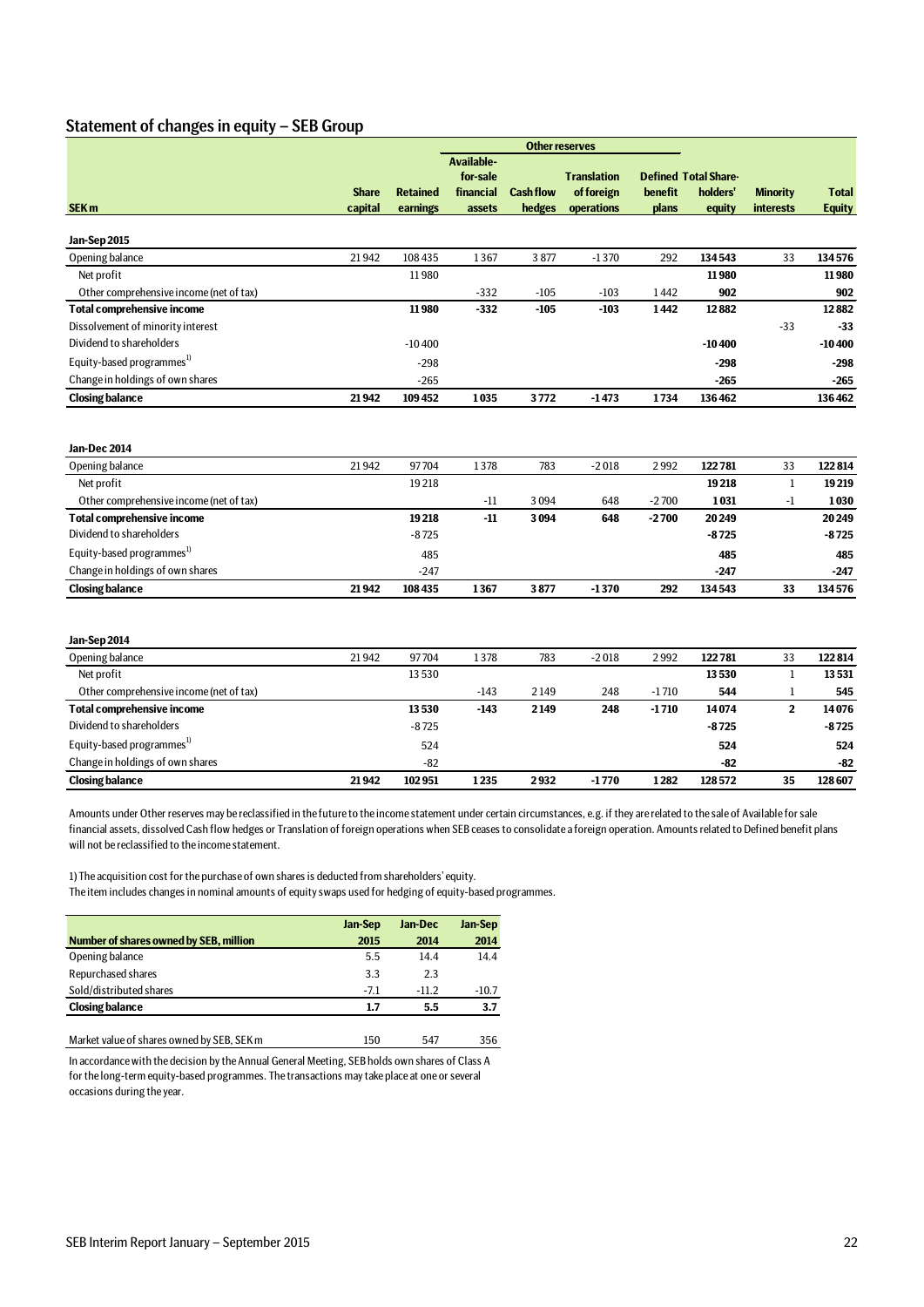## Cash flow statement – SEB Group

|                                                              | Jan - Sep |          | <b>Full year</b> |           |
|--------------------------------------------------------------|-----------|----------|------------------|-----------|
| <b>SEK m</b>                                                 | 2015      | 2014     | %                | 2014      |
| Cash flow from operating activities                          | 116302    | 96882    | 20               | $-148500$ |
| Cash flow from investment activities                         | 848       | 1860     | - 54             | 4310      |
| Cash flow from financing activities                          | $-7295$   | $-1306$  |                  | 8527      |
| Net increase in cash and cash equivalents                    | 109855    | 97436    | 13               | $-135663$ |
| Cash and cash equivalents at the beginning of year           | 105848    | 213 388  | $-50$            | 213 388   |
| Exchange rate differences on cash and cash equivalents       | 3499      | $-17016$ |                  | 28123     |
| Net increase in cash and cash equivalents                    | 109855    | 97436    | 13               | $-135663$ |
| Cash and cash equivalents at the end of period <sup>1)</sup> | 219 202   | 293808   | - 25             | 105848    |

1) Cash and cash equivalents at the end of period is defined as Cash and cash balances with central banks and Loans to other credit institutions payable on demand.

## Financial assets and liabilities – SEB Group

|                                                     | 30 Sep 2015     |                   | 31 Dec 2014     |                   | 30 Sep 2014     |                   |
|-----------------------------------------------------|-----------------|-------------------|-----------------|-------------------|-----------------|-------------------|
|                                                     | <b>Carrying</b> |                   | <b>Carrying</b> |                   | <b>Carrying</b> |                   |
| SEK <sub>m</sub>                                    | amount          | <b>Fair value</b> | amount          | <b>Fair value</b> |                 | amount Fair value |
| Loans                                               | 1682534         | 1693798           | 1533550         | 1549504           | 1755884         | 1769459           |
| Equity instruments                                  | 118823          | 118823            | 129 074         | 129 074           | 150108          | 150108            |
| Debt instruments                                    | 331788          | 331929            | 352369          | 352 573           | 393318          | 393 482           |
| Derivative instruments                              | 250799          | 250799            | 273 511         | 273 511           | 211036          | 211036            |
| Financial assets - policyholders bearing the risk   | 264879          | 264879            | 258945          | 258945            | 245890          | 245890            |
| Other                                               | 41747           | 41747             | 43 5 57         | 43 5 57           | 31568           | 31568             |
| <b>Financial assets</b>                             | 2690570         | 2701975           | 2591006         | 2607164           |                 | 2787804 2801543   |
|                                                     |                 |                   |                 |                   |                 |                   |
| Deposits                                            | 1087510         | 1088705           | 1007257         | 1005514           | 1250722         | 1251717           |
| Equity instruments                                  | 12078           | 12078             | 15237           | 15 2 37           | 48688           | 48688             |
| Debt instruments                                    | 808 415         | 822183            | 806986          | 827052            | 791315          | 819758            |
| Derivative instruments                              | 215788          | 215788            | 237712          | 237712            | 178 861         | 178 861           |
| Liabilities to policyholders - investment contracts | 265733          | 265733            | 259275          | 259 275           | 247056          | 247056            |
| Other                                               | 80402           | 80523             | 35417           | 35417             | 52361           | 52320             |
| <b>Financial liabilities</b>                        | 2469926         | 2485010           | 2361884         | 2380207           | 2569003         | 2598400           |

SEB has aggregated its financial instruments by class taking into account the characteristics of the instruments. The fair value of each class of financial assets and liabilities are compared with its carrying amount. A description of the characteristics of the classes can be found in note 39 in the Annual Report 2014.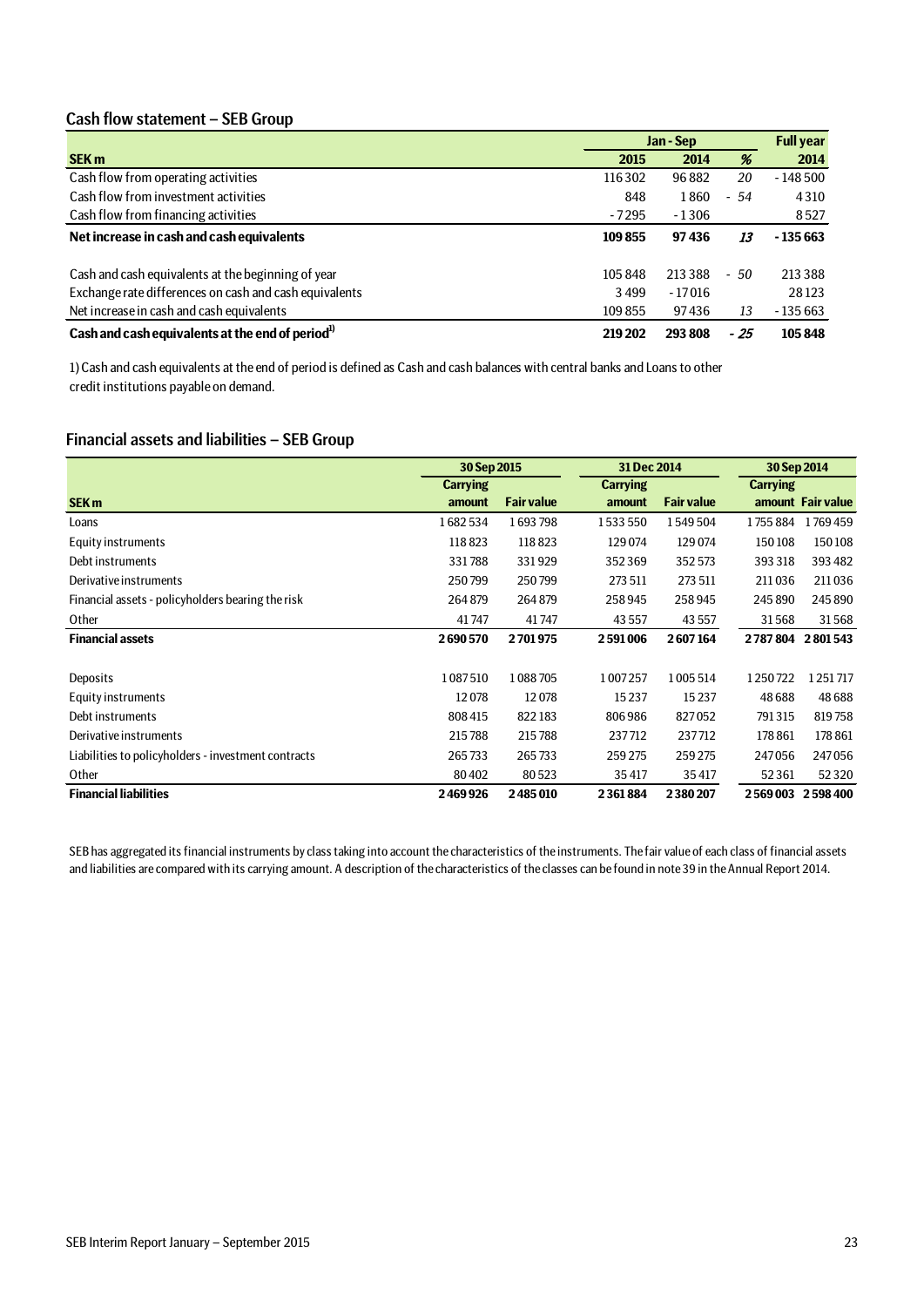#### Assets and liabilities measured at fair value – SEB Group

| SEK <sub>m</sub>                                    |                      | 30 Sep 2015 |            |              |                               | 31 Dec 2014 |            |              |  |
|-----------------------------------------------------|----------------------|-------------|------------|--------------|-------------------------------|-------------|------------|--------------|--|
|                                                     |                      | Valuation   | Valuation  |              |                               |             | Valuation  |              |  |
|                                                     |                      | technique   | technique  |              |                               | Valuation   | technique  |              |  |
|                                                     | <b>Quoted prices</b> | using       | using non- |              | Quoted prices technique using |             | using non- |              |  |
|                                                     | in active            | observable  | observable |              | in active                     | observable  | observable |              |  |
|                                                     | markets              | inputs      | inputs     |              | markets                       | inputs      | inputs     |              |  |
| <b>Assets</b>                                       | (Level 1)            | (Level 2)   | (Level 3)  | <b>Total</b> | (Level 1)                     | (Level 2)   | (Level 3)  | <b>Total</b> |  |
| Financial assets - policyholders bearing the risk   | 250390               | 12 130      | 2360       | 264880       | 249543                        | 7335        | 2067       | 258945       |  |
| Equity instruments at fair value                    | 88175                | 18496       | 12469      | 119 140      | 101814                        | 15139       | 12635      | 129588       |  |
| Debt instruments at fair value                      | 122962               | 185 057     | 1247       | 309 266      | 145 703                       | 174255      | 1198       | 321156       |  |
| Derivative instruments at fair value                | 3315                 | 235825      | 11659      | 250799       | 5020                          | 258520      | 9971       | 273 511      |  |
| Investment properties                               |                      |             | 7207       | 7207         |                               |             | 7497       | 7497         |  |
| <b>Total</b>                                        | 464842               | 451508      | 34942      | 951292       | 502080                        | 455249      | 33 3 68    | 990697       |  |
| <b>Liabilities</b>                                  |                      |             |            |              |                               |             |            |              |  |
| Liabilities to policyholders - investment contracts | 251168               | 12183       | 2382       | 265733       | 249 914                       | 7305        | 2056       | 259275       |  |
| Equity instruments at fair value                    | 11531                | 37          | 511        | 12079        | 14714                         | 48          | 475        | 15237        |  |
| Debt instruments at fair value                      | 10804                | 37751       |            | 48555        | 16657                         | 40705       |            | 57362        |  |
| Derivative instruments at fair value                | 3641                 | 200388      | 11760      | 215789       | 6826                          | 221226      | 9660       | 237712       |  |
| Other financial liabilities                         |                      | 20 03 7     |            | 20 037       |                               |             |            | $\bf{0}$     |  |
| <b>Total</b>                                        | 277144               | 270396      | 14653      | 562193       | 288 111                       | 269284      | 12191      | 569586       |  |

#### **Fair value measure**

The objective of fair value measurement is to arrive at the price at which an orderly transaction would take place between market participants at the measurement date under current market conditions. The Group has an established valuation process and control environment for the determination of fair values of financial instruments that includes a review, independent from the business, of valuation models and prices, If validation principles are not adhered to, the Head of Group Finance shall be informed. Exceptions of material and principal importance require approval from the GRMC (Group Risk Measurement Committee) and the ASC (Accounting Standards Committee).

In order to arrive at the fair value of a financial instrument SEB uses different methods; quoted prices in active markets, valuation techniques incorporating observable data and valuation techniques based on internal mode disclosure purposes, financial instruments carried at fair value are classified in a fair value hierarchy according to the level of market observability of the inputs. Risk Control classifies and continuously reviews the c financial instruments in the fair value hierarchy. The valuation process is the same for financial instruments in all levels.

An active market is one in which transactions occur with sufficient volume and frequency to provide pricing information on an ongoing basis. The objective is to arrive at a price at which a transaction without modification repackaging would occur in the principal market for the instrument.

Fair value is generally measured for individual financial instruments, in addition portfolio adjustments are made to cover the credit risk. To reflect counterparty risk and own credit risk in OTC derivatives, adjustments a based on the net exposure towards each counterpart. These adjustments are calculated on a counterparty level based on estimates of exposure at default, probability of default and recovery rates. Probability of default and recovery rate information is generally sourced from the CDS markets. For counterparties where this information is not available, or considered unreliable due to the nature of the exposure, alternative approaches are taken the probability of default is based on generic credit indices for specific industry and/or rating.

When valuing financial liabilities at fair value own credit standing is reflected.

In order to arrive at the fair value of investment properties a market participant's ability to generate economic benefit by using the asset in its highest and best use are taken into account. The highest and best use take account the use of the asset that is physically possible, legally permissible and financially feasible. The current use of the investment properties in SEB is in accordance with the highest and best use. The valuation of i properties is described in the Accounting policies in Annual Report 2014. The valuation of the investment properties is performed semi-annually, they are presented and approved by the board in each real estate company. The valuation principles used in all entities are in accordance with regulations provided by the local Financial Supervisory Authorities (FSA) which is in accordance with international valuation principles and in accordance wi

#### **Level 1: Quoted market prices**

Valuations in Level 1 are determined by reference to unadjusted quoted market prices for identical instruments in active markets where the quoted prices are readily available and the prices represent actual and regularly o market transactions on an arm's length basis.

Examples of Level 1 financial instruments are listed equity securities, debt securities, and exchange-traded derivatives, Instruments traded in an active market for which one or more market participants provide a binding p quotation on the balance sheet date are also examples of Level 1 financial instruments.

#### **Level 2: Valuation techniques with observable inputs**

In Level 2 valuation techniques, all significant inputs to the valuation models are observable either directly or indirectly. Level 2 valuation techniques include using discounted cash flows, option pricing models, recent and the price of another instrument that is substantially the same.

Examples of Level 2 financial instruments are most OTC derivatives such as options and interest rate swaps based on the Libor swap rate or a foreign-denominated yield curve. Other examples are instruments for which SEB recently entered into transactions with third parties and instruments for which SEB interpolates between observable variables. Examples of observable inputs are foreign currency exchange rates, binding securities price quotations, market interest rates (Stibor, Libor, etc.), volatilities implied from observable option prices for the same term and transactions with one or more external counterparts executed by SEB. An input can transfer from being observable to being unobservable during the holding period due to e.g. illiquidity of the instrument.

#### **Level 3: Valuation techniques with significant unobservable inputs**

If the fair value of financial instruments includes more than one unobservable input, the unobservable inputs are aggregated in order to determine the classification of the entire instrument. The level in the fair value hi within which a financial instrument is classified is determined on the basis of the lowest level of input that is significant to the fair value in its entirety. Level 3 valuation techniques incorporate significant inputs that are unobservable. These techniques are generally based on extrapolating from observable inputs for similar instruments, analysing historical data or other an techniques. Examples of Level 3 financial instruments are more complex OTC derivatives, long dated options for which the volatility is extrapolated or derivatives that depend on an unobservable correlation. Other examples instruments for which there is currently no active market or binding quotes, such as unlisted equity instruments and private equity holdings and investment properties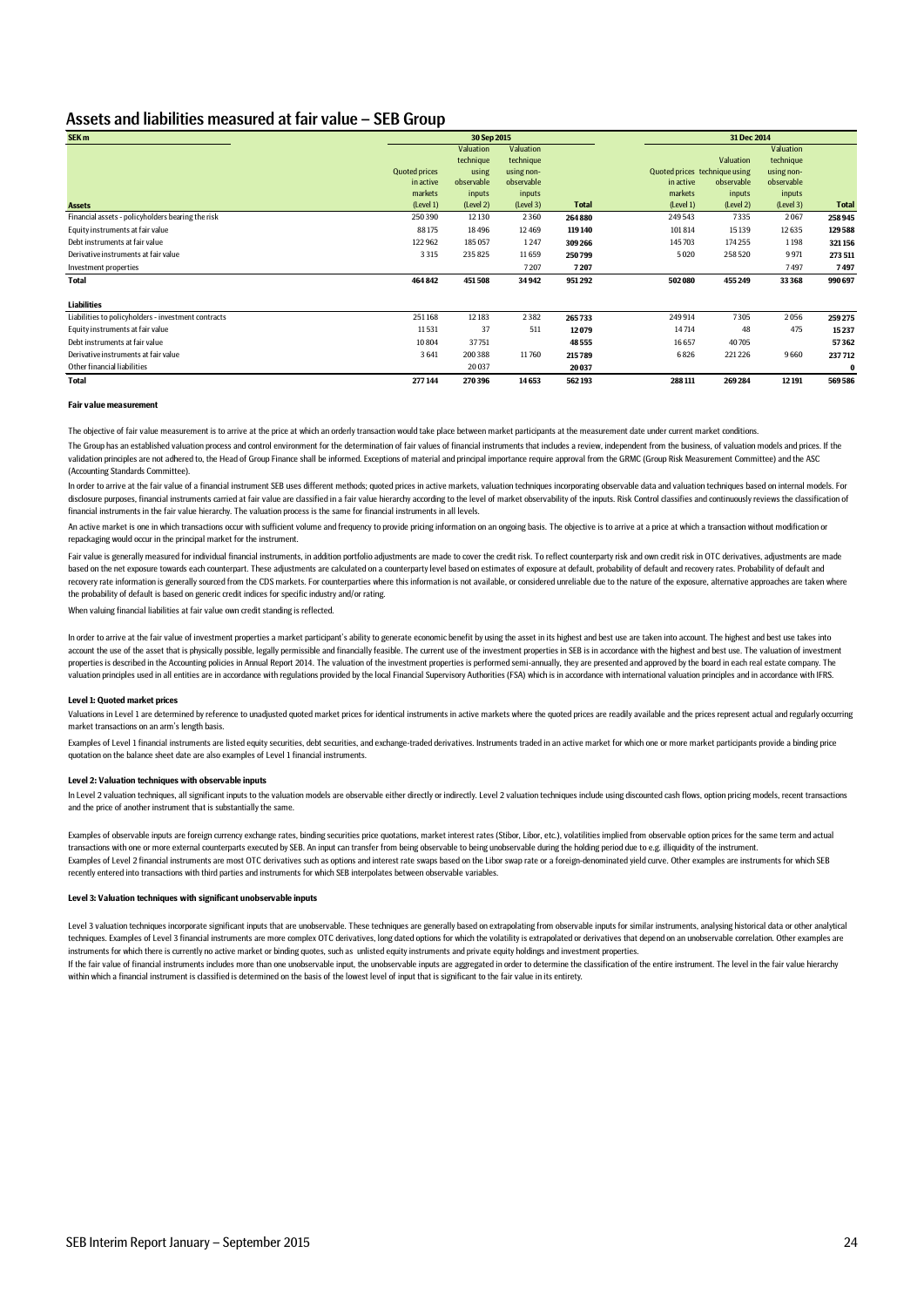#### Assets and liabilities measured at fair value – continued - SEB Group

#### **Significant transfers and reclassifications between levels**

Iransters between levels may occur when there are indications that market conditions have changed, e.g. a change in liquidity. The Valuation/Pricing committee of each relevant division decides on material shifts between le At the end of the second quarter Assets for sale classified Equity instruments in the amount of SEK 247m has been reclassified from level 2 to level 3 due to reassesement of valuation method. During the third quarter Debt Instruments, Swedish and Norwegian Municipalities, in the amount of SEK 11bn has been transferred from Level 1 to Level 2 as the market deemed not as active as required.

| <b>Changes in level 3</b>                           | Closing<br>balance<br>31 Dec 2014 | Gain/loss in<br>statement | Gain/loss in<br>Other<br>Income comprehensive<br>income | <b>Purchases</b> | <b>Sales</b> | <b>Issues</b> | <b>Settlements</b> | Level 3  | Transfers into Transfers out<br>of Level 3 | cation | Reclassifi- Exchange rate<br>differences | <b>Closing</b><br>balance<br>30 Sep 2015 |
|-----------------------------------------------------|-----------------------------------|---------------------------|---------------------------------------------------------|------------------|--------------|---------------|--------------------|----------|--------------------------------------------|--------|------------------------------------------|------------------------------------------|
| <b>Assets</b>                                       |                                   |                           |                                                         |                  |              |               |                    |          |                                            |        |                                          |                                          |
| Financial assets - policyholders bearing the risk   | 2067                              | 36                        |                                                         | 1878             | $-1609$      |               |                    |          |                                            |        | $-12$                                    | 2360                                     |
| Equity instruments at fair value                    | 12635                             | $-40$                     | $-106$                                                  | 1624             | $-1734$      |               |                    | 12       | $-117$                                     | 247    | $-52$                                    | 12469                                    |
| Debt instruments at fair value                      | 1198                              | 117                       |                                                         | 565              | $-625$       |               |                    |          |                                            |        | $-8$                                     | 1247                                     |
| Derivative instruments at fair value                | 9971                              | 1374                      |                                                         | 788              | $-435$       |               | 15                 |          |                                            |        | $-54$                                    | 11659                                    |
| Investment properties                               | 7497                              | 50                        |                                                         | 42               | $-330$       |               |                    |          |                                            |        | $-52$                                    | 7207                                     |
| <b>Total</b>                                        | 33368                             | 1537                      | $-106$                                                  | 4897             | $-4733$      | $\bf{0}$      | 15                 | 12       | $-117$                                     | 247    | $-178$                                   | 34942                                    |
| <b>Liabilities</b>                                  |                                   |                           |                                                         |                  |              |               |                    |          |                                            |        |                                          |                                          |
| Liabilities to policyholders - investment contracts | 2056                              | 36                        |                                                         | 2 1 1 3          | $-1811$      |               |                    |          |                                            |        | $-12$                                    | 2382                                     |
| Equity instruments at fair value                    | 475                               | 98                        |                                                         | $-61$            |              |               |                    |          |                                            |        | $-1$                                     | 511                                      |
| Debt instruments at fair value                      | $\Omega$                          |                           |                                                         |                  |              |               |                    |          |                                            |        |                                          | $\Omega$                                 |
| Derivative instruments at fair value                | 9660                              | 1190                      |                                                         | 766              | $-5$         |               | 201                |          |                                            |        | $-52$                                    | 11760                                    |
| <b>Total</b>                                        | 12191                             | 1324                      | $\bf{0}$                                                | 2818             | $-1816$      | $\bf{0}$      | 201                | $\bf{0}$ | $\Omega$                                   | o      | $-65$                                    | 14653                                    |

#### **Sensitivity of Level 3 assets and liabilities to unobservable inputs**

The table below illustrates the potential Profit or Loss impact of the relative uncertainty in the fair value of assets and liabilities that for their valuation are dependent on unobservable inputs. The sensitivity to unob is assessed by altering the assumptions to the valuation techniques, illustrated below by changes in index-linked swap spreads, implied volatilities, credit spreads or comparator multiples. It is unlikely that all unobserv would be simultaneously at the extremes of their ranges of reasonably possible alternatives. There have been no significant changes during 2015.

|                                                                                 |         | 30 Sep 2015 |            |             |        | 31 Dec 2014              |            |             |
|---------------------------------------------------------------------------------|---------|-------------|------------|-------------|--------|--------------------------|------------|-------------|
| SEK <sub>m</sub>                                                                | Assets  | Liabilities | <b>Net</b> | Sensitivity | Assets | <b>Liabilities</b>       | <b>Net</b> | Sensitivity |
| $FID - swaps1$                                                                  | 922     | $-1076$     | $-154$     |             | 1041   | $-976$                   | 65         | 33          |
| $FID - swaptions2$                                                              | 97      | -9          | 88         |             | 102    | $\overline{\phantom{a}}$ | 95         | 18          |
| WM Portfolio $COP3$                                                             | 149     |             | 149        |             |        |                          | 0          |             |
| Venture Capital holding and similar holdings <sup>3456</sup>                    | 1695    | $-511$      | 1184       |             | 1864   | $-475$                   | 1389       | 279         |
| Insurance holdings - Financial instruments <sup>47)</sup>                       | 22 25 1 | $-10696$    | 11555      |             | 10989  | $-128$                   | 10861      | 1524        |
| Insurance holdings - Investment properties <sup>57)</sup>                       | 7207    |             | 7207       |             | 7497   |                          | 7497       | 750         |
| 1) Sensitivity from a shift of index-linked swap spreads by 5 basis (5) points. |         |             |            |             |        |                          |            |             |

2) Implied volatilities up by 5 percentage (5) points.

3) Valuation is estimated in a range of reasonable outcomes. Sensitivity analysis is based on 20 per cent (20) shift in market values.

4) Sensitivity analysis is based on a shift in private equity of 20 per cent (20), structured credits 10 per cent (10) and derivative market values of 10 per cent (10).

5) Sensitivity from a shift of investment properties/real estate funds fair values of 10 per cent (10).

6) Implied volatilities down by 10 percentage points.

7) The sensitivity show changes in the value of the insurance holdings which do not at all times affect the P/L of the Group since any surplus in the traditional life portfolios are consumed first.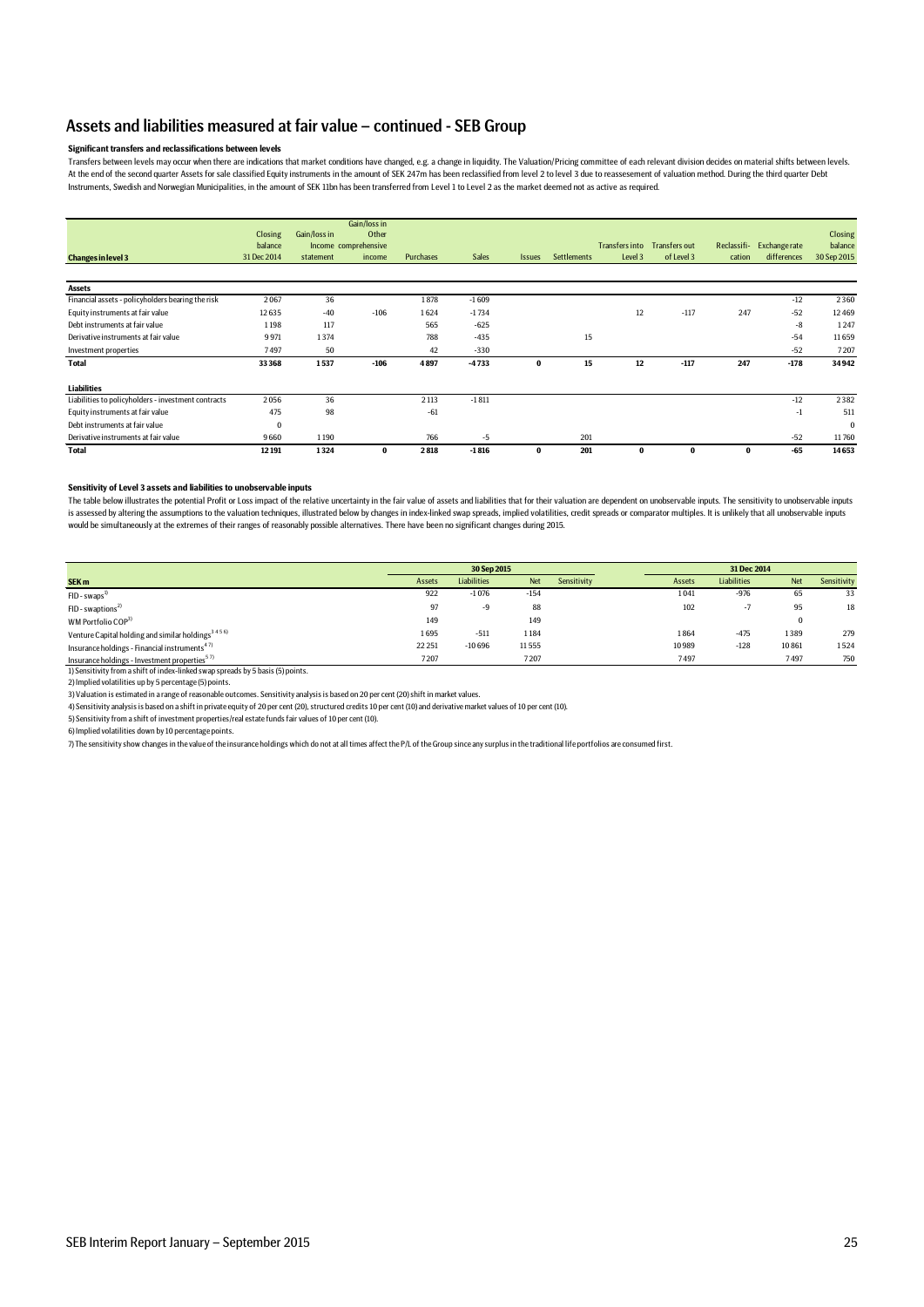| Financial assets and liabilities subject to offsetting or netting arrangements - SEB Group |  |  |
|--------------------------------------------------------------------------------------------|--|--|
|--------------------------------------------------------------------------------------------|--|--|

|                                                   |                      | Financial assets and liabilities subject to offsetting or netting arrangements |                                                         |                      |                                            |                    |                                           |                                  |  |  |  |  |
|---------------------------------------------------|----------------------|--------------------------------------------------------------------------------|---------------------------------------------------------|----------------------|--------------------------------------------|--------------------|-------------------------------------------|----------------------------------|--|--|--|--|
|                                                   |                      |                                                                                |                                                         | Related arrangements |                                            |                    | instruments in<br>balance sheet           |                                  |  |  |  |  |
| SEK <sub>m</sub>                                  | <b>Gross amounts</b> |                                                                                | <b>Net amounts</b><br>Offset balance sheet arrangements | in Master netting    | <b>Collaterals</b><br>received/<br>pledged | <b>Net amounts</b> | not subject to<br>netting<br>arrangements | <b>Total</b> in<br>balance sheet |  |  |  |  |
| 30 Sep 2015                                       |                      |                                                                                |                                                         |                      |                                            |                    |                                           |                                  |  |  |  |  |
| Derivatives                                       | 254 254              | $-4599$                                                                        | 249655                                                  | $-155671$            | $-34098$                                   | 59886              | 1144                                      | 250799                           |  |  |  |  |
| Reversed repo receivables                         | 119579               | $-22094$                                                                       | 97485                                                   | $-27809$             | $-69559$                                   | 117                | 3                                         | 97488                            |  |  |  |  |
| Securities borrowing                              | 31062                |                                                                                | 31062                                                   | $-7657$              | $-23405$                                   |                    | 6292                                      | 37354                            |  |  |  |  |
| Client receivables                                | 9713                 | $-9711$                                                                        | 2                                                       |                      |                                            | 2                  | 15978                                     | 15980                            |  |  |  |  |
| <b>Assets</b>                                     | 414 608              | -36404                                                                         | 378204                                                  | $-191137$            | -127 062                                   | 60005              | 23 417                                    | 401621                           |  |  |  |  |
|                                                   |                      |                                                                                |                                                         |                      |                                            |                    |                                           |                                  |  |  |  |  |
| Derivatives                                       | 218 558              | $-4599$                                                                        | 213959<br>37668                                         | $-155671$            | $-50400$                                   | 7888<br>440        | 1830                                      | 215789<br>37668                  |  |  |  |  |
| Repo payables                                     | 59751<br>17866       | $-22083$                                                                       | 17855                                                   | $-27809$             | $-9419$                                    | 8                  |                                           | 28648                            |  |  |  |  |
| Securities lending<br>Client payables             | 9711                 | $-11$<br>$-9711$                                                               |                                                         | $-7657$              | $-10190$                                   |                    | 10793<br>23 160                           | 23 160                           |  |  |  |  |
| <b>Liabilities</b>                                | 305886               | $-36404$                                                                       | 269482                                                  | $-191137$            | -70 009                                    | 8336               | 35783                                     | 305 265                          |  |  |  |  |
|                                                   |                      |                                                                                |                                                         |                      |                                            |                    |                                           |                                  |  |  |  |  |
| 31 Dec 2014                                       |                      |                                                                                |                                                         |                      |                                            |                    |                                           |                                  |  |  |  |  |
| Derivatives                                       | 278 687              | $-6916$                                                                        | 271771<br>83818                                         | $-194316$<br>$-7130$ | $-46678$                                   | 30777<br>3126      | 1740                                      | 273511<br>90779                  |  |  |  |  |
| Reversed repo receivables<br>Securities borrowing | 93 2 30<br>24599     | $-9412$                                                                        | 24599                                                   | $-10979$             | $-73562$<br>$-10719$                       | 2901               | 6961<br>5835                              | 30434                            |  |  |  |  |
| Client receivables                                | 5915                 | $-5915$                                                                        |                                                         |                      |                                            |                    | 9398                                      | 9398                             |  |  |  |  |
| <b>Assets</b>                                     | 402 431              | $-2223$                                                                        | 380188                                                  | $-212425$            | $-130959$                                  | 36804              | 23 934                                    | 404122                           |  |  |  |  |
|                                                   |                      |                                                                                |                                                         |                      |                                            |                    |                                           |                                  |  |  |  |  |
| Derivatives                                       | 243719               | $-6916$                                                                        | 236803                                                  | $-194316$            | $-35519$                                   | 6968               | 909                                       | 237712                           |  |  |  |  |
| Repo payables                                     | 16623                | $-9412$                                                                        | 7211                                                    | $-7130$              | $-82$                                      | -1                 | 4211                                      | 11422                            |  |  |  |  |
| Securities lending                                | 23 417               |                                                                                | 23 417                                                  | $-10979$             | $-9318$                                    | 3120               | 11045                                     | 34462                            |  |  |  |  |
| Client payables                                   | 5915                 | $-5915$                                                                        |                                                         |                      |                                            |                    | 7402                                      | 7402                             |  |  |  |  |
| <b>Liabilities</b>                                | 289674               | -22 243                                                                        | 267431                                                  | $-212425$            | $-44919$                                   | 10087              | 23567                                     | 290998                           |  |  |  |  |
|                                                   |                      |                                                                                |                                                         |                      |                                            |                    |                                           |                                  |  |  |  |  |
| 30 Sep 2014<br>Derivatives                        | 200518               | $-7264$                                                                        | 193254                                                  | $-141379$            | $-38269$                                   | 13606              | 17782                                     | 211036                           |  |  |  |  |
| Reversed repo receivables                         | 131124               | $-4692$                                                                        | 126432                                                  | $-18610$             | $-78058$                                   | 29764              | 7996                                      | 134428                           |  |  |  |  |
| Securities borrowing                              | 47624                |                                                                                | 47624                                                   | $-12170$             | $-35259$                                   | 195                | 4237                                      | 51861                            |  |  |  |  |
| Client receivables                                | 13 1 28              | $-13128$                                                                       |                                                         |                      |                                            |                    | 8509                                      | 8509                             |  |  |  |  |
| <b>Assets</b>                                     | 392394               | -25 084                                                                        | 367310                                                  | -172 159             | -151 586                                   | 43565              | 38524                                     | 405834                           |  |  |  |  |
|                                                   |                      |                                                                                |                                                         |                      |                                            |                    |                                           |                                  |  |  |  |  |
| Derivatives                                       | 173732               | $-7264$                                                                        | 166468                                                  | $-141379$            | -20528                                     | 4561               | 12393                                     | 178 861                          |  |  |  |  |
| Repo payables                                     | 30788                | $-4692$                                                                        | 26 0 96                                                 | $-18610$             | $-6493$                                    | 993                | 9746                                      | 35842                            |  |  |  |  |
| Securities lending                                | 22669                |                                                                                | 22669                                                   | $-12170$             | $-10499$                                   |                    | 4190                                      | 26859                            |  |  |  |  |
| Client payables                                   | 13128                | $-13128$                                                                       |                                                         |                      |                                            |                    | 28 0 93                                   | 28093                            |  |  |  |  |
| <b>Liabilities</b>                                | 240 317              | $-25084$                                                                       | 215 233                                                 | $-172159$            | $-37520$                                   | 5554               | 54422                                     | 269655                           |  |  |  |  |

The table shows financial assets and liabilities that are presented net in the balance sheet or with potential rights to off-set associated with enforceable master netting arrangements or similar arrangements, together with related collateral.

Financial assets and liabilities are presented net in the balance sheet when SEB has legally enforceable rights to set-off, in the ordinary cause of business and in the case of bankruptcy, and intends to settle on a net basis or to realize the assets and settle the liabilities simultaneously. Repos with central counterparty clearing houses that SEB has agreements with and client receivables and client payables are examples of instruments that are presented net in the balance sheet.

Financial assets and liabilities subject to enforceable master netting arrangements or similar arrangements that are not presented net in the statement of financial position are arrangements that are usually enforceable in the case of bankruptcy or default but not in the ordinary course of business or arrangements where SEB does not have the intention to settle the instruments simultaneously.

Assets and liabilities that are not subject to offsetting or netting arrangements, i.e. those that are only subject to collateral agreements, are presented as Other instruments in balance sheet not subject to netting arrangements.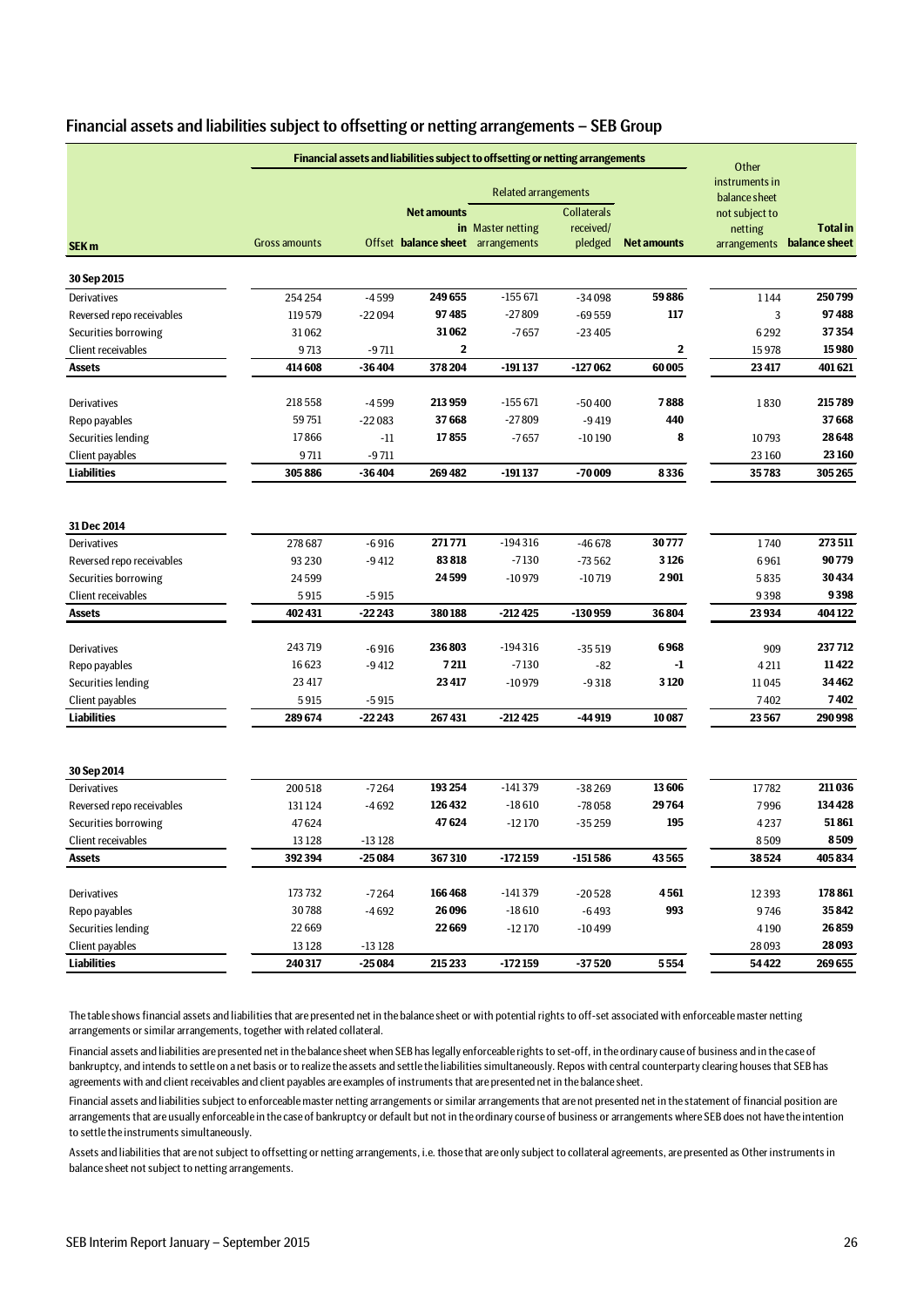### Reclassified portfolios – SEB Group

|                                            | Q <sub>3</sub> | Q2      |        | Q <sub>3</sub> |        | Jan - Sep |         |        | <b>Full year</b> |
|--------------------------------------------|----------------|---------|--------|----------------|--------|-----------|---------|--------|------------------|
| SEK <sub>m</sub>                           | 2015           | 2015    | %      | 2014           | %      | 2015      | 2014    | %      | 2014             |
|                                            |                |         |        |                |        |           |         |        |                  |
| <b>Reclassified</b>                        |                |         |        |                |        |           |         |        |                  |
| Opening balance                            | 8958           | 12827   | $-30$  | 15419          | $-42$  | 13428     | 18845   | $-29$  | 18845            |
| Amortisations                              | $-1713$        | $-1989$ | -14    | $-1089$        | 57     | $-4953$   | $-3725$ | 33     | $-4340$          |
| Securities sold                            | $-2$           | $-510$  | $-100$ | $-962$         | $-100$ | $-528$    | $-2280$ | -77    | $-2294$          |
| Accrued coupon                             | $-3$           | $-6$    | -50    | $-3$           |        | $-11$     | $-5$    | 120    | $-7$             |
| Exchange rate differences                  | 874            | $-1364$ | $-164$ | 120            |        | 178       | 650     | -73    | 1224             |
| Closing balance*                           | 8 1 1 4        | 8958    | -9     | 13485          | $-40$  | 8114      | 13485   | -40    | 13428            |
| * Market value                             | 8193           | 9 1 13  | -10    | 13597          | -40    | 8193      | 13597   | -40    | 13537            |
| Fair value impact - if not reclassified    |                |         |        |                |        |           |         |        |                  |
| In Other Comprehensive Income (AFS origin) | $-18$          | 62      | $-129$ | 19             | $-195$ | $-1$      | 165     | $-101$ | 168              |
| In Income Statement (HFT origin)           | $-30$          | $-23$   | 30     | $-2$           |        | - 53      | $-23$   | 130    | $-25$            |
| <b>Total</b>                               | - 48           | 39      |        | 17             |        | $-54$     | 142     | -138   | 143              |
| <b>Effect in Income Statements**</b>       |                |         |        |                |        |           |         |        |                  |
| Net interest income                        | 34             | 33      | 3      | 48             | $-29$  | 104       | 165     | $-37$  | 199              |
| Net financial income                       | $-1008$        | - 841   | 20     | 142            |        | $-1592$   | 472     |        | 814              |
| Other income                               | $-23$          | $-62$   | $-63$  | $-2$           |        | - 92      | 1       |        | $-1$             |
| <b>Total</b>                               | - 997          | - 870   | 15     | 188            |        | $-1580$   | 638     |        | 1012             |

\*\* The effect in the Income Statement is the profit or loss transactions from the reclassified portfolio reported gross. Net interest income is the interest income from the portfolio without taking into account the funding costs. Net financial income is the foreign currency effect related to the reclassified portfolio but does not include the off-setting foreign currency effects from financing activities. Other income is the realised gains or losses from sales in the portfolio.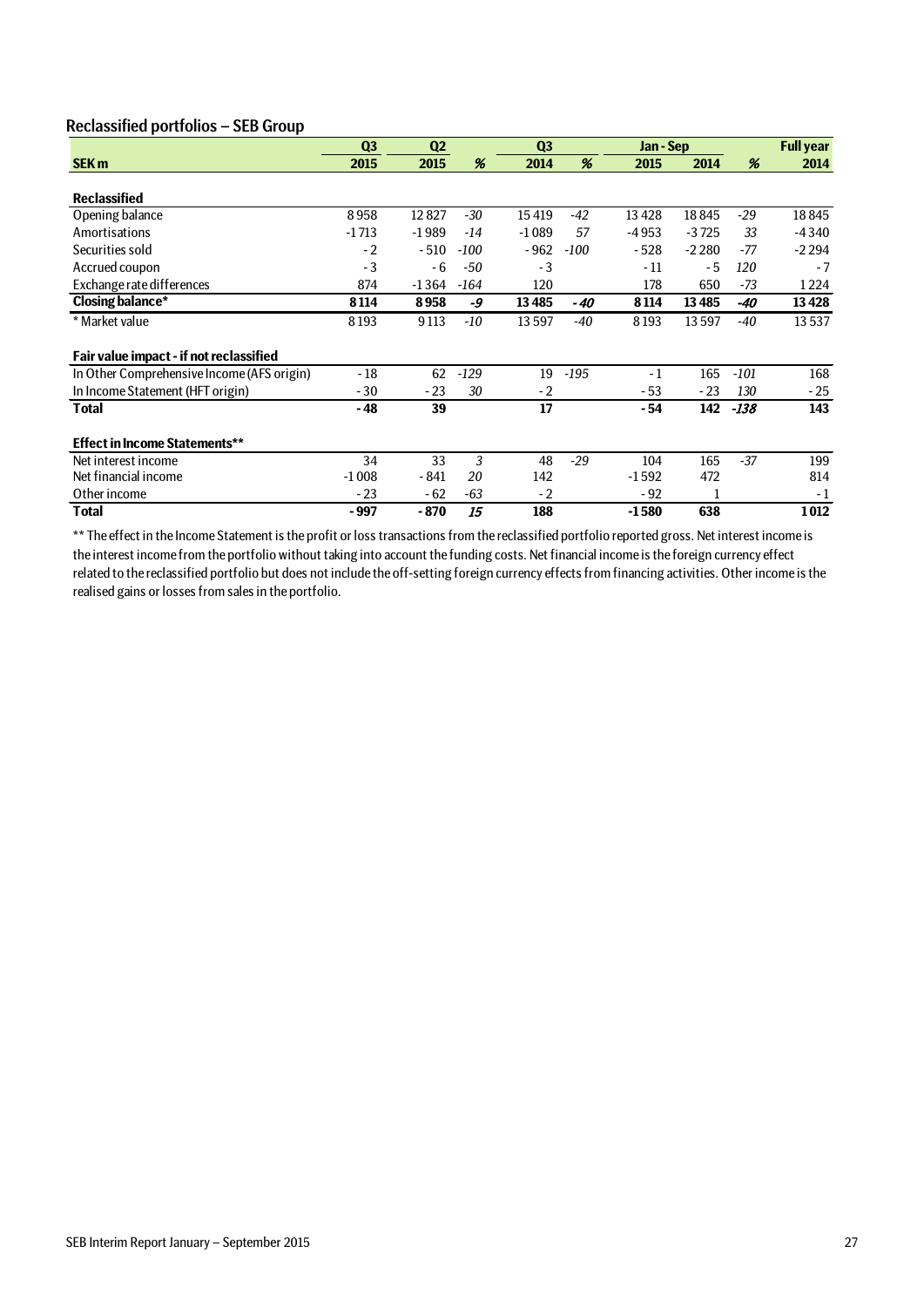## Non-performing loans – SEB Group

|                                                                                                        | 30 Sep         | 31 Dec  | 30 Sep  |
|--------------------------------------------------------------------------------------------------------|----------------|---------|---------|
| <b>SEK m</b>                                                                                           | 2015           | 2014    | 2014    |
|                                                                                                        |                |         |         |
| Individually assessed impaired loans                                                                   |                |         |         |
| Impaired loans, past due > 60 days                                                                     | 4566           | 6541    | 5261    |
| Impaired loans, performing or past due < 60 days                                                       | 522            | 250     | 172     |
| <b>Total individually assessed impaired loans</b>                                                      | 5088           | 6791    | 5433    |
| Specific reserves                                                                                      | $-2167$        | $-2834$ | $-2619$ |
| for impaired loans, past due > 60 days                                                                 | $-1995$        | $-2708$ | $-2445$ |
| for impaired loans, performing or past due < 60 days                                                   | $-172$         | $-126$  | $-174$  |
| Collective reserves                                                                                    | $-1375$        | $-1387$ | $-1686$ |
| <b>Impaired loans net</b>                                                                              | 1546           | 2570    | 1128    |
| Specific reserve ratio for individually assessed impaired loans                                        | 42.6%          | 41.7%   | 48.2%   |
| Total reserve ratio for individually assessed impaired loans                                           | 69.6%          | 62.2%   | 79.2%   |
| Net level of impaired loans                                                                            | 0.20%          | 0.29%   | 0.19%   |
| Gross level of impaired loans                                                                          | 0.35%          | 0.49%   | 0.37%   |
| <b>Portfolio assessed loans</b>                                                                        |                |         |         |
| Portfolio assessed loans past due > 60 days                                                            | 3228           | 3534    | 3831    |
| <b>Restructured loans</b>                                                                              | 203            | 274     | 317     |
| Collective reserves for portfolio assessed loans                                                       | $-1724$        | $-1936$ | $-2014$ |
| Reserve ratio for portfolio assessed loans                                                             | 50.3%          | 50.8%   | 48.6%   |
| <b>Reserves</b>                                                                                        |                |         |         |
| Specific reserves                                                                                      | $-2167$        | $-2834$ | $-2619$ |
| Collective reserves                                                                                    | $-3099$        | $-3323$ | $-3700$ |
| Reserves for off-balance sheet items                                                                   | $-60$          | $-87$   | - 51    |
| <b>Total reserves</b>                                                                                  | $-5326$        | $-6244$ | $-6370$ |
| Non-performing loans                                                                                   |                |         |         |
| Non-performing loans*                                                                                  | 8519           | 10599   | 9581    |
| NPL coverage ratio                                                                                     | 62.5%          | 58.9%   | 66.5%   |
| NPL% of lending                                                                                        | 0.58%          | 0.76%   | 0.65%   |
| ومحموله بالمكشوم المستنقيسية ويستحدث وبالمساد والمتحول فمجروح المحمد ومحموله والمكسوس وسمحها المستوسسا | المسالف المساب |         |         |

\* Impaired loans + portfolio assessed loans past due > 60 days + restructured portfolio assessed loans

### Seized assets – SEB Group

|                                    | 30 Sep | <b>31 Dec</b> | 30 Sep |
|------------------------------------|--------|---------------|--------|
| <b>SEK m</b>                       | 2015   | 2014          | 2014   |
| Properties, vehicles and equipment | 1328   | 1945          | 2457   |
| <b>Shares</b>                      | 39     | 48            | 48     |
| <b>Total seized assets</b>         | 1367   | 1993          | 2505   |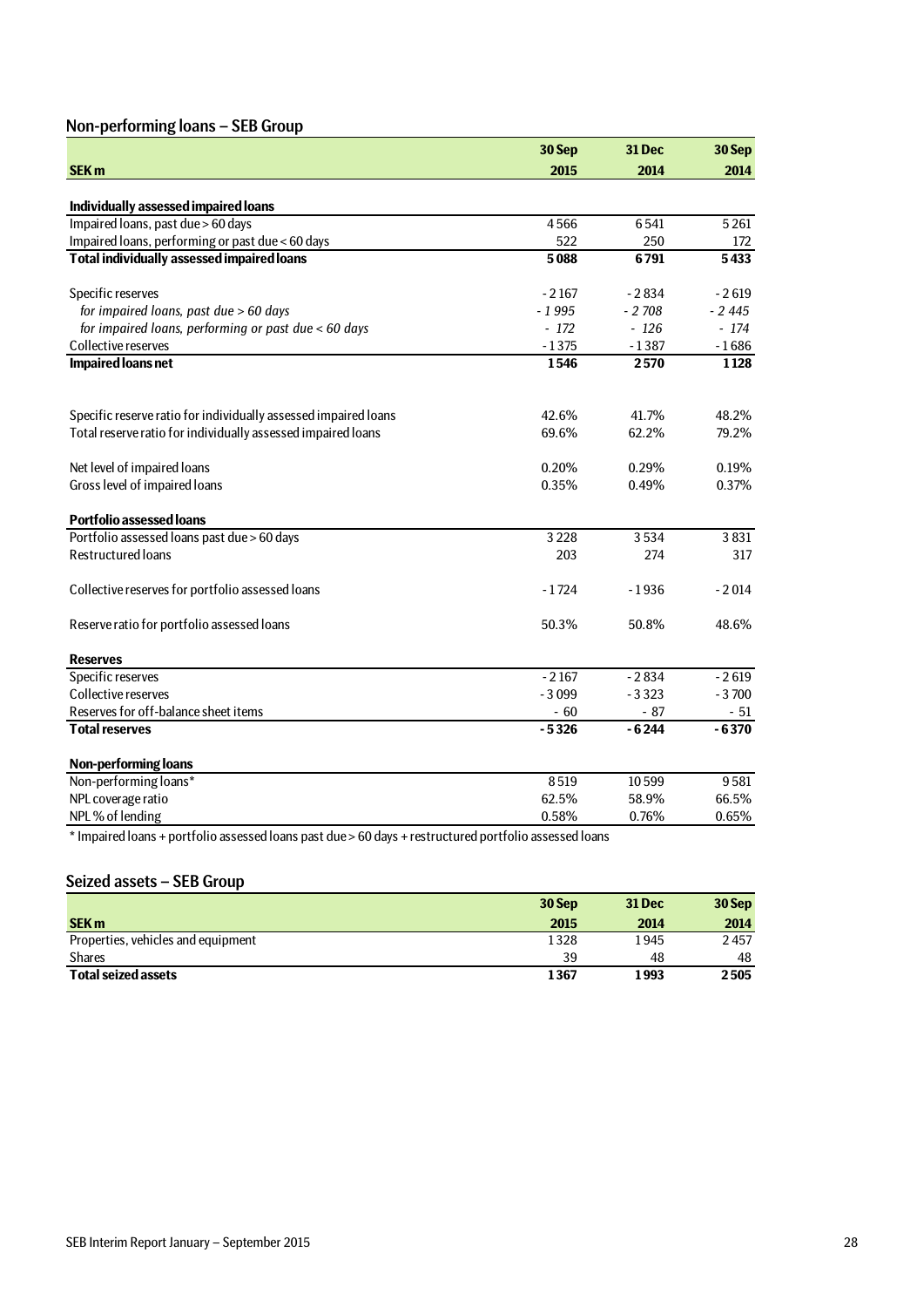## Assets and liabilities held for sale – SEB Group

|                                        | 30 Sep | <b>31 Dec</b> | 30 Sep |
|----------------------------------------|--------|---------------|--------|
| <b>SEK m</b>                           | 2015   | 2014          | 2014   |
| Other assets                           | 936    | 841           | 719    |
| <b>Total assets held for sale</b>      | 936    | 841           | 719    |
| Other liabilities                      |        |               | 1064   |
| <b>Total liabilities held for sale</b> |        | 0             | 1064   |

The Baltic division has a divestment plan for investment properties. During the third quarter no properties were reclassified as assets held for sale. Assets were derecognised at concluded sales agreements. The assets are measured at fair value. The net amount of the changes during third quarter was SEK -66m. The divestment of SEB Asset Management AG within Wealth Management division, reclassified as assets held for sale in the first quarter 2015, has been finalised during third quarter 2015 according to plan.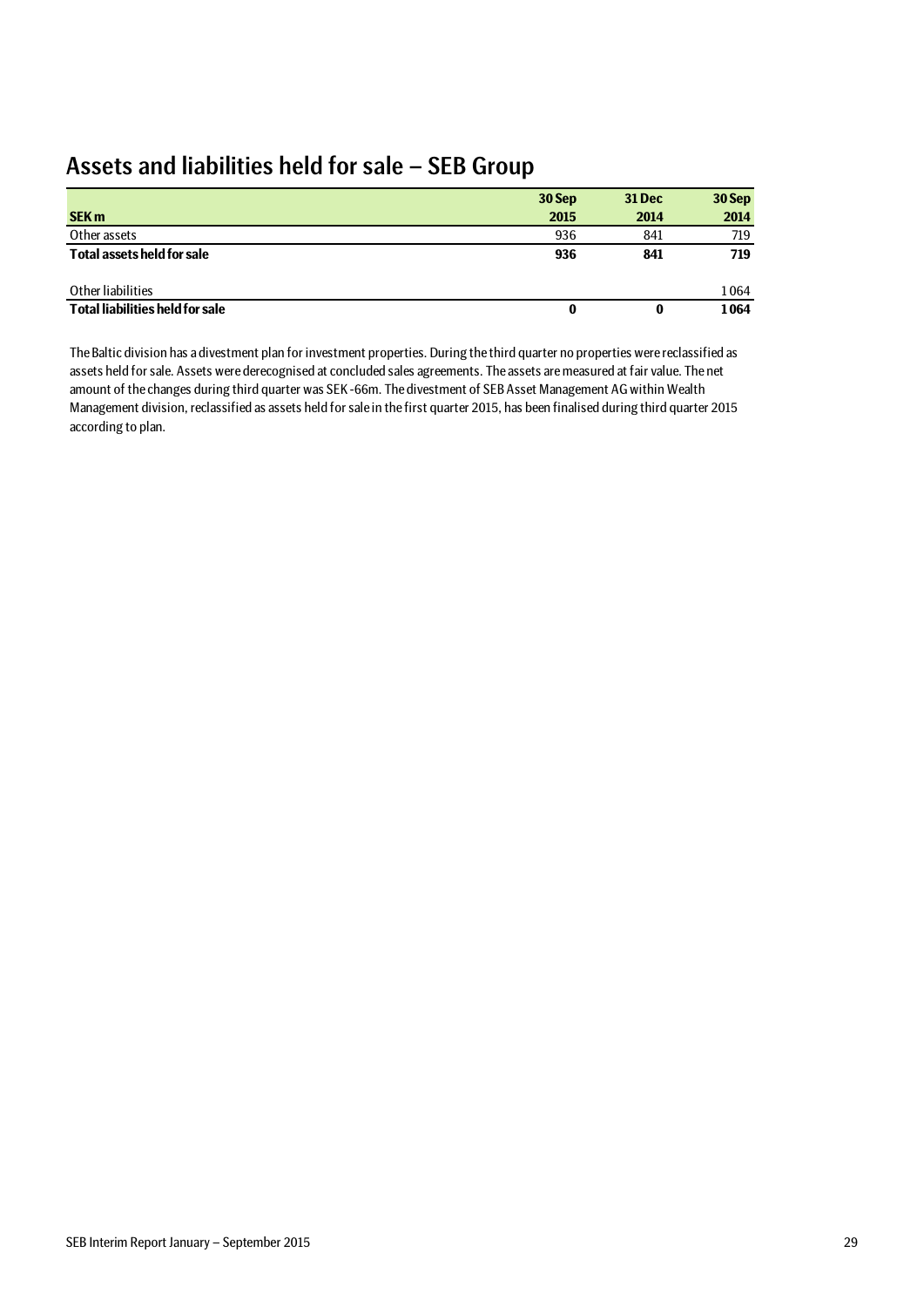## SEB consolidated situation

## Capital adequacy analysis for SEB consolidated situation

|                                                                      | 30 Sep  | 31 Dec  | 30 Sep    |  |
|----------------------------------------------------------------------|---------|---------|-----------|--|
| SEK <sub>m</sub>                                                     | 2015    | 2014    | 2014      |  |
|                                                                      |         |         |           |  |
| Own funds                                                            |         |         |           |  |
| Common Equity Tier 1 capital                                         | 107480  | 100569  | 96937     |  |
| Tier 1 capital                                                       | 121448  | 120317  | 108 140   |  |
| Total own funds                                                      | 137072  | 136899  | 124135    |  |
| Own funds requirement                                                |         |         |           |  |
| Risk exposure amount                                                 | 604 206 | 616531  | 598063    |  |
| Expressed as own funds requirement                                   | 48337   | 49322   | 47845     |  |
| Common Equity Tier 1 capital ratio                                   | 17.8%   | 16.3%   | 16.2%     |  |
| Tier 1 capital ratio                                                 | 20.1%   | 19.5%   | 18.1%     |  |
| Total capital ratio                                                  | 22.7%   | 22.2%   | 20.8%     |  |
| Own funds in relation to own funds requirement                       | 2.84    | 2.78    | 2.59      |  |
| Regulatory Common Equity Tier 1 capital requirement including buffer | 10.5%   | 7.0%    | 7.0%      |  |
| of which capital conservation buffer requirement                     | 2.5%    | 2.5%    | 2.5%      |  |
| of which systemic risk buffer requirement                            | 3.0%    |         |           |  |
| of which countercyclical capital buffer requirement                  | 0.5%    |         |           |  |
| Common Equity Tier 1 capital available to meet buffer <sup>1)</sup>  | 13.3%   | 11.8%   | 11.7%     |  |
| Transitional floor 80% of capital requirement according to Basel I   |         |         |           |  |
| Minimum floor own funds requirement according to Basel I             | 80549   | 79581   | 78388     |  |
| Own funds according to Basel I                                       | 136637  | 136015  | 123 464   |  |
| Own funds in relation to own funds requirement Basel I               | 1.70    | 1.71    | 1.58      |  |
| Leverage ratio                                                       |         |         |           |  |
| Exposure measure for leverage ratio calculation                      | 2705626 | 2505146 | 2732407   |  |
| of which on balance sheet items                                      | 2308203 | 2165651 | 2 400 426 |  |
| of which off balance sheet items                                     | 397423  | 339495  | 331981    |  |
| Leverage ratio                                                       | 4.5%    | 4.8%    | 4.1%      |  |
|                                                                      |         |         |           |  |

<sup>1)</sup> CET1 ratio less minimum capital requirement of 4.5% excluding buffers. In addition to the CET1 requirements there is a total capital requirement of additional 3.5%.

#### Internally assessed capital requirement

As per 30 September 2015, the internally assessed capital requirement amounted to SEK 60bn (61 at year-end). The internal capital requirement is assessed using SEB's internal models for economic capital and is not fully comparable to the estimated capital requirement published by the Swedish Financial Supervisory Authority due to differences in assumptions and methodologies.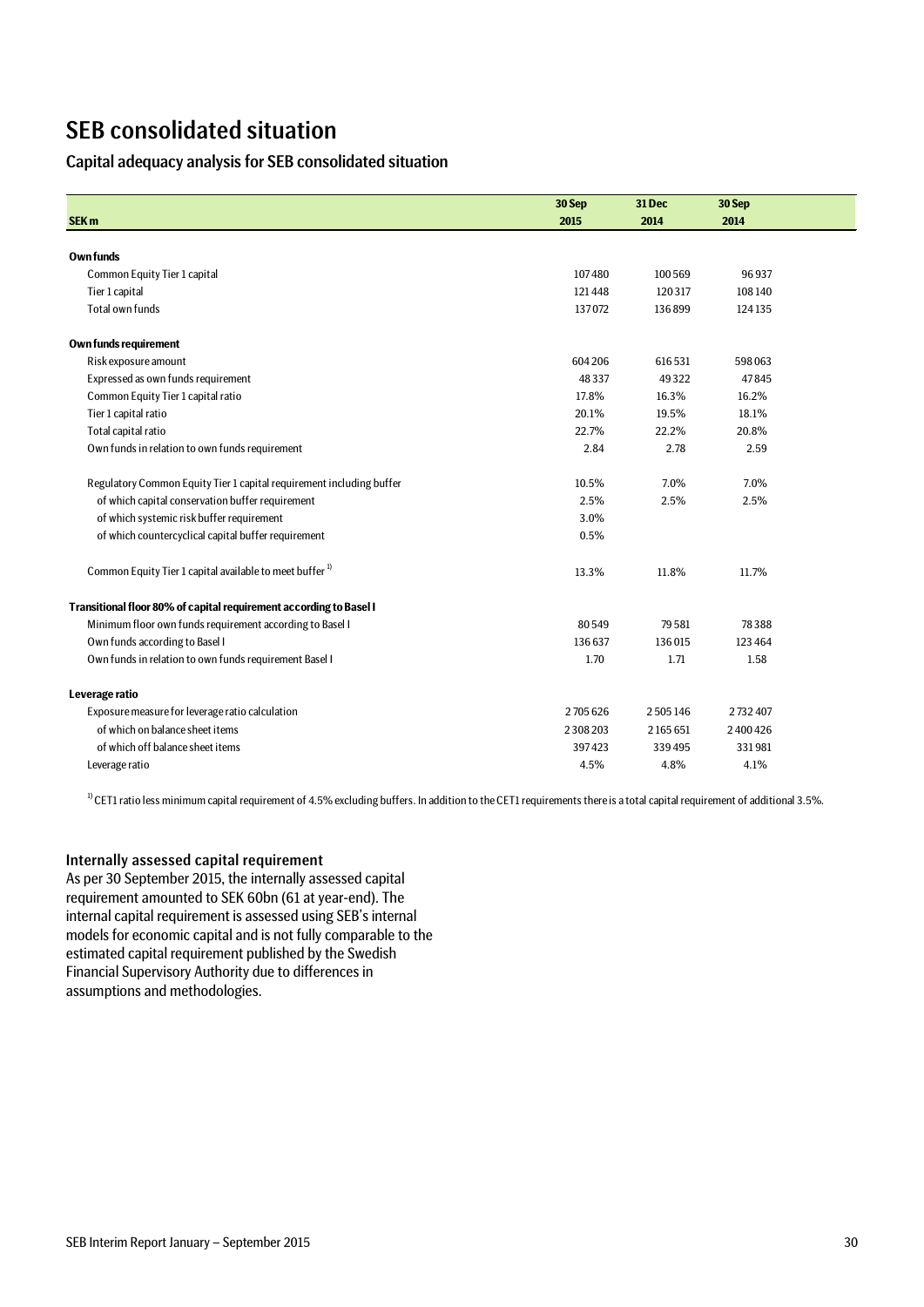### Own funds for SEB consolidated situation

|                                                                                                   | 30 Sep   | 31 Dec   | 30 Sep   |
|---------------------------------------------------------------------------------------------------|----------|----------|----------|
| SEK <sub>m</sub>                                                                                  | 2015     | 2014     | 2014     |
| Shareholders equity                                                                               | 21942    | 21942    | 21942    |
| Retained earnings                                                                                 | 53 507   | 45167    | 45306    |
| Accumulated other comprehensive income and other reserves                                         | 49033    | 48215    | 47794    |
| Independently reviewed interim profits <sup>1)</sup>                                              | 11980    | 19219    | 13530    |
| Minority interests                                                                                |          | 33       | 35       |
| Total equity according to balance sheet                                                           | 136462   | 134576   | 128 607  |
| Deductions related to the consolidated situation and other foreseeable charges                    | $-9482$  | $-12743$ | $-11355$ |
| Common Equity Tier 1 capital before regulatory adjustments <sup>2)</sup>                          | 126 980  | 121833   | 117 252  |
|                                                                                                   |          |          |          |
| Additional value adjustments                                                                      | $-1157$  | $-1314$  | $-1096$  |
| Intangible assets                                                                                 | $-11969$ | $-12168$ | $-12465$ |
| Deferred tax assets that rely on future profitability                                             | $-367$   | $-603$   | $-428$   |
| Fair value reserves related to gains or losses on cash flow hedges                                | $-3772$  | $-3877$  | $-2932$  |
| Negative amounts resulting from the calculation of expected loss amounts                          | $-590$   | $-188$   | $-411$   |
| Gains or losses on liabilities valued at fair value resulting from changes in own credit standing | $-227$   | 400      | 462      |
| Defined-benefit pension fund assets                                                               | $-956$   |          | $-529$   |
| Direct and indirect holdings of own CET1 instruments                                              | $-179$   | $-1294$  | $-1043$  |
| Securitisation positions with 1,250% risk weight                                                  | $-283$   | $-594$   | $-638$   |
| Adjustments relating to unrealised gains (AFS)                                                    |          | $-1626$  | $-1235$  |
| Total regulatory adjustments to Common Equity Tier 1                                              | $-19500$ | $-21264$ | $-20315$ |
| <b>Common Equity Tier 1 capital</b>                                                               | 107480   | 100569   | 96937    |
| <b>Additional Tier 1 instruments</b>                                                              | 9262     | 8545     |          |
| Grandfathered additional Tier 1 instruments                                                       | 4706     | 11 20 3  | 11 20 3  |
| <b>Tier 1 capital</b>                                                                             | 121448   | 120317   | 108 140  |
| Tier 2 instruments                                                                                | 16472    | 16552    | 15954    |
| Grandfathered Tier 2 instruments                                                                  | 701      | 1533     | 1533     |
| Net provisioning amount for IRB-reported exposures                                                | 1026     | 1072     | 1083     |
| Holdings of Tier 2 instruments in financial sector entities                                       | $-2575$  | $-2575$  | $-2575$  |
| <b>Tier 2 capital</b>                                                                             | 15624    | 16582    | 15995    |
| <b>Total own funds</b>                                                                            | 137072   | 136899   | 124135   |

<sup>1)</sup> The Swedish Financial Supervisory Authority has approved SEB´s application to use the net profit in measuring own funds on condition that the responsible auditors have reviewed the surplus, that the surplus is calculated in accordance with applicable accounting frameworks, that predictable costs and dividends have been deducted in accordance with EU regulation No 575/2013 and that the calculation was made in accordance with EU regulation No 241/2014.

 $^{2)}$ The Common Equity Tier 1 capital is presented on a consolidated basis, and differs from total equity according to IFRS. The insurance business contribution to equity is excluded and there is a dividend deduction calculated according to Regulation (EU) No 575/2013 (CRR).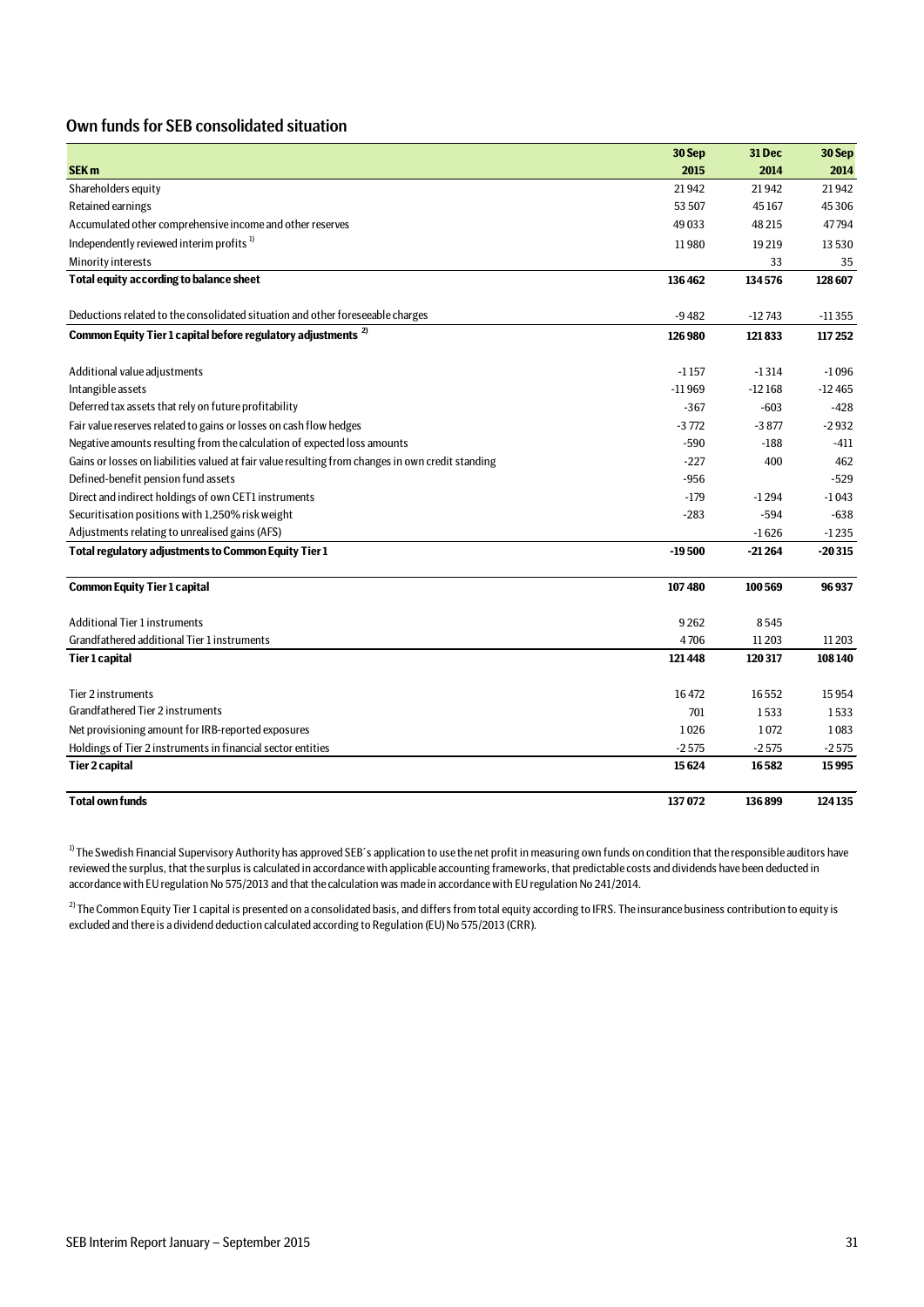### Risk exposure amount for SEB consolidated situation

| SEK <sub>m</sub>                                                  | 30 Sep<br>2015                 |                                  | 31Dec<br>2014                  |                                        | 30 Sep<br>2014                 |                                  |  |
|-------------------------------------------------------------------|--------------------------------|----------------------------------|--------------------------------|----------------------------------------|--------------------------------|----------------------------------|--|
| Credit risk IRB approach                                          | <b>Risk exposure</b><br>amount | Own funds<br>requirement $^{1)}$ | <b>Risk exposure</b><br>amount | Own funds<br>requirement <sup>1)</sup> | <b>Risk exposure</b><br>amount | Own funds<br>requirement $^{1)}$ |  |
| <b>Exposures to institutions</b>                                  | 30281                          | 2422                             | 34013                          | 2721                                   | 31472                          | 2518                             |  |
| <b>Exposures to corporates</b>                                    | 324883                         | 25 9 9 1                         | 344576                         | 27566                                  | 341369                         | 27310                            |  |
| Retail exposures                                                  | 51152                          | 4092                             | 51826                          | 4146                                   | 46780                          | 3742                             |  |
| of which secured by immovable property                            | 29590                          | 2367                             | 31905                          | 2552                                   | 34461                          | 2757                             |  |
| of which qualifying revolving retail exposures                    | 254                            | 20                               | 1498                           | 120                                    | 1460                           | 117                              |  |
| of which retail SME                                               | 4003                           | 320                              | 3099                           | 248                                    | 1385                           | 111                              |  |
| of which other retail exposures                                   | 17305                          | 1385                             | 15324                          | 1226                                   | 9474                           | 758                              |  |
| Securitisation positions                                          | 4025                           | 322                              | 5035                           | 403                                    | 4944                           | 396                              |  |
| <b>Total IRB approach</b>                                         | 410341                         | 32827                            | 435450                         | 34836                                  | 424 565                        | 33966                            |  |
| Credit risk standardised approach                                 |                                |                                  |                                |                                        |                                |                                  |  |
| Exposures to central governments or central banks                 | 1000                           | 80                               | 743                            | 59                                     | 330                            | 26                               |  |
| Exposures to regional governments or local authorities            | 39                             | 3                                | 40                             | $\overline{3}$                         | 38                             | 3                                |  |
| Exposures to public sector entities                               | 6                              | $\mathbf{0}$                     | $\overline{7}$                 | $\mathbf{1}$                           | $\overline{7}$                 | $\mathbf{1}$                     |  |
| <b>Exposures to institutions</b>                                  | 2 2 6 0                        | 181                              | 1222                           | 98                                     | 1418                           | 113                              |  |
| <b>Exposures to corporates</b>                                    | 15 6 43                        | 1251                             | 16743                          | 1339                                   | 17710                          | 1417                             |  |
| Retail exposures                                                  | 14584                          | 1167                             | 16593                          | 1327                                   | 22 801                         | 1824                             |  |
| Exposures secured by mortgages on immovable property              | 4058                           | 325                              | 4161                           | 333                                    | 4303                           | 344                              |  |
| Exposures in default                                              | 458                            | 37                               | 634                            | 51                                     | 1335                           | 107                              |  |
| Exposures associated with particularly high risk                  | 1837                           | 147                              | 1791                           | 143                                    | 2010                           | 161                              |  |
| Securitisation positions                                          | 134                            | 11                               | 40                             | 3                                      | 39                             | $\overline{3}$                   |  |
| Exposures in the form of collective investment undertakings (CIU) | 51                             | $\overline{4}$                   | 48                             | $\overline{4}$                         | 44                             | $\overline{4}$                   |  |
| Equity exposures                                                  | 2189                           | 175                              | 2371                           | 190                                    | 2385                           | 191                              |  |
| Other items                                                       | 7350                           | 588                              | 10216                          | 817                                    | 8769                           | 702                              |  |
| <b>Total standardised approach</b>                                | 49609                          | 3969                             | 54609                          | 4368                                   | 61189                          | 4896                             |  |
| <b>Market risk</b>                                                |                                |                                  |                                |                                        |                                |                                  |  |
| Trading book exposures where internal models are applied          | 45 6 21                        | 3650                             | 25 144                         | 2012                                   | 22501                          | 1800                             |  |
| Trading book exposures applying standardised approaches           | 16384                          | 1311                             | 18813                          | 1505                                   | 20 903                         | 1672                             |  |
| Foreign exchange rate risk                                        | 4013                           | 321                              | 5010                           | 401                                    | 3941                           | 315                              |  |
| <b>Total market risk</b>                                          | 66018                          | 5282                             | 48967                          | 3918                                   | 47345                          | 3787                             |  |
| Other own funds requirements                                      |                                |                                  |                                |                                        |                                |                                  |  |
| Operational risk advanced measurement approach                    | 48326                          | 3866                             | 48126                          | 3850                                   | 39 605                         | 3168                             |  |
| Settlement risk                                                   | $\overline{2}$                 | $\bf{0}$                         | 42                             | 3                                      | 11                             | $\mathbf{1}$                     |  |
| Credit value adjustment                                           | 9108                           | 729                              | 9286                           | 743                                    | 8468                           | 677                              |  |
| Investment in insurance business                                  | 15525                          | 1242                             | 15525                          | 1242                                   | 11949                          | 956                              |  |
| Other exposures                                                   | 5277                           | 422                              | 4526                           | 362                                    | 4931                           | 394                              |  |
| <b>Total other own funds requirements</b>                         | 78238                          | 6259                             | 77505                          | 6200                                   | 64964                          | 5196                             |  |
| <b>Total</b>                                                      | 604 206                        | 48337                            | 616531                         | 49322                                  | 598 063                        | 47845                            |  |

<sup>1)</sup> Own funds requirement 8% of risk exposure amount according to Regulation (EU) No 575/2013 (CRR).

| <b>Risk exposure amount</b>                    | <b>SEK bn</b> |
|------------------------------------------------|---------------|
| Balance 31 December 2014                       | 617           |
| Volume and mix changes                         | $-19$         |
| Currency effect                                | 4             |
| Process and regulatory changes                 | -8            |
| Risk class migration                           | $-7$          |
| Market and underlying operational risk changes | 17            |
| <b>Balance 30 September 2015</b>               |               |

The decrease in risk exposure amount (REA) during the year was mostly driven by volume and mix changes which is reflected in the decline of the average risk-weight of corporate exposures.

More conservative processes for measuring credit risk added to REA but this was more than balanced by the effect from improvements in data processes, e.g. reporting of collateral.

A continued improvement of the asset quality of existing exposures had a lowering effect on REA through migration.

Market risk increased during the year largely driven by the increased volatility in the financial markets.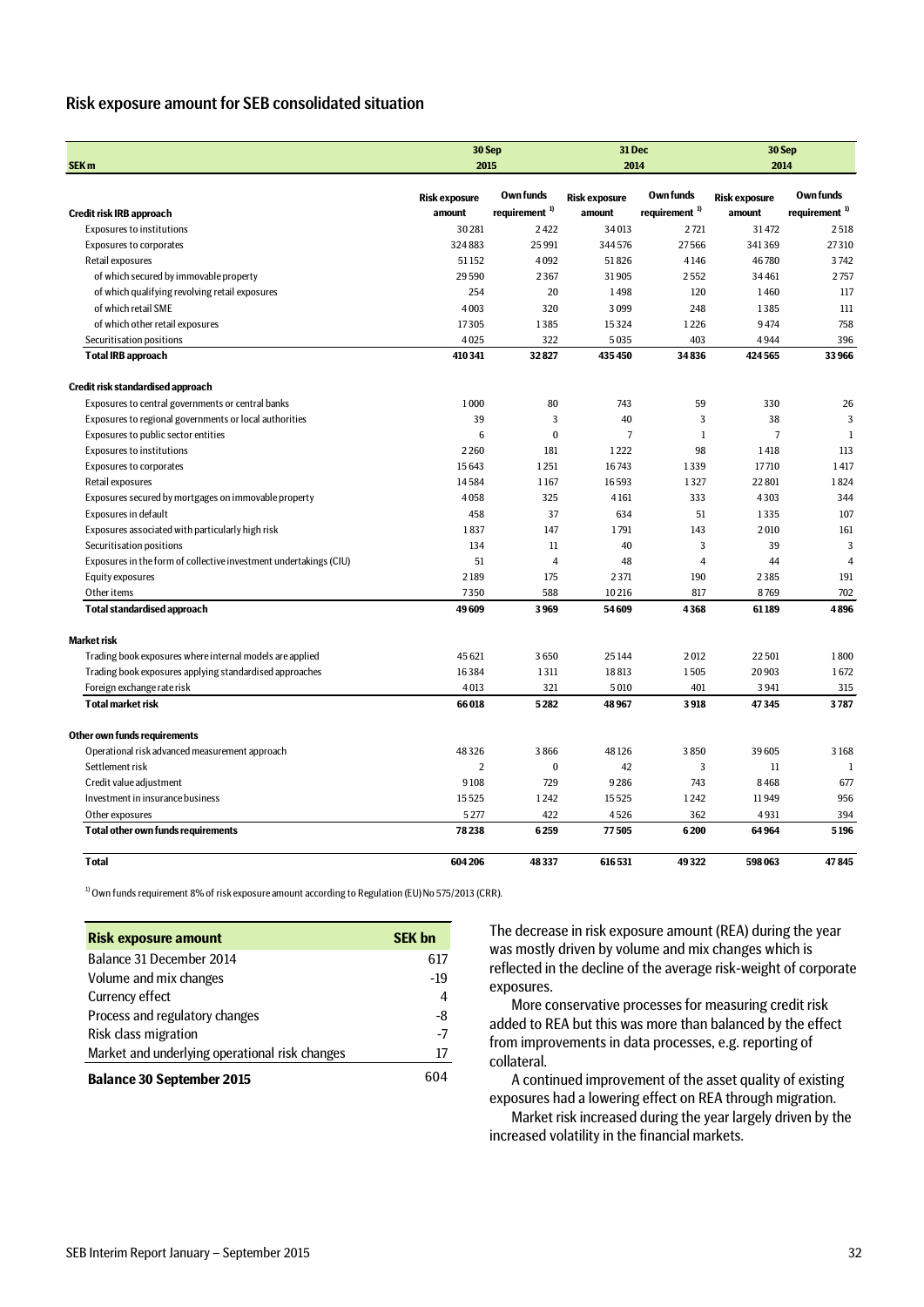### Average risk-weight

The following table summarises average risk-weights (risk exposure amount divided by exposure at default, EAD) for exposures where the risk exposure amount is calculated according to the internal ratings based (IRB) approach. Repos and securities lending transactions are excluded from the analysis since they carry low risk-weight and can vary considerably in volume, thus making numbers less comparable.

| <b>IRB reported credit exposures (less repos and securities lending)</b> | 30 Sep  | <b>31 Dec</b> | 30 Sep |
|--------------------------------------------------------------------------|---------|---------------|--------|
| Average risk-weight                                                      | 2015    | 2014          | 2014   |
|                                                                          |         |               |        |
| <b>Exposures to institutions</b>                                         | 21.1%   | 23.5%         | 21.6%  |
| <b>Exposures to corporates</b>                                           | 33.9%   | 36.2%         | 36.4%  |
| Retail exposures                                                         | 9.3%    | 9.7%          | 9.1%   |
| of which secured by immovable property                                   | $6.2\%$ | 6.9%          | 7.4%   |
| of which qualifying revolving retail exposures                           | 42.0%   | 7.5%          | 7.5%   |
| of which retail SME                                                      | 70.5%   | 54.6%         | 42.9%  |
| of which other retail exposures                                          | 28.4%   | 35.0%         | 36.4%  |
| Securitisation positions                                                 | 39.7%   | 43.5%         | 40.4%  |

Swedish card related exposures were moved from qualifying revolving retail exposures to other retail. The remaining qualifying revolving retail exposures relate to Estonia and Latvia with a risk-weight of 42 per cent.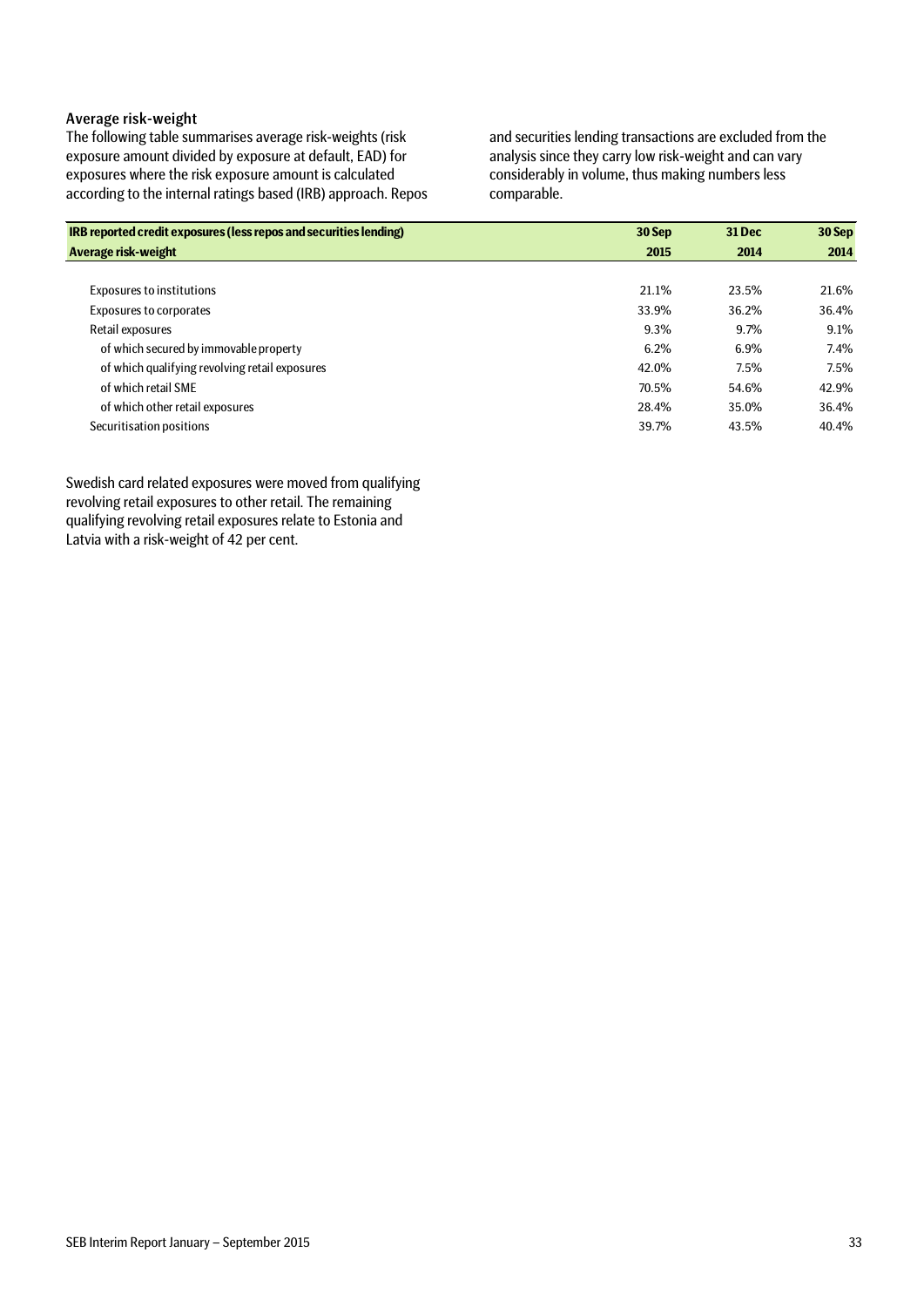## Skandinaviska Enskilda Banken AB (publ.)

### Income statement – Skandinaviska Enskilda Banken AB (publ.)

| In accordance with FSA regulations        | Q <sub>3</sub> | Q <sub>2</sub> |                  | Q3      |                |          | Jan - Sep |                           | <b>Full year</b> |
|-------------------------------------------|----------------|----------------|------------------|---------|----------------|----------|-----------|---------------------------|------------------|
| <b>SEK m</b>                              | 2015           | 2015           | %                | 2014    | %              | 2015     | 2014      | %                         | 2014             |
| Interest income                           | 7200           | 7516           | $-4$             | 8622    | $-16$          | 22 834   | 26 575    | $-14$                     | 34 788           |
| Leasing income                            | 1 3 6 4        | 1 3 6 8        | $\boldsymbol{0}$ | 1 3 8 4 | $-1$           | 4 0 6 7  | 4 1 0 8   | $-1$                      | 5 4 4 2          |
| Interest expense                          | $-3741$        | $-4122$        | $-9$             | $-4815$ | $-22$          | $-12321$ | $-15894$  | $-22$                     | $-20447$         |
| <b>Dividends</b>                          | 253            | 4968           | $-95$            | 109     | 132            | 6 5 6 6  | 2 1 5 8   |                           | 3 3 7 5          |
| Fee and commission income                 | 2754           | 3494           | $-21$            | 2 4 7 4 | 11             | 9 1 9 3  | 7743      | 19                        | 11 090           |
| Fee and commission expense                | $-711$         | $-979$         | $-27$            | $-442$  | 61             | $-2326$  | $-1299$   | 79                        | $-1855$          |
| Net financial income                      | 807            | 437            | 85               | 510     | 58             | 2 2 7 5  | 2085      | 9                         | 2 1 2 1          |
| Other income                              | 154            | 240            | $-36$            | 790     | $-81$          | 651      | 1259      | -48                       | 1714             |
| <b>Total operating income</b>             | 8080           | 12922          | $-37$            | 8632    | -6             | 30939    | 26735     | 16                        | 36228            |
|                                           |                |                |                  |         |                |          |           |                           |                  |
| Administrative expenses                   | $-3230$        | $-3524$        | -8               | $-3345$ | $-3$           | $-10097$ | $-10245$  | $-1$                      | $-13909$         |
| Depreciation, amortisation and impairment |                |                |                  |         |                |          |           |                           |                  |
| of tangible and intangible assets         | $-1411$        | $-1329$        | 6                | $-1293$ | 9              | $-4101$  | $-3817$   | 7                         | $-5157$          |
| <b>Total operating expenses</b>           | $-4641$        | $-4853$        | -4               | $-4638$ | 0              | $-14198$ | $-14062$  | $\boldsymbol{\mathit{1}}$ | $-19066$         |
|                                           |                |                |                  |         |                |          |           |                           |                  |
| <b>Profit before credit losses</b>        | 3439           | 8069           | $-57$            | 3994    | $-14$          | 16741    | 12673     | 32                        | 17162            |
|                                           |                |                |                  |         |                |          |           |                           |                  |
| Net credit losses                         | $-186$         | $-131$         | 42               | $-440$  | $-58$          | $-456$   | $-872$    | -48                       | $-1065$          |
| Impairment of financial assets            | $-237$         | $-425$         | $-44$            | $-900$  | $-74$          | $-662$   | $-951$    | $-30$                     | $-2721$          |
| <b>Operating profit</b>                   | 3016           | 7513           | -60              | 2654    | 14             | 15623    | 10850     | 44                        | 13376            |
|                                           |                |                |                  |         |                |          |           |                           |                  |
| Appropriations                            | $-308$         | 313            |                  | 323     |                | 519      | 692       | $-25$                     | 966              |
| Income tax expense                        | $-424$         | $-995$         | $-57$            | $-848$  | -50            | $-2520$  | $-2027$   | 24                        | $-2072$          |
| Other taxes                               |                | $-2$           | $-100$           | $-1$    | $-100$         | 10       | 35        | $-71$                     | 19               |
| <b>Net profit</b>                         | 2284           | 6829           | $-67$            | 2128    | $\overline{z}$ | 13632    | 9550      | 43                        | 12289            |

### Statement of comprehensive income – Skandinaviska Enskilda Banken AB (publ.)

|                                                                      | Q <sub>3</sub> | Q <sub>2</sub> |      | Q <sub>3</sub> |     |        | Jan - Sep |    | <b>Full year</b> |
|----------------------------------------------------------------------|----------------|----------------|------|----------------|-----|--------|-----------|----|------------------|
| <b>SEK m</b>                                                         | 2015           | 2015           | %    | 2014           | %   | 2015   | 2014      | %  | 2014             |
| Net profit                                                           | 2284           | 6829           | -67  | 2128           |     | 13632  | 9550      | 43 | 12 2 8 9         |
|                                                                      |                |                |      |                |     |        |           |    |                  |
| Items that may subsequently be reclassified to the income statement: |                |                |      |                |     |        |           |    |                  |
| Available-for-sale financial assets                                  | $-4$           | $-141$         | -97  | 163            |     | - 61   | 745       |    | 863              |
| Cash flow hedges                                                     | 141            | - 744          |      | 617            | -77 | $-104$ | 2 1 5 0   |    | 3095             |
| Translation of foreign operations                                    | $-23$          | $-18$          | 28   | 16             |     | $-7$   | 22        |    | - 3              |
| Other comprehensive income (net of tax)                              | 114            | $-903$         | -113 | 796            | -86 | $-172$ | 2917      |    | 3955             |
| <b>Total comprehensive income</b>                                    | 2398           | 5926           | -60  | 2924           | -18 | 13460  | 12467     | 8  | 16 244           |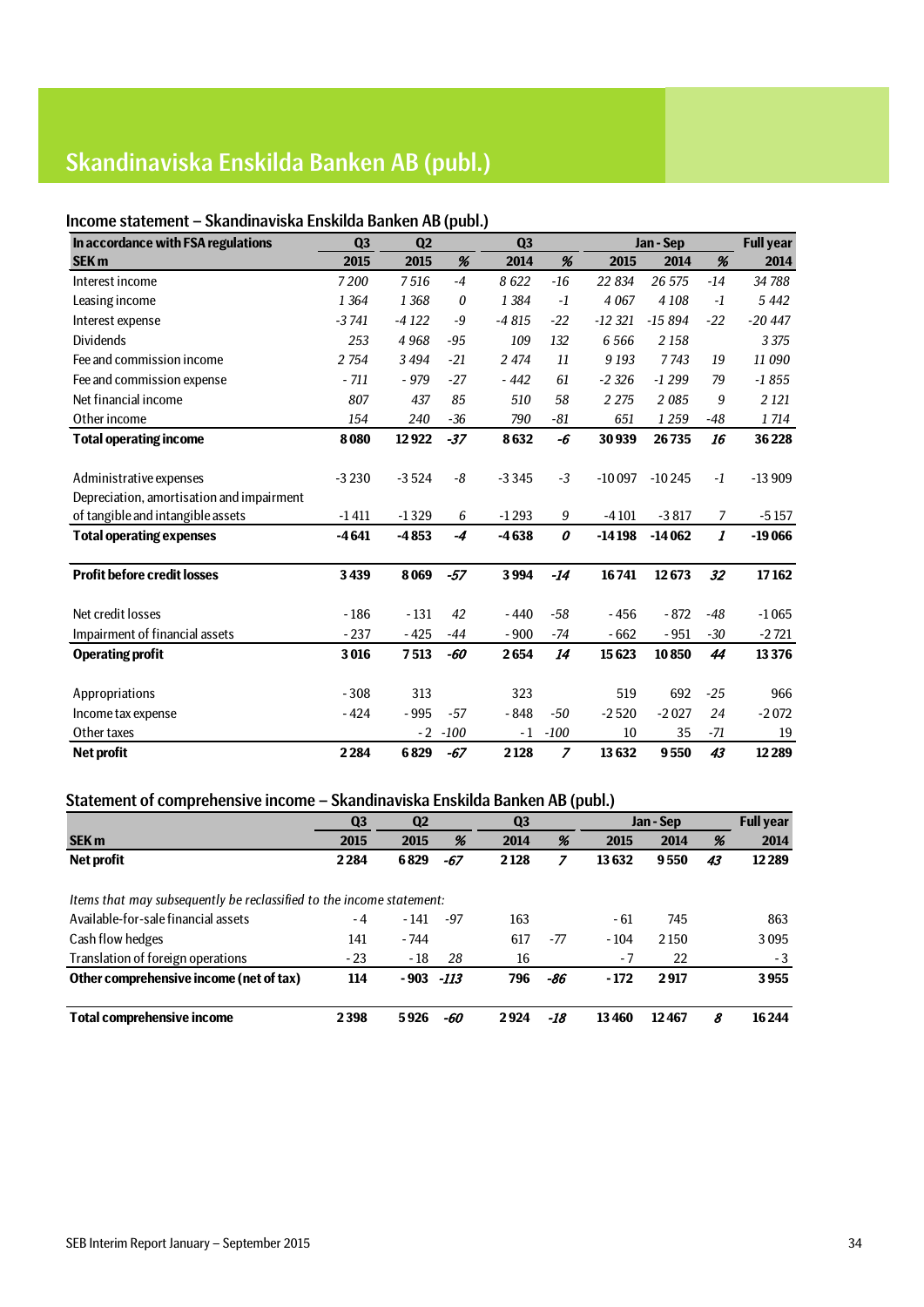|  | Balance sheet - Skandinaviska Enskilda Banken AB (publ.) |  |  |  |
|--|----------------------------------------------------------|--|--|--|
|--|----------------------------------------------------------|--|--|--|

| <b>Condensed</b>                                             | 30 Sep  | <b>31 Dec</b> | 30 Sep        |
|--------------------------------------------------------------|---------|---------------|---------------|
| <b>SEK m</b>                                                 | 2015    | 2014          | 2014          |
| Cash and cash balances with central banks                    | 116627  | 59170         | 269041        |
| Loans to credit institutions                                 | 248 172 | 194 285       | 187502        |
| Loans to the public                                          | 1109048 | 1056807       | 1063411       |
| Financial assets at fair value                               | 494506  | 511738        | 540035        |
| Available-for-sale financial assets                          | 13865   | 16042         | 18773         |
| Held-to-maturity investments                                 |         | 91            | 88            |
| Investments in associates                                    | 939     | 921           | 1014          |
| Shares in subsidiaries                                       | 53504   | 54294         | 52784         |
| Tangible and intangible assets                               | 41010   | 41 471        | 40 957        |
| Other assets                                                 | 49705   | 51323         | 40 978        |
| <b>Total assets</b>                                          | 2127376 | 1986142       | 2 2 1 4 5 8 3 |
|                                                              |         |               |               |
| Deposits from credit institutions                            | 210 670 | 144776        | 256466        |
| Deposits and borrowing from the public <sup>1)</sup>         | 754720  | 706452        | 788607        |
| Debt securities                                              | 703 866 | 682519        | 721713        |
| Financial liabilities at fair value                          | 236056  | 247510        | 238898        |
| Other liabilities                                            | 72190   | 49956         | 67188         |
| Provisions                                                   | 134     | 173           | 192           |
| Subordinated liabilities                                     | 32718   | 40 191        | 29924         |
| Untaxed reserves                                             | 23 10 3 | 23 10 2       | 23 6 95       |
| <b>Total equity</b>                                          | 93 919  | 91463         | 87900         |
| Total liabilities, untaxed reserves and shareholders' equity | 2127376 | 1986142       | 2 2 1 4 5 8 3 |
|                                                              |         |               |               |
| 1) Private and SME deposits covered by deposit guarantee     | 116 090 | 110 659       | 112347        |
| Private and SME deposits not covered by deposit guarantee    | 115605  | 107188        | 102802        |
| All other deposits                                           | 523025  | 488 605       | 573458        |
| Total deposits from the public                               | 754720  | 706 452       | 788 607       |

## Pledged assets, contingent liabilities and commitments - Skandinaviska Enskilda Banken AB (publ.)

|                                                                | 30 Sep | <b>31 Dec</b> | 30 Sep  |
|----------------------------------------------------------------|--------|---------------|---------|
| <b>SEK m</b>                                                   | 2015   | 2014          | 2014    |
| Collateral and comparable security pledged for own liabilities | 412469 | 366518        | 411496  |
| Other pledged assets and comparable collateral                 | 132962 | 116228        | 125 987 |
| Contingent liabilities                                         | 90 573 | 98966         | 94 612  |
| Commitments                                                    | 420929 | 382324        | 438384  |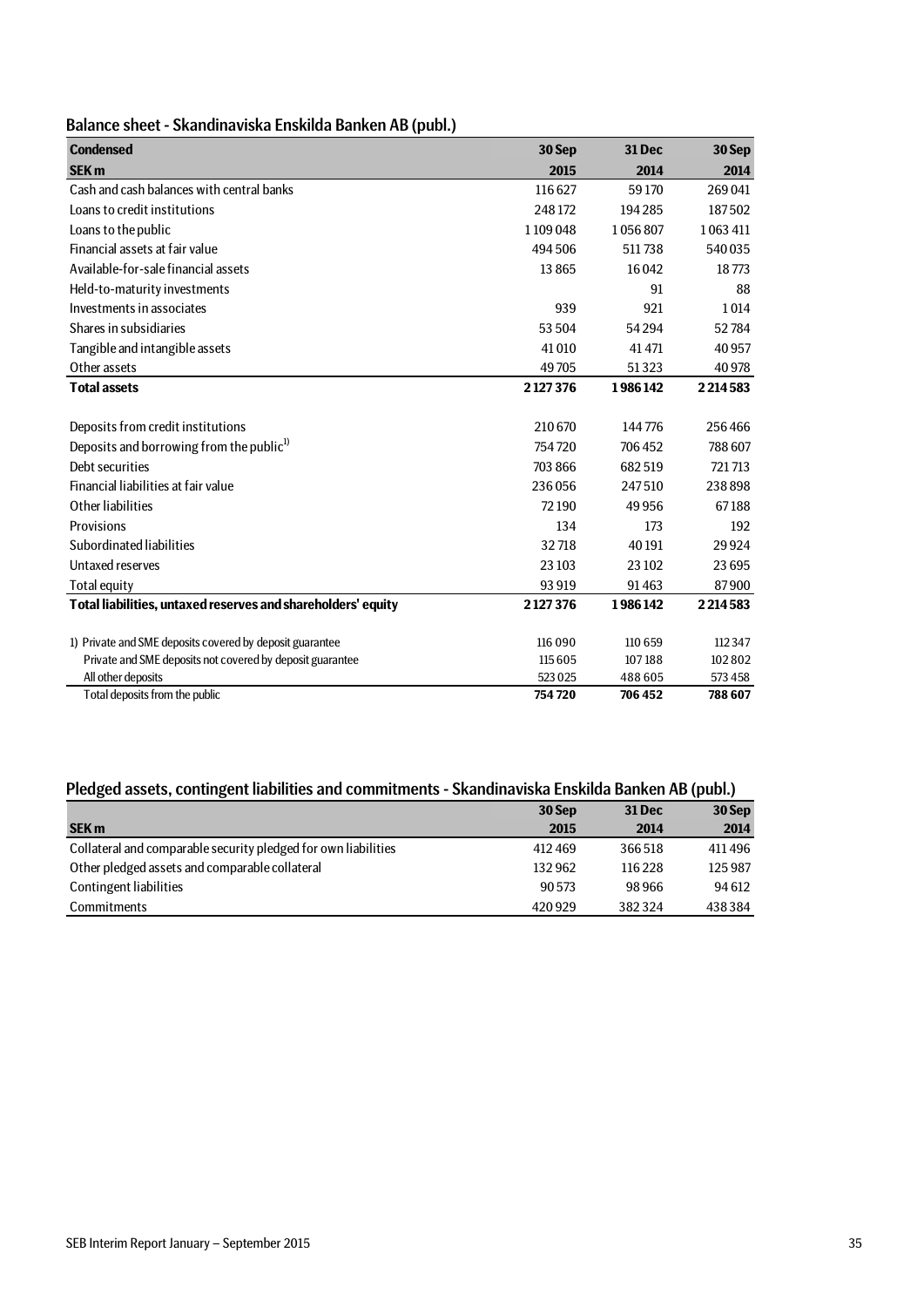## Capital adequacy - Skandinaviska Enskilda Banken AB (publ.)

|                       |                                                                       | 30 Sep  | 31 Dec  | 30 Sep  |
|-----------------------|-----------------------------------------------------------------------|---------|---------|---------|
| <b>SEK m</b>          |                                                                       | 2015    | 2014    | 2014    |
|                       |                                                                       |         |         |         |
| Own funds             |                                                                       |         |         |         |
|                       | Common Equity Tier 1 capital                                          | 91666   | 83 0 27 | 88937   |
|                       | Tier 1 capital                                                        | 105634  | 102775  | 100140  |
|                       | Total own funds                                                       | 120402  | 118480  | 118226  |
| Own funds requirement |                                                                       |         |         |         |
|                       | Risk exposure amount                                                  | 533 379 | 513 426 | 503 145 |
|                       | Expressed as own funds requirement                                    | 42 670  | 41074   | 40252   |
|                       | Common Equity Tier 1 capital ratio                                    | 17.2%   | 16.2%   | 17.7%   |
|                       | Tier 1 capital ratio                                                  | 19.8%   | 20.0%   | 19.9%   |
|                       | Total capital ratio                                                   | 22.6%   | 23.1%   | 23.5%   |
|                       | Own funds in relation to capital requirement                          | 2.82    | 2.88    | 2.94    |
|                       | Regulatory Common Equity Tier 1 capital requirement including buffers | 7.6%    | $7.0\%$ | $7.0\%$ |
|                       | of which capital conservation buffer requirement                      | 2.5%    | 2.5%    | 2.5%    |
|                       | of which countercyclical capital buffer requirement                   | 0.6%    |         |         |
|                       | Common Equity Tier 1 capital available to meet buffers <sup>1)</sup>  | 12.7%   | 11.7%   | 13.2%   |

 $1)$  CET1 ratio less minimum capital requirement of 4.5% excluding buffers. In addition to the CET1 requirements there is a total capital requirement of additional 3.5%.

The internally assessed capital requirement for the parent company amounted to SEK 52bn (52 at year-end).